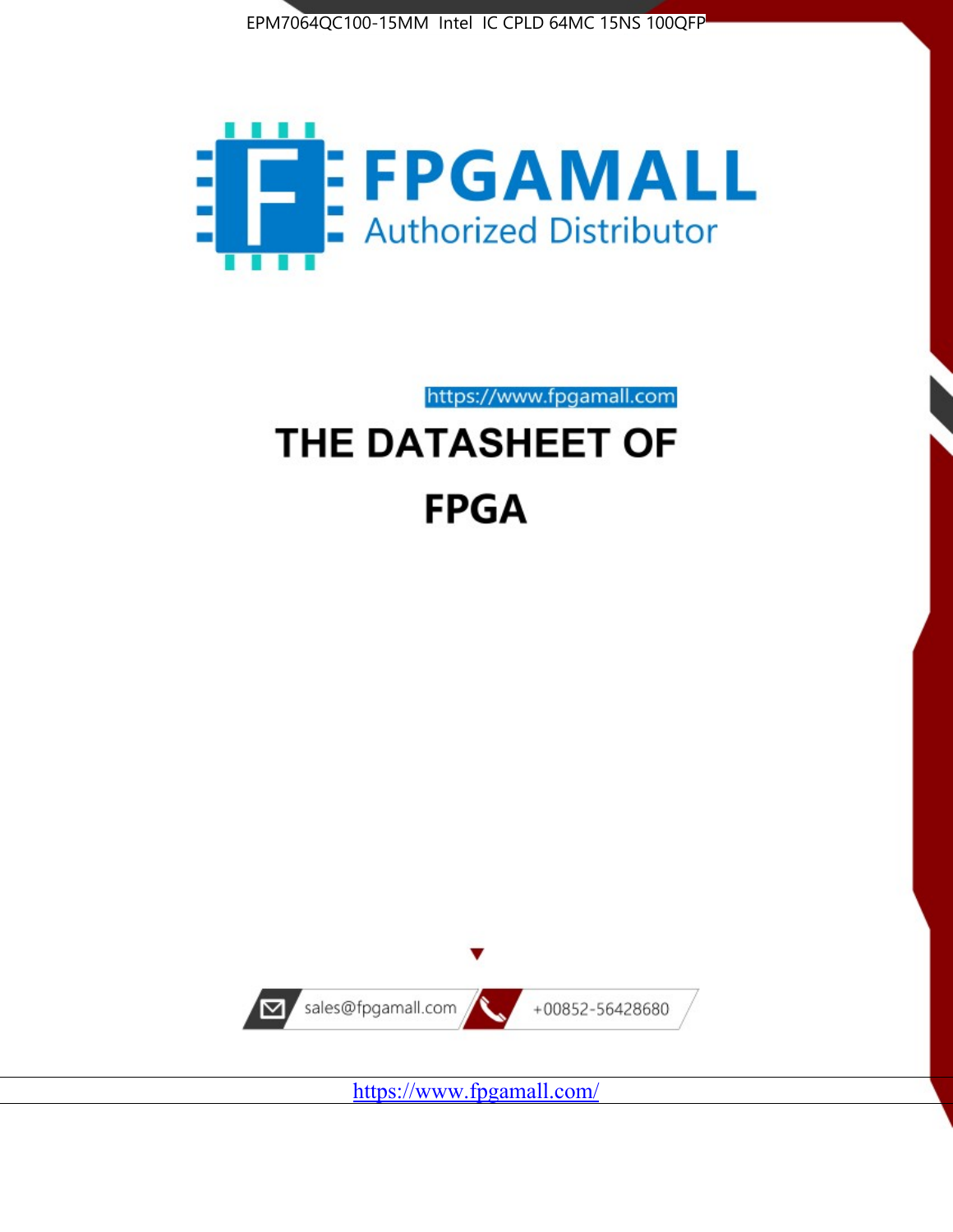

MAX 7000B devices, see the *MAX 7000A Programmable Logic Device Family Data Sheet* or the *MAX 7000B Programmable Logic Device Family Data Sheet*.

| <b>Table 1. MAX 7000 Device Features</b> |                |                |                |                 |                 |                 |                 |
|------------------------------------------|----------------|----------------|----------------|-----------------|-----------------|-----------------|-----------------|
| <b>Feature</b>                           | <b>EPM7032</b> | <b>EPM7064</b> | <b>EPM7096</b> | <b>EPM7128E</b> | <b>EPM7160E</b> | <b>EPM7192E</b> | <b>EPM7256E</b> |
| Usable<br>gates                          | 600            | 1,250          | 1,800          | 2,500           | 3.200           | 3,750           | 5,000           |
| Macrocells                               | 32             | 64             | 96             | 128             | 160             | 192             | 256             |
| Logic array<br>blocks                    | $\overline{2}$ | 4              | 6              | 8               | 10              | 12              | 16              |
| Maximum<br>user I/O pins                 | 36             | 68             | 76             | 100             | 104             | 124             | 164             |
| $t_{PD}$ (ns)                            | 6              | 6              | 7.5            | 7.5             | 10              | 12              | 12              |
| $t_{\text{SU}}$ (ns)                     | 5              | 5              | 6              | 6               | 7               | 7               | 7               |
| $t_{FSU}$ (ns)                           | 2.5            | 2.5            | 3              | 3               | 3               | 3               | 3               |
| $t_{CO1}$ (ns)                           | 4              | 4              | 4.5            | 4.5             | 5               | 6               | 6               |
| $f_{CNT}$ (MHz)                          | 151.5          | 151.5          | 125.0          | 125.0           | 100.0           | 90.9            | 90.9            |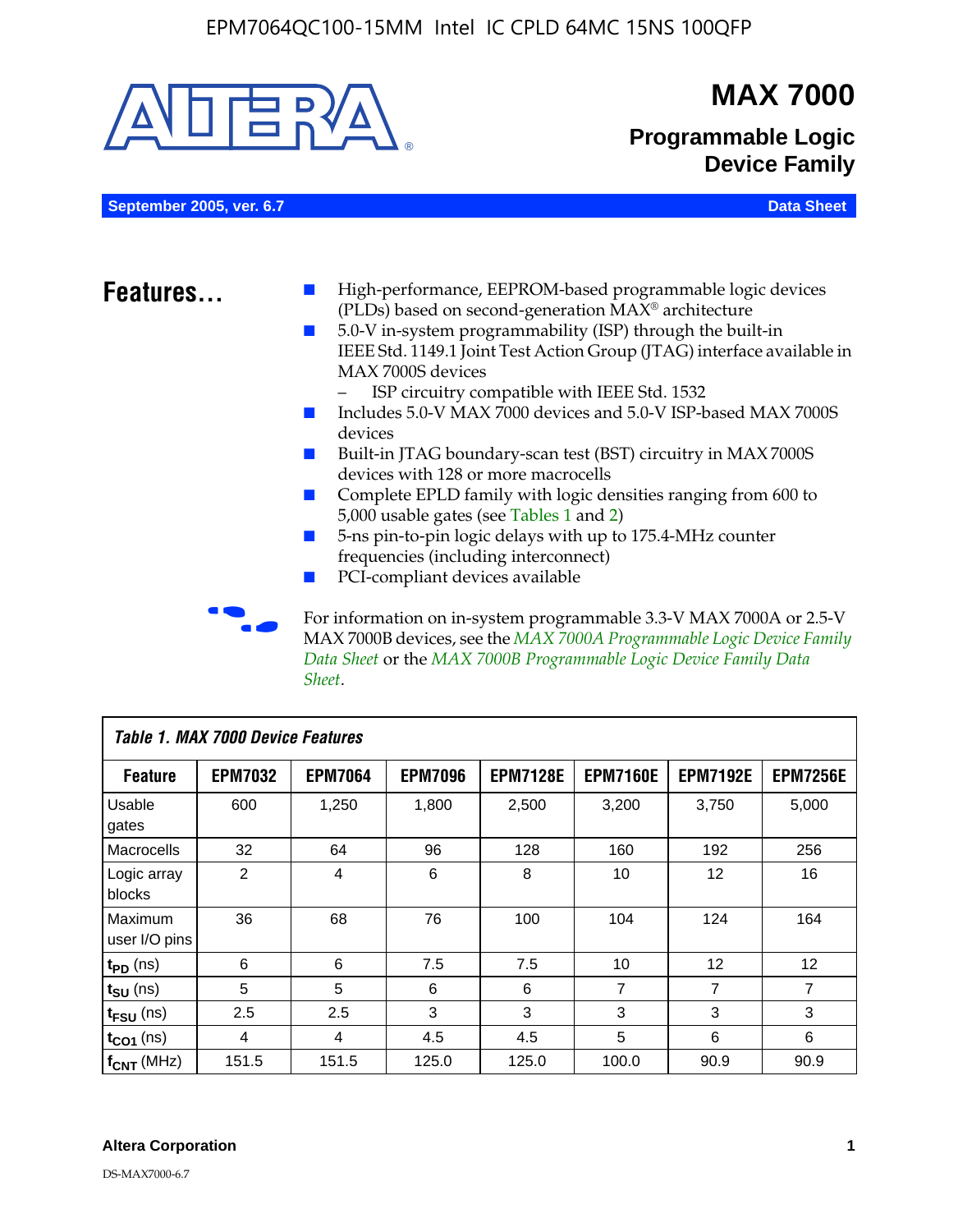|  | MAX 7000 Programmable Logic Device Family Data Sheet |  |  |  |
|--|------------------------------------------------------|--|--|--|
|--|------------------------------------------------------|--|--|--|

| <b>Table 2. MAX 7000S Device Features</b> |                 |                 |                 |                 |                   |                 |  |
|-------------------------------------------|-----------------|-----------------|-----------------|-----------------|-------------------|-----------------|--|
| <b>Feature</b>                            | <b>EPM7032S</b> | <b>EPM7064S</b> | <b>EPM7128S</b> | <b>EPM7160S</b> | <b>EPM7192S</b>   | <b>EPM7256S</b> |  |
| Usable gates                              | 600             | 1.250           | 2,500           | 3.200           | 3.750             | 5,000           |  |
| Macrocells                                | 32              | 64              | 128             | 160             | 192               | 256             |  |
| Logic array<br>blocks                     | 2               | $\overline{4}$  | 8               | 10              | $12 \overline{ }$ | 16              |  |
| Maximum<br>user I/O pins                  | 36              | 68              | 100             | 104             | 124               | 164             |  |
| $t_{PD}$ (ns)                             | 5               | 5               | 6               | 6               | 7.5               | 7.5             |  |
| $t_{SU}$ (ns)                             | 2.9             | 2.9             | 3.4             | 3.4             | 4.1               | 3.9             |  |
| $t_{\text{FSU}}$ (ns)                     | 2.5             | 2.5             | 2.5             | 2.5             | 3                 | 3               |  |
| $t_{CO1}$ (ns)                            | 3.2             | 3.2             | 4               | 3.9             | 4.7               | 4.7             |  |
| $f_{CNT}$ (MHz)                           | 175.4           | 175.4           | 147.1           | 149.3           | 125.0             | 128.2           |  |

# **...and More Features**

- Open-drain output option in MAX 7000S devices
- Programmable macrocell flipflops with individual clear, preset, clock, and clock enable controls
- Programmable power-saving mode for a reduction of over 50% in each macrocell
- Configurable expander product-term distribution, allowing up to 32 product terms per macrocell
- 44 to 208 pins available in plastic J-lead chip carrier (PLCC), ceramic pin-grid array (PGA), plastic quad flat pack (PQFP), power quad flat pack (RQFP), and 1.0-mm thin quad flat pack (TQFP) packages
- Programmable security bit for protection of proprietary designs
- 3.3-V or 5.0-V operation
	- MultiVolt<sup>TM</sup> I/O interface operation, allowing devices to interface with 3.3-V or 5.0-V devices (MultiVolt I/O operation is not available in 44-pin packages)
	- Pin compatible with low-voltage MAX 7000A and MAX 7000B devices
- Enhanced features available in MAX 7000E and MAX 7000S devices
	- Six pin- or logic-driven output enable signals
	- Two global clock signals with optional inversion
	- Enhanced interconnect resources for improved routability
	- Fast input setup times provided by a dedicated path from I/O pin to macrocell registers
	- Programmable output slew-rate control
- Software design support and automatic place-and-route provided by Altera's development system for Windows-based PCs and Sun SPARCstation, and HP 9000 Series 700/800 workstations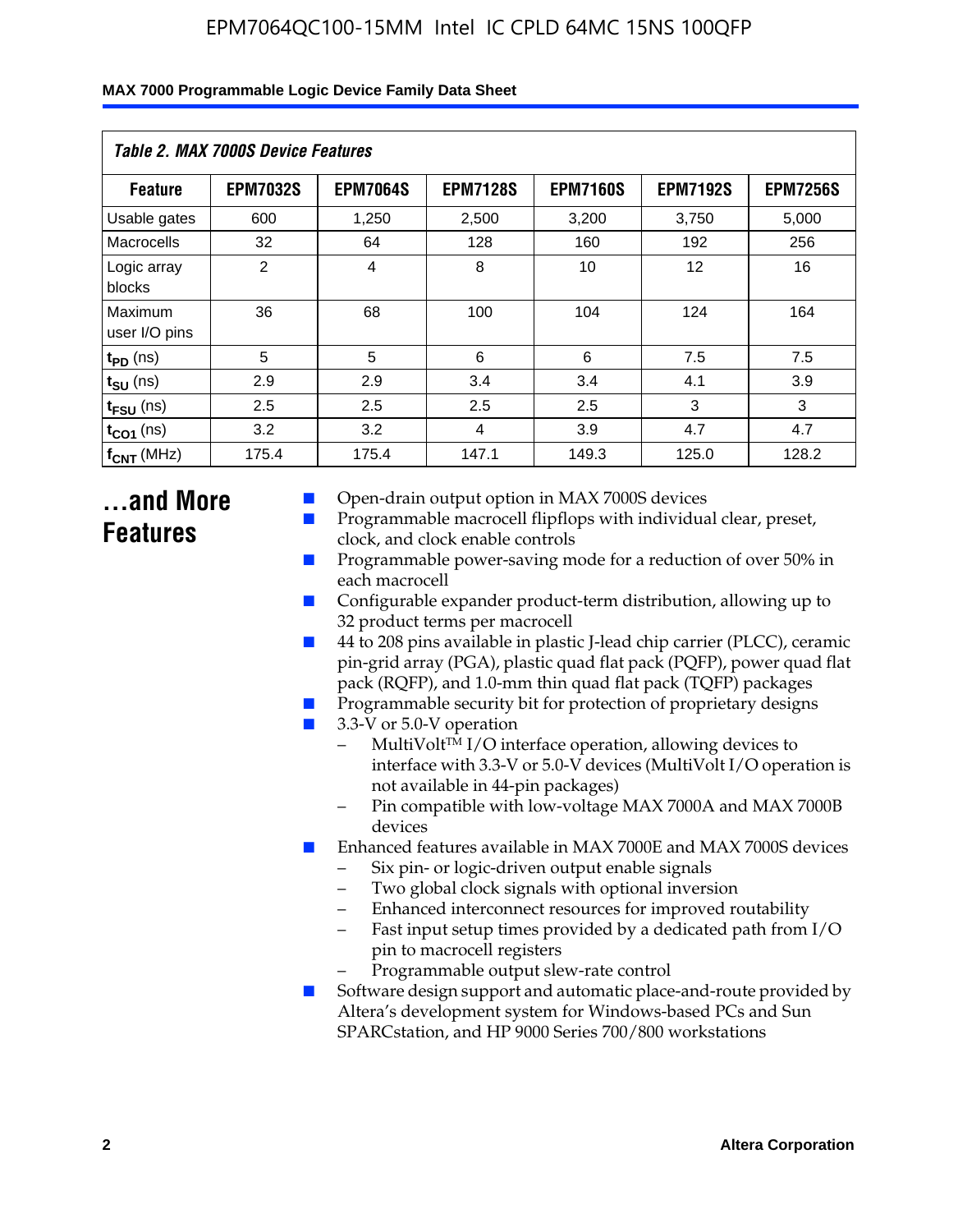|                               | MAX 7000 Programmable Logic Device Family Data Sheet                                                                                                                                                                                                                                                                                                                                                                                                                                                                                                                                                                                                                            |
|-------------------------------|---------------------------------------------------------------------------------------------------------------------------------------------------------------------------------------------------------------------------------------------------------------------------------------------------------------------------------------------------------------------------------------------------------------------------------------------------------------------------------------------------------------------------------------------------------------------------------------------------------------------------------------------------------------------------------|
|                               | Additional design entry and simulation support provided by EDIF<br>200 and 300 netlist files, library of parameterized modules (LPM),<br>Verilog HDL, VHDL, and other interfaces to popular EDA tools from<br>manufacturers such as Cadence, Exemplar Logic, Mentor Graphics,<br>OrCAD, Synopsys, and VeriBest<br>Programming support<br>Altera's Master Programming Unit (MPU) and programming<br>hardware from third-party manufacturers program all<br>MAX 7000 devices<br>The BitBlaster™ serial download cable, ByteBlasterMV™<br>$-$<br>parallel port download cable, and MasterBlaster™<br>serial/universal serial bus (USB) download cable program MAX<br>7000S devices |
| General<br><b>Description</b> | The MAX 7000 family of high-density, high-performance PLDs is based<br>on Altera's second-generation MAX architecture. Fabricated with<br>advanced CMOS technology, the EEPROM-based MAX 7000 family<br>provides 600 to 5,000 usable gates, ISP, pin-to-pin delays as fast as 5 ns,<br>and counter speeds of up to 175.4 MHz. MAX 7000S devices in the -5, -6,<br>-7, and -10 speed grades as well as MAX 7000 and MAX 7000E devices in<br>-5, -6, -7, -10P, and -12P speed grades comply with the PCI Special Interest<br>Group (PCI SIG) PCI Local Bus Specification, Revision 2.2. See Table 3                                                                               |

| Table 3. MAX 7000 Speed Grades |              |                    |              |              |              |              |              |              |              |              |
|--------------------------------|--------------|--------------------|--------------|--------------|--------------|--------------|--------------|--------------|--------------|--------------|
| <b>Device</b>                  |              | <b>Speed Grade</b> |              |              |              |              |              |              |              |              |
|                                | -5           | -6                 | $-7$         | $-10P$       | $-10$        | $-12P$       | $-12$        | $-15$        | $-15T$       | $-20$        |
| EPM7032                        |              | $\checkmark$       | $\checkmark$ |              | $\checkmark$ |              | $\checkmark$ | $\checkmark$ | $\checkmark$ |              |
| EPM7032S                       | $\checkmark$ | $\checkmark$       | $\checkmark$ |              | $\checkmark$ |              |              |              |              |              |
| <b>EPM7064</b>                 |              | $\checkmark$       | $\checkmark$ |              | $\checkmark$ |              | $\checkmark$ | $\checkmark$ |              |              |
| <b>EPM7064S</b>                | $\checkmark$ | $\checkmark$       | $\checkmark$ |              | $\checkmark$ |              |              |              |              |              |
| <b>EPM7096</b>                 |              |                    | $\checkmark$ |              | $\checkmark$ |              | $\checkmark$ | $\checkmark$ |              |              |
| <b>EPM7128E</b>                |              |                    | $\checkmark$ | $\checkmark$ | $\checkmark$ |              | $\checkmark$ | $\checkmark$ |              | $\checkmark$ |
| <b>EPM7128S</b>                |              | $\checkmark$       | $\checkmark$ |              | $\checkmark$ |              |              | $\checkmark$ |              |              |
| <b>EPM7160E</b>                |              |                    |              | $\checkmark$ | $\checkmark$ |              | $\checkmark$ | $\checkmark$ |              | $\checkmark$ |
| <b>EPM7160S</b>                |              | $\checkmark$       | $\checkmark$ |              | $\checkmark$ |              |              | $\checkmark$ |              |              |
| <b>EPM7192E</b>                |              |                    |              |              |              | $\checkmark$ | $\checkmark$ | $\checkmark$ |              |              |
| <b>EPM7192S</b>                |              |                    | $\checkmark$ |              | $\checkmark$ |              |              | $\checkmark$ |              |              |
| <b>EPM7256E</b>                |              |                    |              |              |              | $\checkmark$ | $\checkmark$ | $\checkmark$ |              | $\checkmark$ |
| <b>EPM7256S</b>                |              |                    | $\checkmark$ |              | $\checkmark$ |              |              | $\checkmark$ |              |              |

for available speed grades.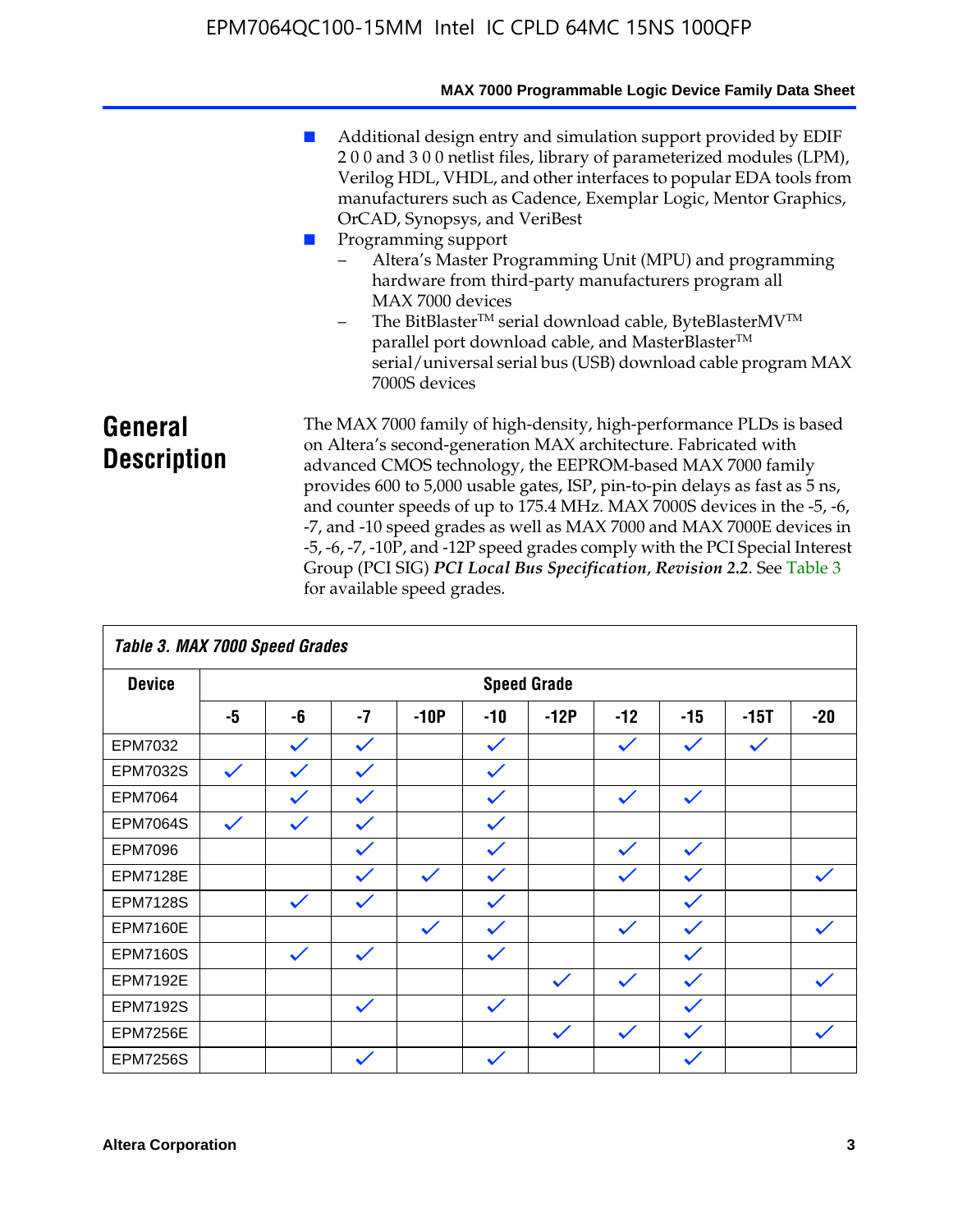### **MAX 7000 Programmable Logic Device Family Data Sheet**

The MAX 7000E devices—including the EPM7128E, EPM7160E, EPM7192E, and EPM7256E devices—have several enhanced features: additional global clocking, additional output enable controls, enhanced interconnect resources, fast input registers, and a programmable slew rate.

In-system programmable MAX 7000 devices—called MAX 7000S devices—include the EPM7032S, EPM7064S, EPM7128S, EPM7160S, EPM7192S, and EPM7256S devices. MAX 7000S devices have the enhanced features of MAX 7000E devices as well as JTAG BST circuitry in devices with 128 or more macrocells, ISP, and an open-drain output option. See Table 4.

| Table 4. MAX 7000 Device Features |                                                    |                                           |                                           |  |  |  |  |  |
|-----------------------------------|----------------------------------------------------|-------------------------------------------|-------------------------------------------|--|--|--|--|--|
| <b>Feature</b>                    | <b>EPM7032</b><br><b>EPM7064</b><br><b>EPM7096</b> | All<br><b>MAX 7000E</b><br><b>Devices</b> | All<br><b>MAX 7000S</b><br><b>Devices</b> |  |  |  |  |  |
| ISP via JTAG interface            |                                                    |                                           |                                           |  |  |  |  |  |
| JTAG BST circuitry                |                                                    |                                           | $\checkmark$ (1)                          |  |  |  |  |  |
| Open-drain output option          |                                                    |                                           |                                           |  |  |  |  |  |
| Fast input registers              |                                                    |                                           |                                           |  |  |  |  |  |
| Six global output enables         |                                                    |                                           |                                           |  |  |  |  |  |
| Two global clocks                 |                                                    |                                           |                                           |  |  |  |  |  |
| Slew-rate control                 |                                                    |                                           |                                           |  |  |  |  |  |
| MultiVolt interface (2)           |                                                    |                                           |                                           |  |  |  |  |  |
| Programmable register             |                                                    |                                           |                                           |  |  |  |  |  |
| Parallel expanders                |                                                    |                                           |                                           |  |  |  |  |  |
| Shared expanders                  |                                                    |                                           |                                           |  |  |  |  |  |
| Power-saving mode                 |                                                    |                                           |                                           |  |  |  |  |  |
| Security bit                      |                                                    |                                           |                                           |  |  |  |  |  |
| PCI-compliant devices available   |                                                    |                                           |                                           |  |  |  |  |  |

*Notes:*

(1) Available only in EPM7128S, EPM7160S, EPM7192S, and EPM7256S devices only.

(2) The MultiVolt I/O interface is not available in 44-pin packages.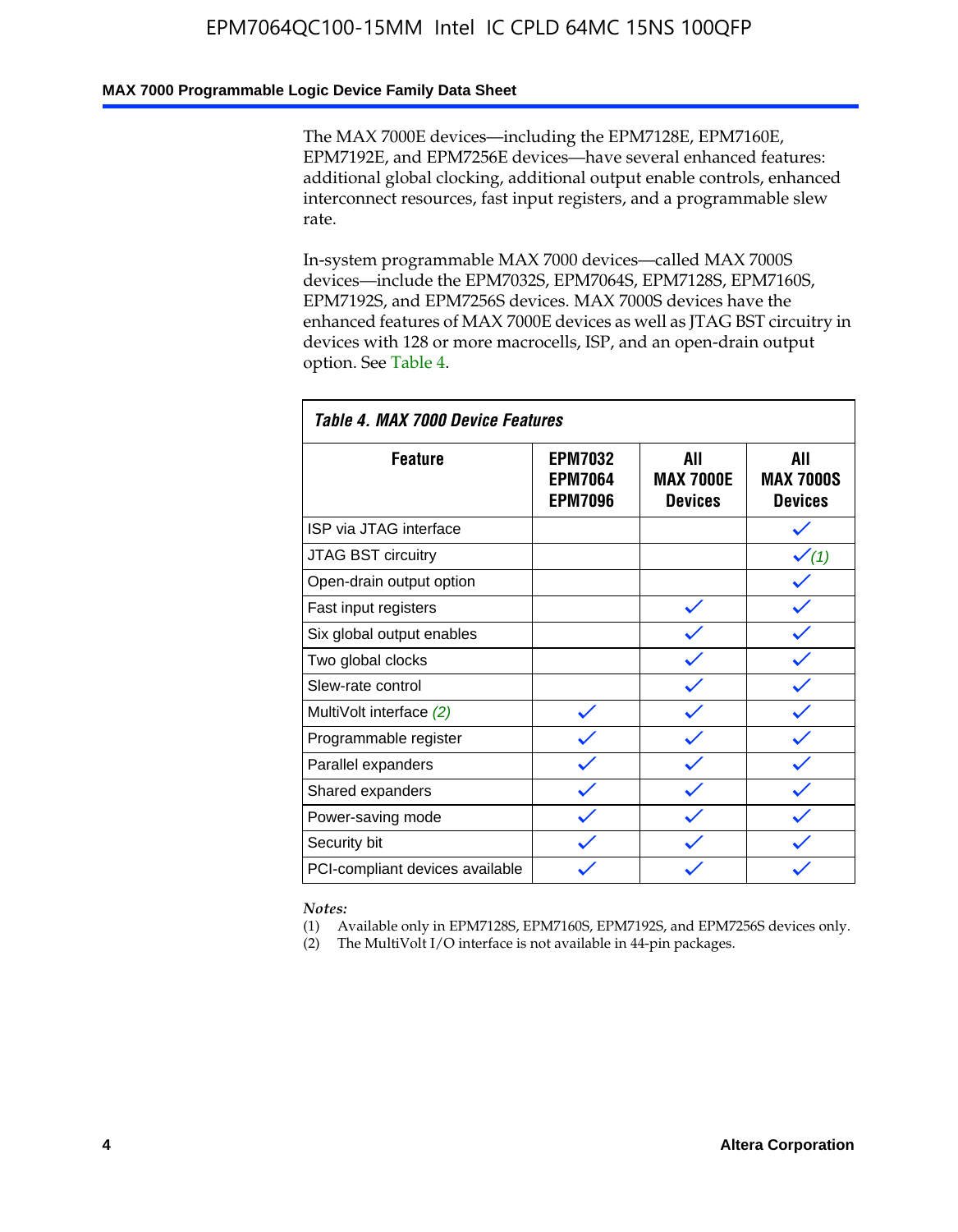The MAX 7000 architecture supports 100% TTL emulation and high-density integration of SSI, MSI, and LSI logic functions. The MAX 7000 architecture easily integrates multiple devices ranging from PALs, GALs, and 22V10s to MACH and pLSI devices. MAX 7000 devices are available in a wide range of packages, including PLCC, PGA, PQFP, RQFP, and TQFP packages. See Table 5.

|                 | Table 5. MAX 7000 Maximum User I/O Pins<br><i>Note</i> $(1)$ |                           |                           |                           |                           |                               |                        |                            |                       |                              |                               |                               |
|-----------------|--------------------------------------------------------------|---------------------------|---------------------------|---------------------------|---------------------------|-------------------------------|------------------------|----------------------------|-----------------------|------------------------------|-------------------------------|-------------------------------|
| <b>Device</b>   | 44-<br>Pin<br><b>PLCC</b>                                    | 44-<br>Pin<br><b>PQFP</b> | 44-<br>Pin<br><b>TQFP</b> | 68-<br>Pin<br><b>PLCC</b> | 84-<br>Pin<br><b>PLCC</b> | $100 -$<br>Pin<br><b>PQFP</b> | $100 -$<br>Pin<br>TQFP | 160-<br>Pin<br><b>PQFP</b> | $160 -$<br>Pin<br>PGA | $192 -$<br>Pin<br><b>PGA</b> | $208 -$<br>Pin<br><b>PQFP</b> | $208 -$<br>Pin<br><b>RQFP</b> |
| EPM7032         | 36                                                           | 36                        | 36                        |                           |                           |                               |                        |                            |                       |                              |                               |                               |
| <b>EPM7032S</b> | 36                                                           |                           | 36                        |                           |                           |                               |                        |                            |                       |                              |                               |                               |
| <b>EPM7064</b>  | 36                                                           |                           | 36                        | 52                        | 68                        | 68                            |                        |                            |                       |                              |                               |                               |
| <b>EPM7064S</b> | 36                                                           |                           | 36                        |                           | 68                        |                               | 68                     |                            |                       |                              |                               |                               |
| <b>EPM7096</b>  |                                                              |                           |                           | 52                        | 64                        | 76                            |                        |                            |                       |                              |                               |                               |
| <b>EPM7128E</b> |                                                              |                           |                           |                           | 68                        | 84                            |                        | 100                        |                       |                              |                               |                               |
| <b>EPM7128S</b> |                                                              |                           |                           |                           | 68                        | 84                            | 84(2)                  | 100                        |                       |                              |                               |                               |
| <b>EPM7160E</b> |                                                              |                           |                           |                           | 64                        | 84                            |                        | 104                        |                       |                              |                               |                               |
| EPM7160S        |                                                              |                           |                           |                           | 64                        |                               | 84(2)                  | 104                        |                       |                              |                               |                               |
| <b>EPM7192E</b> |                                                              |                           |                           |                           |                           |                               |                        | 124                        | 124                   |                              |                               |                               |
| <b>EPM7192S</b> |                                                              |                           |                           |                           |                           |                               |                        | 124                        |                       |                              |                               |                               |
| <b>EPM7256E</b> |                                                              |                           |                           |                           |                           |                               |                        | 132(2)                     |                       | 164                          |                               | 164                           |
| <b>EPM7256S</b> |                                                              |                           |                           |                           |                           |                               |                        |                            |                       |                              | 164 $(2)$                     | 164                           |

#### *Notes:*

(1) When the JTAG interface in MAX 7000S devices is used for either boundary-scan testing or for ISP, four I/O pins become JTAG pins.

(2) Perform a complete thermal analysis before committing a design to this device package. For more information, see the *Operating Requirements for Altera Devices Data Sheet*.

> MAX 7000 devices use CMOS EEPROM cells to implement logic functions. The user-configurable MAX 7000 architecture accommodates a variety of independent combinatorial and sequential logic functions. The devices can be reprogrammed for quick and efficient iterations during design development and debug cycles, and can be programmed and erased up to 100 times.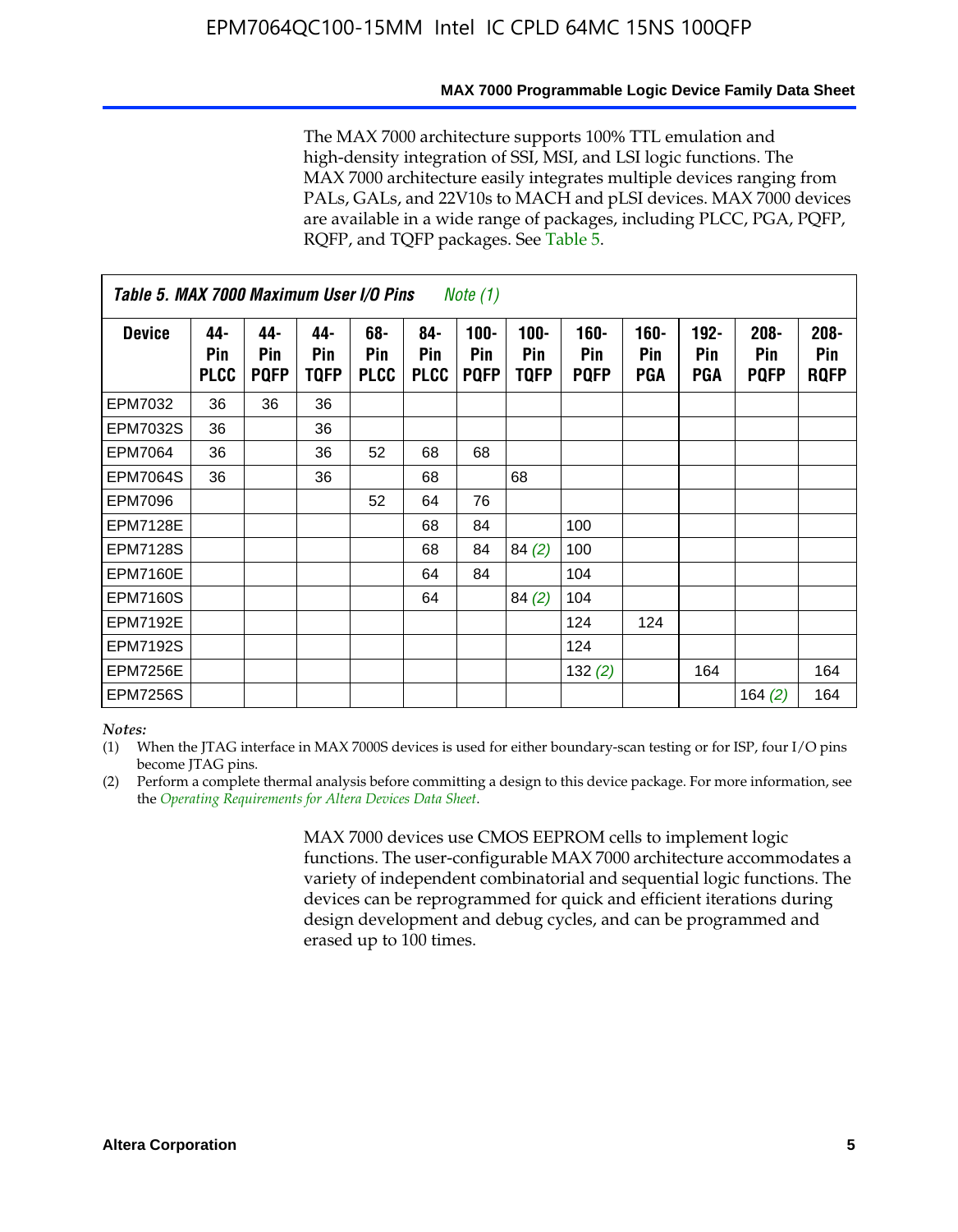### **MAX 7000 Programmable Logic Device Family Data Sheet**

MAX 7000 devices contain from 32 to 256 macrocells that are combined into groups of 16 macrocells, called logic array blocks (LABs). Each macrocell has a programmable-AND/fixed-OR array and a configurable register with independently programmable clock, clock enable, clear, and preset functions. To build complex logic functions, each macrocell can be supplemented with both shareable expander product terms and highspeed parallel expander product terms to provide up to 32 product terms per macrocell.

The MAX 7000 family provides programmable speed/power optimization. Speed-critical portions of a design can run at high speed/full power, while the remaining portions run at reduced speed/low power. This speed/power optimization feature enables the designer to configure one or more macrocells to operate at 50% or lower power while adding only a nominal timing delay. MAX 7000E and MAX 7000S devices also provide an option that reduces the slew rate of the output buffers, minimizing noise transients when non-speed-critical signals are switching. The output drivers of all MAX 7000 devices (except 44-pin devices) can be set for either 3.3-V or 5.0-V operation, allowing MAX 7000 devices to be used in mixed-voltage systems.

The MAX 7000 family is supported byAltera development systems, which are integrated packages that offer schematic, text—including VHDL, Verilog HDL, and the Altera Hardware Description Language (AHDL) and waveform design entry, compilation and logic synthesis, simulation and timing analysis, and device programming. The [software provides](http://www.altera.com/literature/ds/dsmii.pdf)  [EDIF 2 0 0 and 3 0 0, LPM, VHDL, Verilog HDL, and other in](http://www.altera.com/literature/ds/dsmii.pdf)terfaces for [additional design entry and simulation support from other industry](http://www.altera.com/literature/ds/quartus.pdf)standard PC- and UNIX-workstation-based EDA tools. The software runs on Windows-based PCs, as well as Sun SPARCstation, and HP 9000 Series 700/800 workstations.

For more information on development tools, see the **MAX+PLUS II** *Programmable Logic Development System & Software Data Sheet* and the *Quartus Programmable Logic Development System & Software Data Sheet*.

The MAX 7000 architecture includes the following elements:

# **Functional Description**

- Logic array blocks
- **Macrocells**
- Expander product terms (shareable and parallel)
- Programmable interconnect array
- I/O control blocks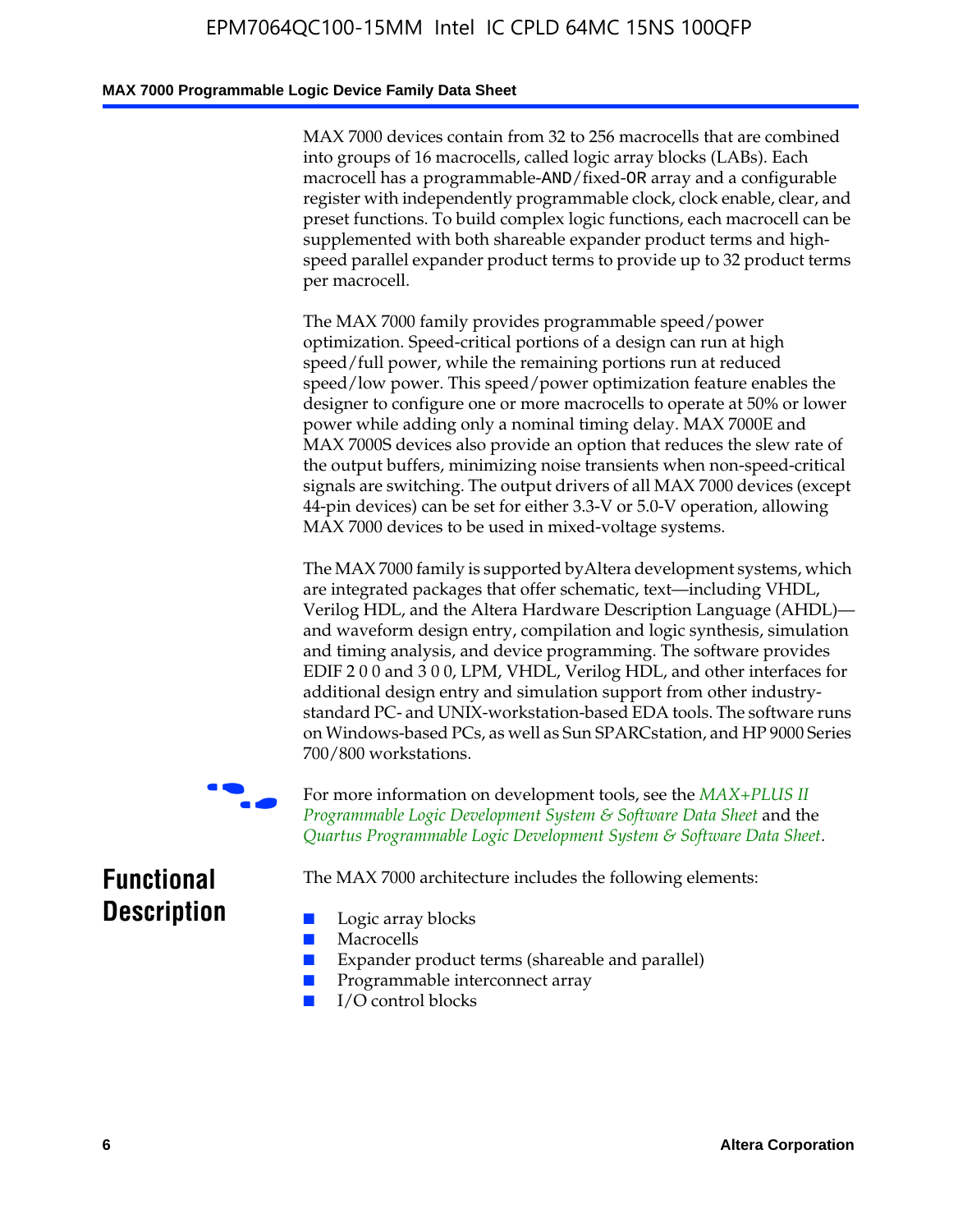### **MAX 7000 Programmable Logic Device Family Data Sheet**

The MAX 7000 architecture includes four dedicated inputs that can be used as general-purpose inputs or as high-speed, global control signals (clock, clear, and two output enable signals) for each macrocell and I/O pin. Figure 1 shows the architecture of EPM7032, EPM7064, and EPM7096 devices.



*Figure 1. EPM7032, EPM7064 & EPM7096 Device Block Diagram*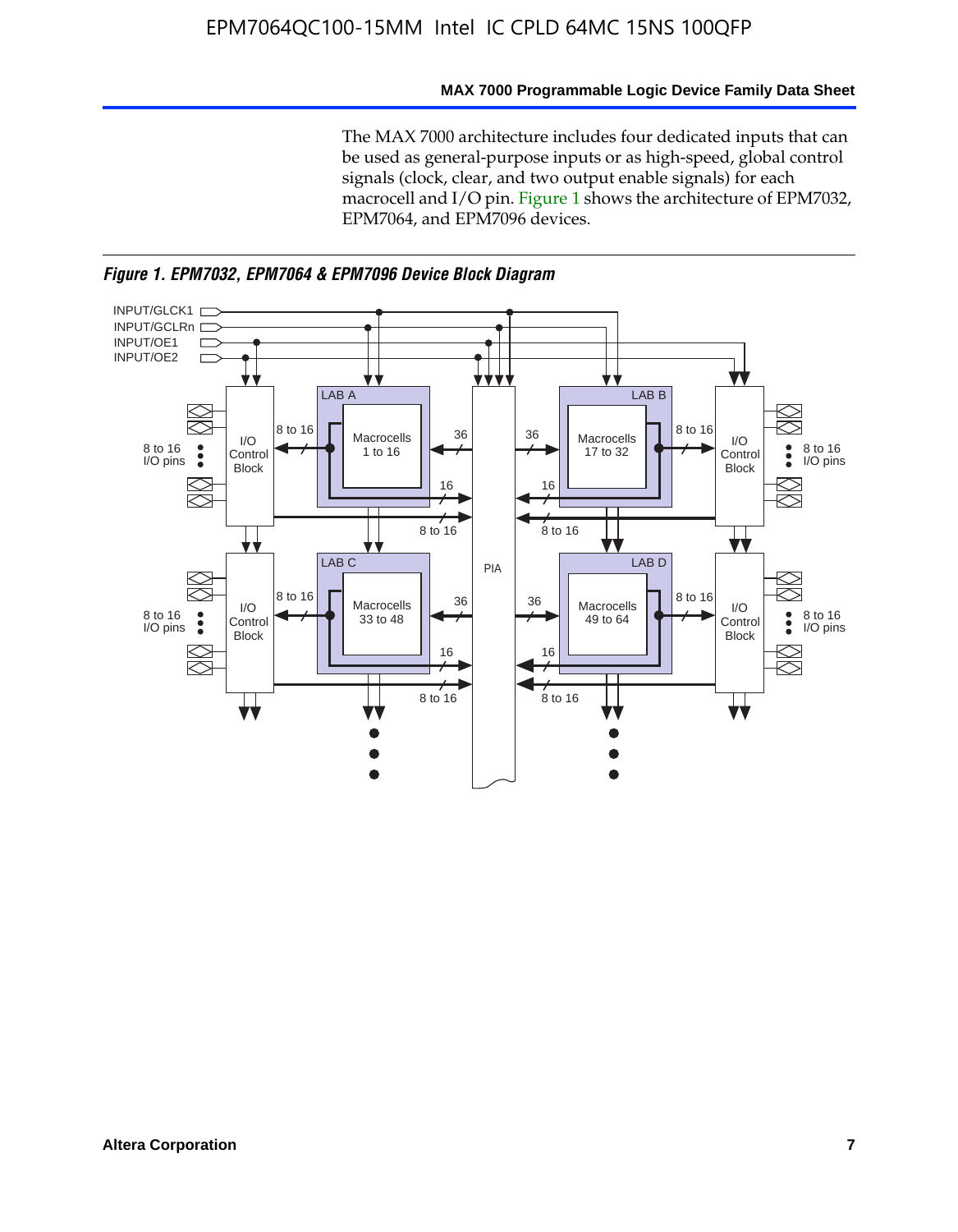Figure 2 shows the architecture of MAX 7000E and MAX 7000S devices.

### **MAX 7000 Programmable Logic Device Family Data Sheet**



### **Logic Array Blocks**

The MAX 7000 device architecture is based on the linking of highperformance, flexible, logic array modules called logic array blocks (LABs). LABs consist of 16-macrocell arrays, as shown in Figures 1 and 2. Multiple LABs are linked together via the programmable interconnect array (PIA), a global bus that is fed by all dedicated inputs, I/O pins, and macrocells.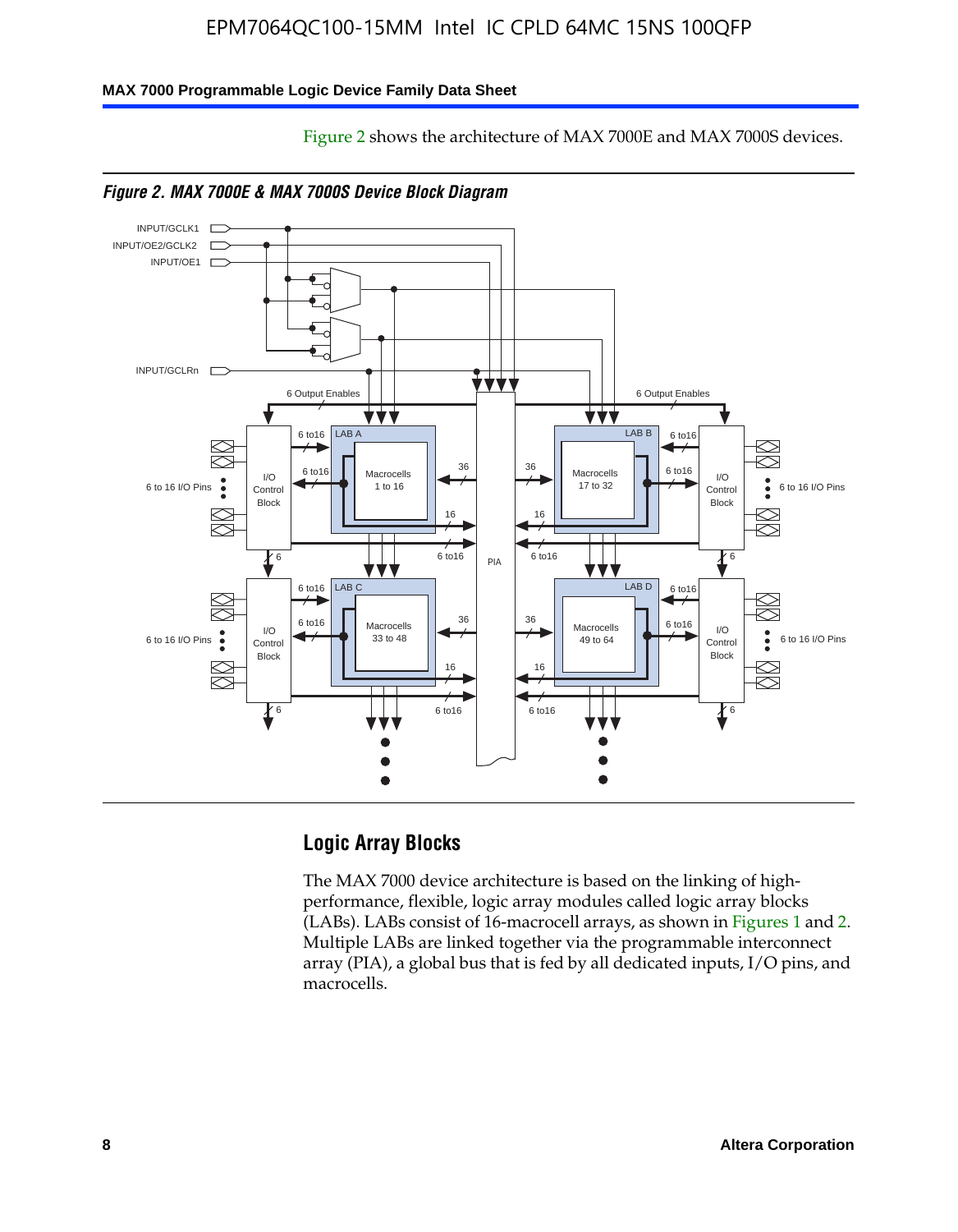#### **MAX 7000 Programmable Logic Device Family Data Sheet**

Each LAB is fed by the following signals:

- 36 signals from the PIA that are used for general logic inputs
- Global controls that are used for secondary register functions
- Direct input paths from I/O pins to the registers that are used for fast setup times for MAX 7000E and MAX 7000S devices

# **Macrocells**

The MAX 7000 macrocell can be individually configured for either sequential or combinatorial logic operation. The macrocell consists of three functional blocks: the logic array, the product-term select matrix, and the programmable register. The macrocell of EPM7032, EPM7064, and EPM7096 devices is shown in Figure 3.

*Figure 3. EPM7032, EPM7064 & EPM7096 Device Macrocell*

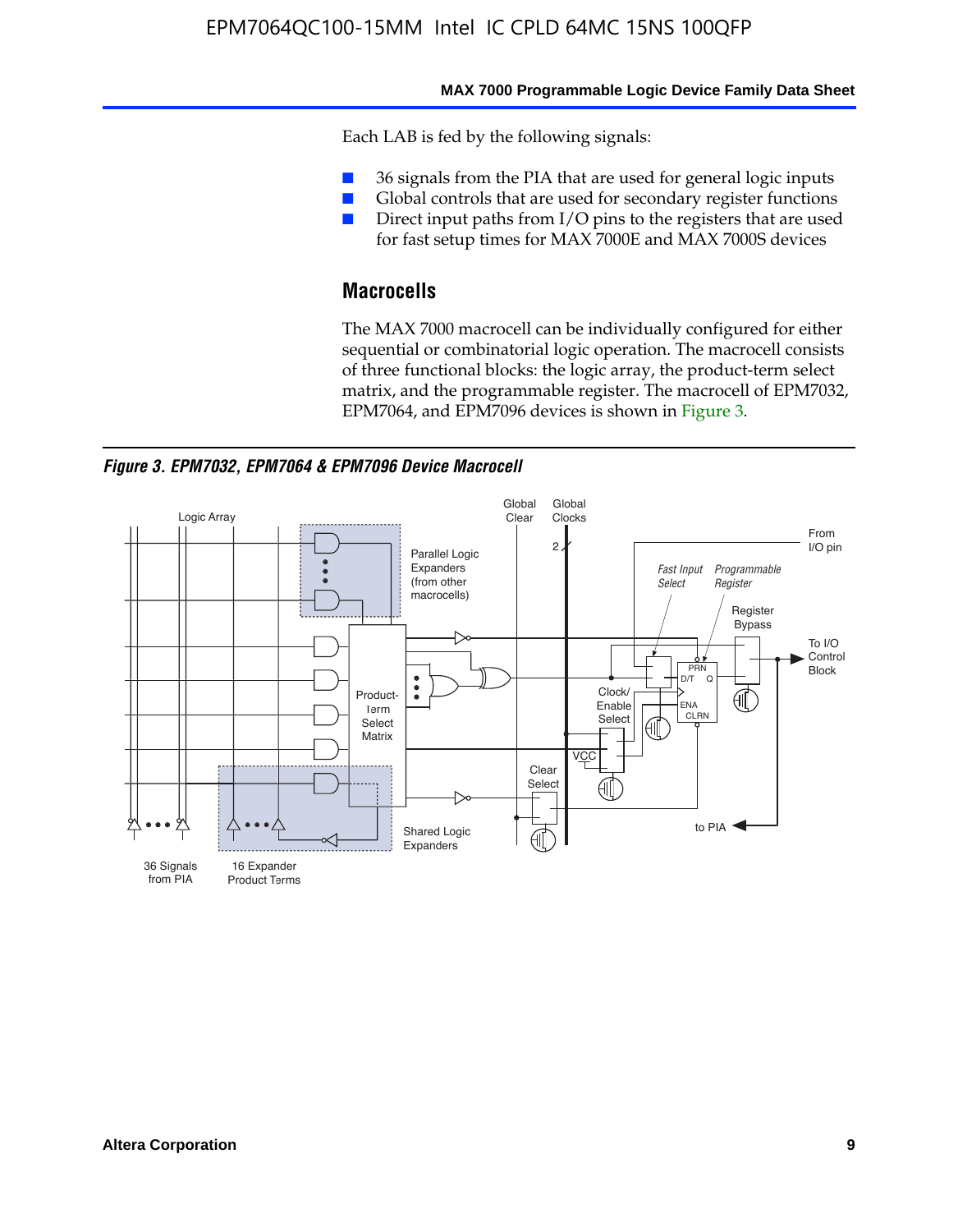#### **MAX 7000 Programmable Logic Device Family Data Sheet**



Figure 4 shows a MAX 7000E and MAX 7000S device macrocell.

Combinatorial logic is implemented in the logic array, which provides five product terms per macrocell. The product-term select matrix allocates these product terms for use as either primary logic inputs (to the OR and XOR gates) to implement combinatorial functions, or as secondary inputs to the macrocell's register clear, preset, clock, and clock enable control functions. Two kinds of expander product terms ("expanders") are available to supplement macrocell logic resources:

- Shareable expanders, which are inverted product terms that are fed back into the logic array
- Parallel expanders, which are product terms borrowed from adjacent macrocells

The Altera development system automatically optimizes product-term allocation according to the logic requirements of the design.

For registered functions, each macrocell flipflop can be individually programmed to implement D, T, JK, or SR operation with programmable clock control. The flipflop can be bypassed for combinatorial operation. During design entry, the designer specifies the desired flipflop type; the Altera development software then selects the most efficient flipflop operation for each registered function to optimize resource utilization.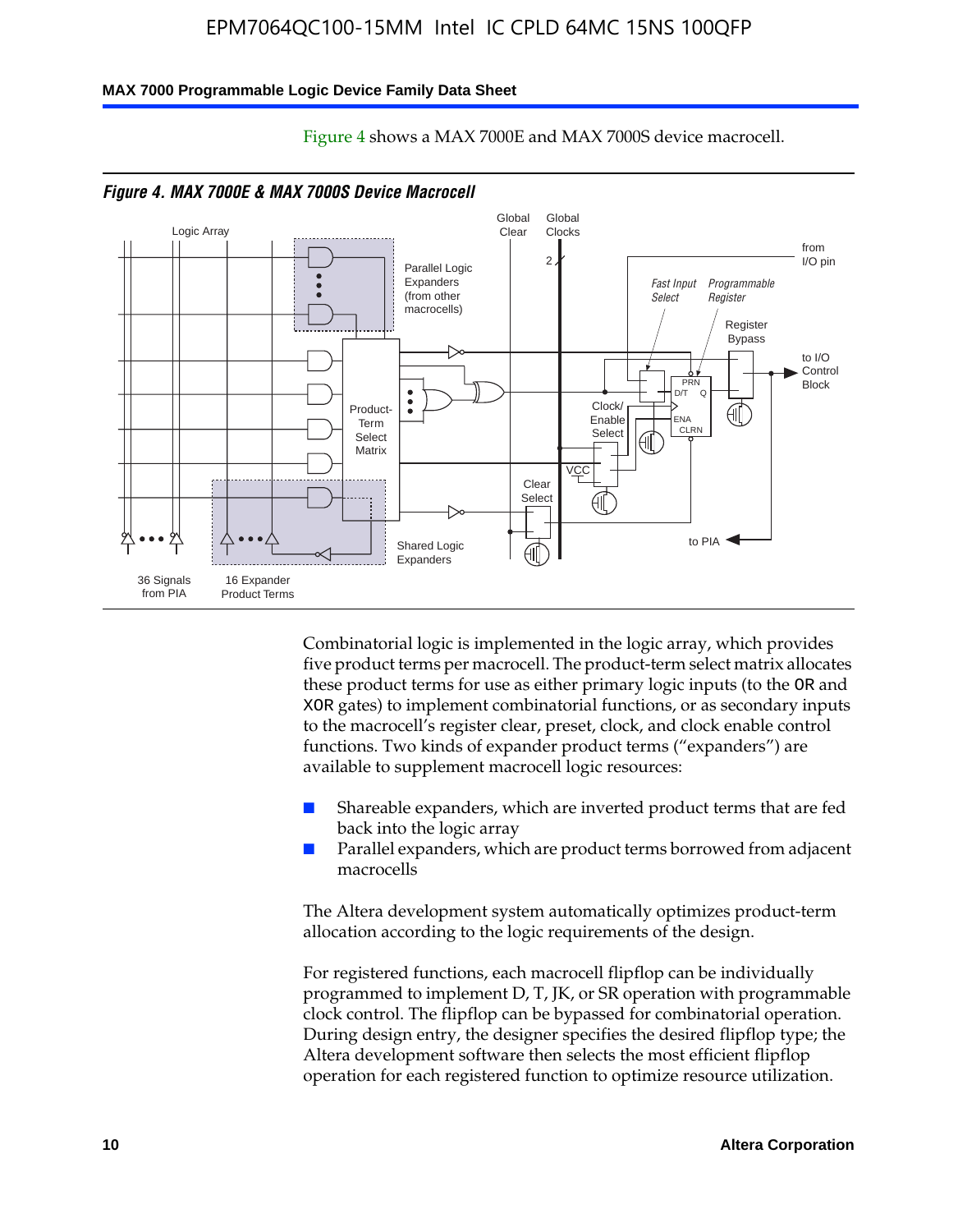Each programmable register can be clocked in three different modes:

- By a global clock signal. This mode achieves the fastest clock-tooutput performance.
- By a global clock signal and enabled by an active-high clock enable. This mode provides an enable on each flipflop while still achieving the fast clock-to-output performance of the global clock.
- By an array clock implemented with a product term. In this mode, the flipflop can be clocked by signals from buried macrocells or I/O pins.

In EPM7032, EPM7064, and EPM7096 devices, the global clock signal is available from a dedicated clock pin, GCLK1, as shown in Figure 1. In MAX 7000E and MAX 7000S devices, two global clock signals are available. As shown in Figure 2, these global clock signals can be the true or the complement of either of the global clock pins, GCLK1 or GCLK2.

Each register also supports asynchronous preset and clear functions. As shown in Figures 3 and 4, the product-term select matrix allocates product terms to control these operations. Although the product-term-driven preset and clear of the register are active high, active-low control can be obtained by inverting the signal within the logic array. In addition, each register clear function can be individually driven by the active-low dedicated global clear pin (GCLRn). Upon power-up, each register in the device will be set to a low state.

All MAX 7000E and MAX 7000S I/O pins have a fast input path to a macrocell register. This dedicated path allows a signal to bypass the PIA and combinatorial logic and be driven to an input D flipflop with an extremely fast (2.5 ns) input setup time.

### **Expander Product Terms**

Although most logic functions can be implemented with the five product terms available in each macrocell, the more complex logic functions require additional product terms. Another macrocell can be used to supply the required logic resources; however, the MAX 7000 architecture also allows both shareable and parallel expander product terms ("expanders") that provide additional product terms directly to any macrocell in the same LAB. These expanders help ensure that logic is synthesized with the fewest possible logic resources to obtain the fastest possible speed.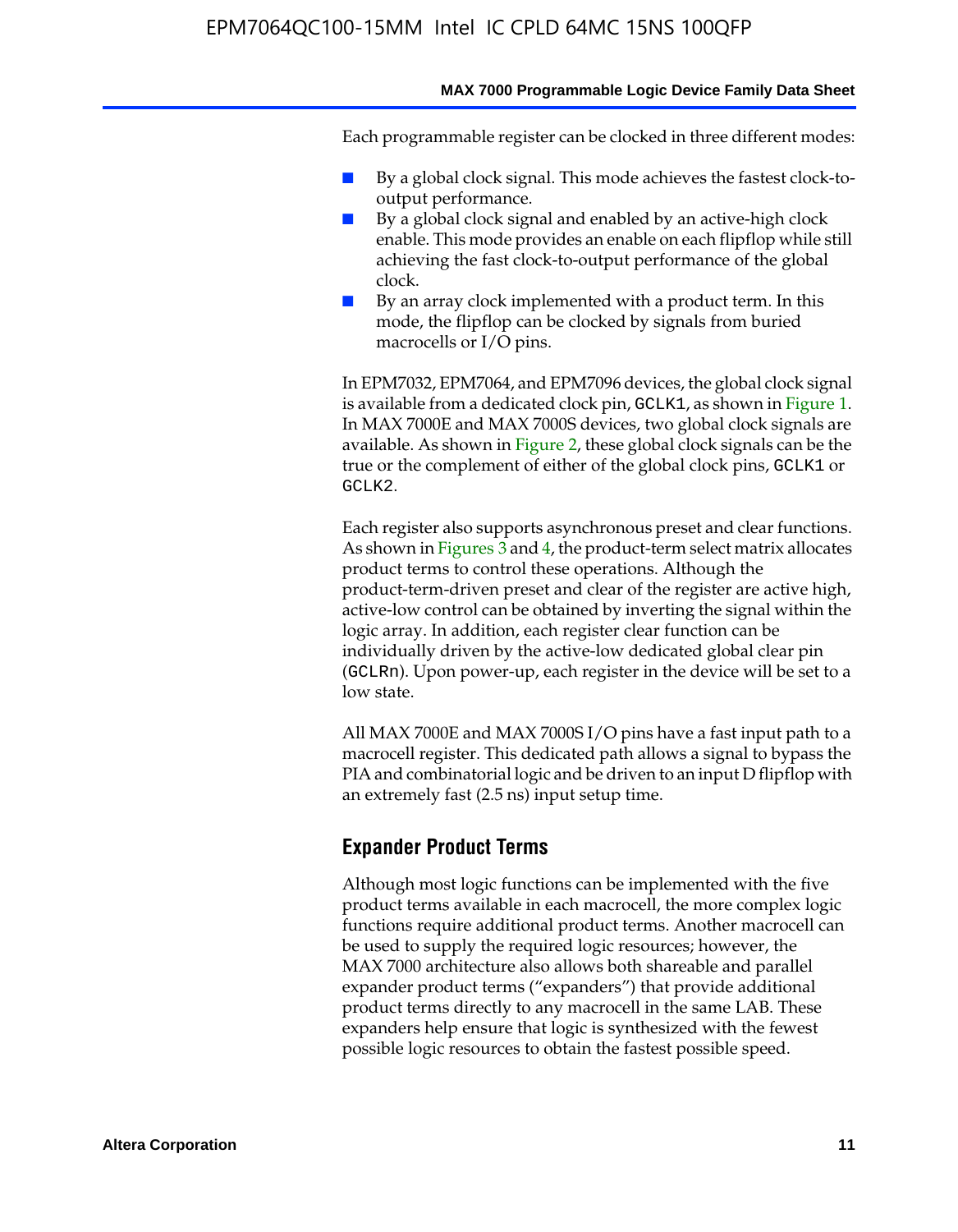### **MAX 7000 Programmable Logic Device Family Data Sheet**

### *Shareable Expanders*

Each LAB has 16 shareable expanders that can be viewed as a pool of uncommitted single product terms (one from each macrocell) with inverted outputs that feed back into the logic array. Each shareable expander can be used and shared by any or all macrocells in the LAB to build complex logic functions. A small delay ( $t_{SEXP}$ ) is incurred when shareable expanders are used. Figure 5 shows how shareable expanders can feed multiple macrocells.

### *Figure 5. Shareable Expanders*



*Shareable expanders can be shared by any or all macrocells in an LAB.*

### *Parallel Expanders*

Parallel expanders are unused product terms that can be allocated to a neighboring macrocell to implement fast, complex logic functions. Parallel expanders allow up to 20 product terms to directly feed the macrocell OR logic, with five product terms provided by the macrocell and 15 parallel expanders provided by neighboring macrocells in the LAB.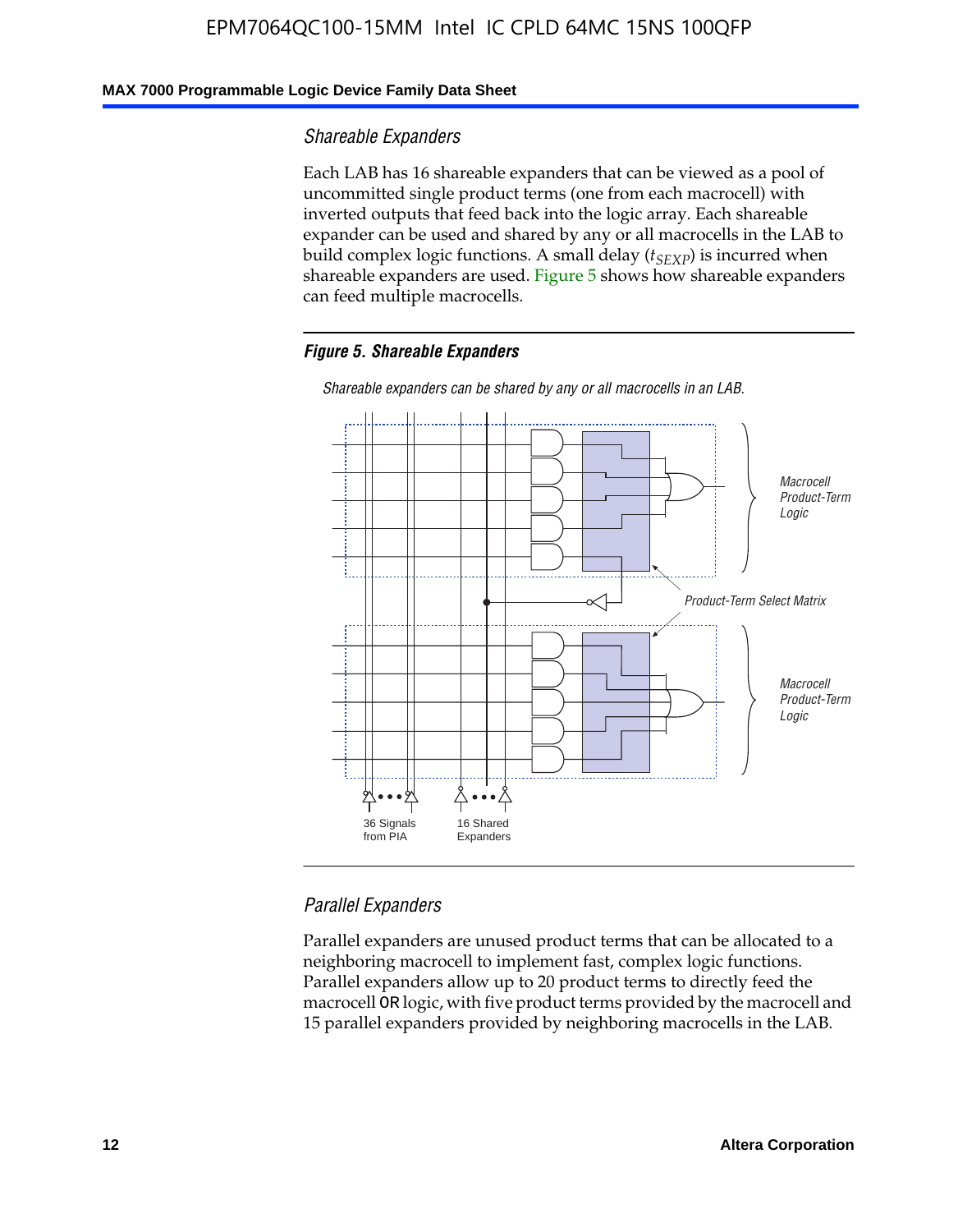The compiler can allocate up to three sets of up to five parallel expanders automatically to the macrocells that require additional product terms. Each set of five parallel expanders incurs a small, incremental timing delay (*t<sub>PEXP</sub>*). For example, if a macrocell requires 14 product terms, the Compiler uses the five dedicated product terms within the macrocell and allocates two sets of parallel expanders; the first set includes five product terms and the second set includes four product terms, increasing the total delay by  $2 \times t_{PFXP}$ .

Two groups of 8 macrocells within each LAB (e.g., macrocells 1 through 8 and 9 through 16) form two chains to lend or borrow parallel expanders. A macrocell borrows parallel expanders from lowernumbered macrocells. For example, macrocell 8 can borrow parallel expanders from macrocell 7, from macrocells 7 and 6, or from macrocells 7, 6, and 5. Within each group of 8, the lowest-numbered macrocell can only lend parallel expanders and the highest-numbered macrocell can only borrow them. Figure 6 shows how parallel expanders can be borrowed from a neighboring macrocell.

### *Figure 6. Parallel Expanders*

*Unused product terms in a macrocell can be allocated to a neighboring macrocell.*

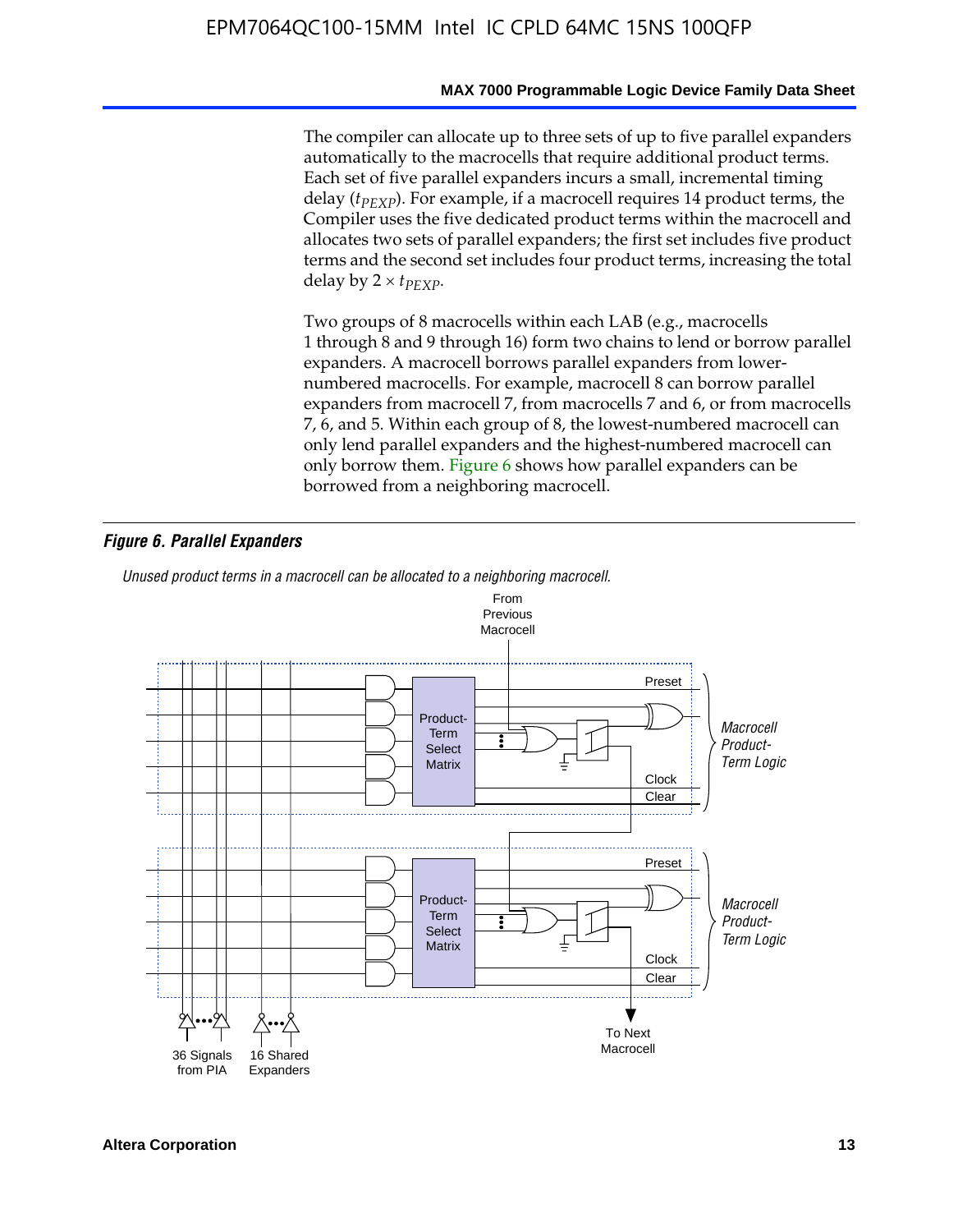### **MAX 7000 Programmable Logic Device Family Data Sheet**

### **Programmable Interconnect Array**

Logic is routed between LABs via the programmable interconnect array (PIA). This global bus is a programmable path that connects any signal source to any destination on the device. All MAX 7000 dedicated inputs, I/O pins, and macrocell outputs feed the PIA, which makes the signals available throughout the entire device. Only the signals required by each LAB are actually routed from the PIA into the LAB. Figure 7 shows how the PIA signals are routed into the LAB. An EEPROM cell controls one input to a 2-input AND gate, which selects a PIA signal to drive into the LAB.





While the routing delays of channel-based routing schemes in masked or FPGAs are cumulative, variable, and path-dependent, the MAX 7000 PIA has a fixed delay. The PIA thus eliminates skew between signals and makes timing performance easy to predict.

### **I/O Control Blocks**

The I/O control block allows each I/O pin to be individually configured for input, output, or bidirectional operation. All I/O pins have a tri-state buffer that is individually controlled by one of the global output enable signals or directly connected to ground or  $V_{CC}$ . Figure 8 shows the I/O control block for the MAX 7000 family. The I/O control block of EPM7032, EPM7064, and EPM7096 devices has two global output enable signals that are driven by two dedicated active-low output enable pins (OE1 and OE2). The I/O control block of MAX 7000E and MAX 7000S devices has six global output enable signals that are driven by the true or complement of two output enable signals, a subset of the I/O pins, or a subset of the I/O macrocells.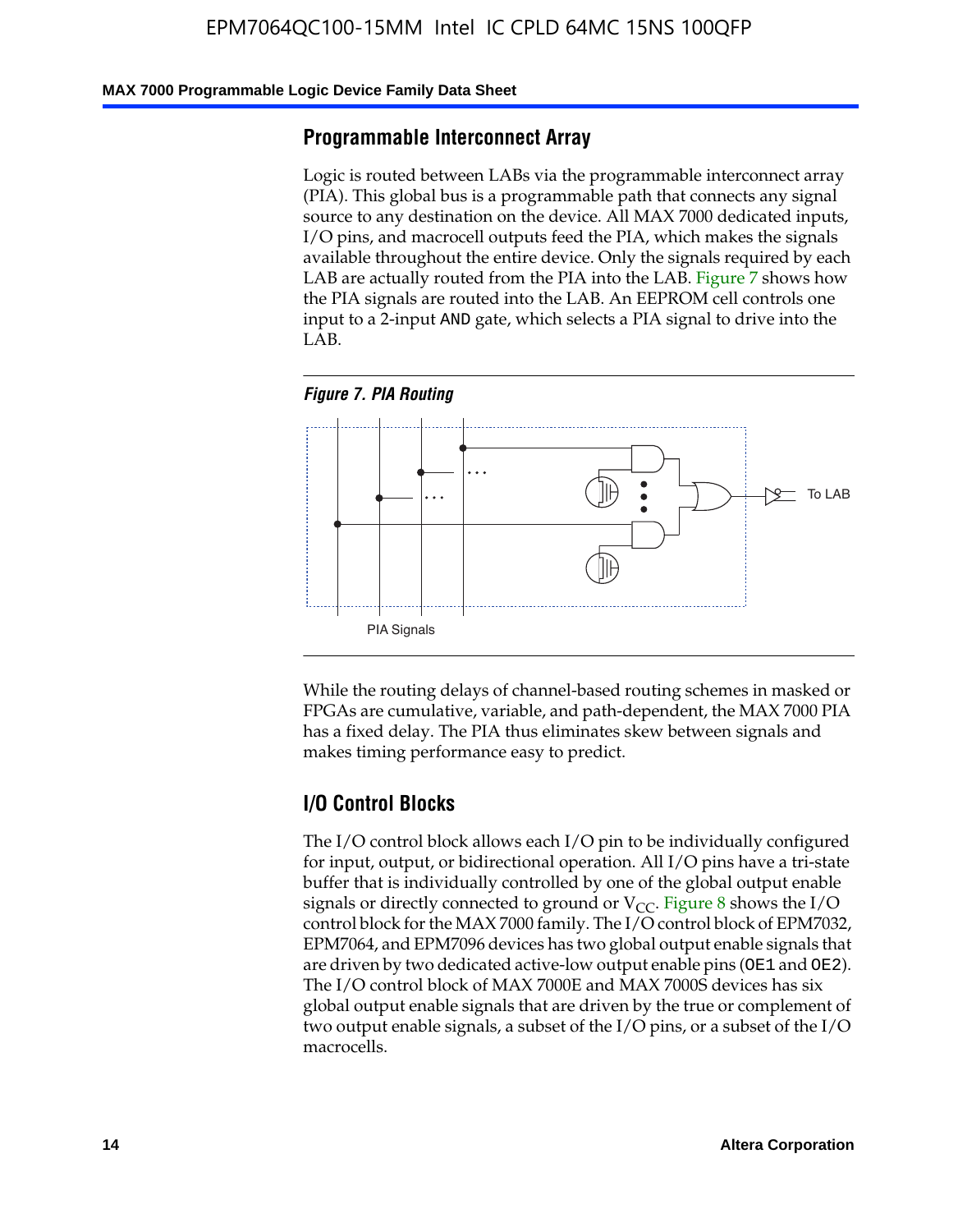

### **EPM7032, EPM7064 & EPM7096 Devices**







#### *Note:*

(1) The open-drain output option is available only in MAX 7000S devices.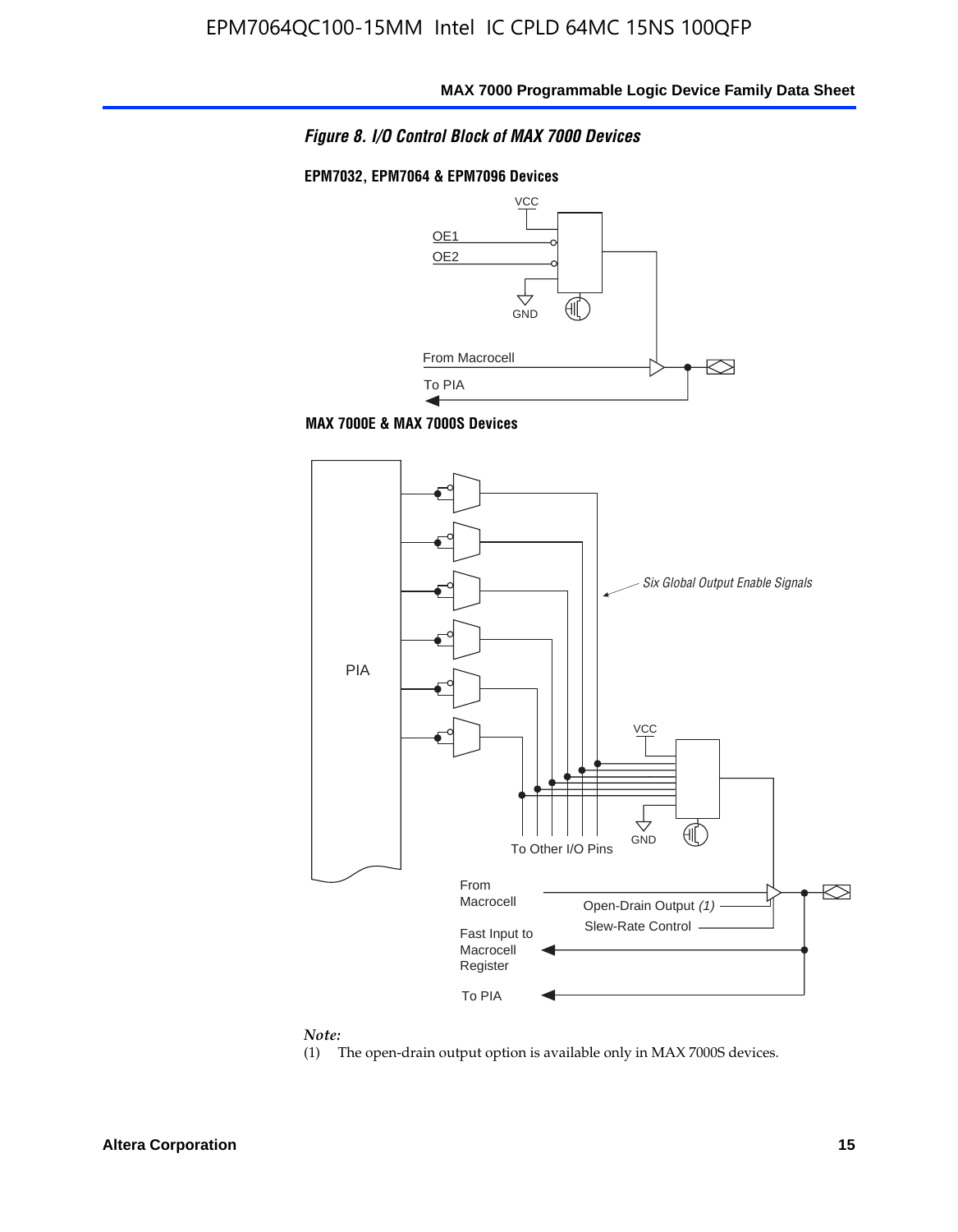When the tri-state buffer control is connected to ground, the output is tri-stated (high impedance) and the I/O pin can be used as a dedicated input. When the tri-state buffer control is connected to  $V_{CC}$ , the output is enabled.

The MAX 7000 architecture provides dual I/O feedback, in which macrocell and pin feedbacks are independent. When an I/O pin is configured as an input, the associated macrocell can be used for buried logic.

# **In-System Programmability (ISP)**

MAX 7000S devices are in-system programmable via an industry-standard 4-pin Joint Test Action Group (JTAG) interface (IEEE Std. 1149.1-1990). ISP allows quick, efficient iterations during design development and debugging cycles. The MAX 7000S architecture internally generates the high programming voltage required to program EEPROM cells, allowing in-system programming with only a single 5.0 V power supply. During in-system programming, the I/O pins are tri-stated and pulled-up to eliminate board conflicts. The pull-up value is nominally 50 k¾.

ISP simplifies the manufacturing flow by allowing devices to be mounted on a printed circuit board with standard in-circuit test equipment before they are programmed. MAX 7000S devices can be programmed by downloading the information via in-circuit testers (ICT), embedded processors, or the Altera MasterBlaster, ByteBlasterMV, ByteBlaster, BitBlaster download cables. (The ByteBlaster cable is obsolete and is replaced by the ByteBlasterMV cable, which can program and configure 2.5-V, 3.3-V, and 5.0-V devices.) Programming the devices after they are placed on the board eliminates lead damage on high-pin-count packages (e.g., QFP packages) due to device handling and allows devices to be reprogrammed after a system has already shipped to the field. For example, product upgrades can be performed in the field via software or modem.

In-system programming can be accomplished with either an adaptive or constant algorithm. An adaptive algorithm reads information from the unit and adapts subsequent programming steps to achieve the fastest possible programming time for that unit. Because some in-circuit testers cannot support an adaptive algorithm, Altera offers devices tested with a constant algorithm. Devices tested to the constant algorithm have an "F" suffix in the ordering code.

The Jam™ Standard Test and Programming Language (STAPL) can be used to program MAX 7000S devices with in-circuit testers, PCs, or embedded processor.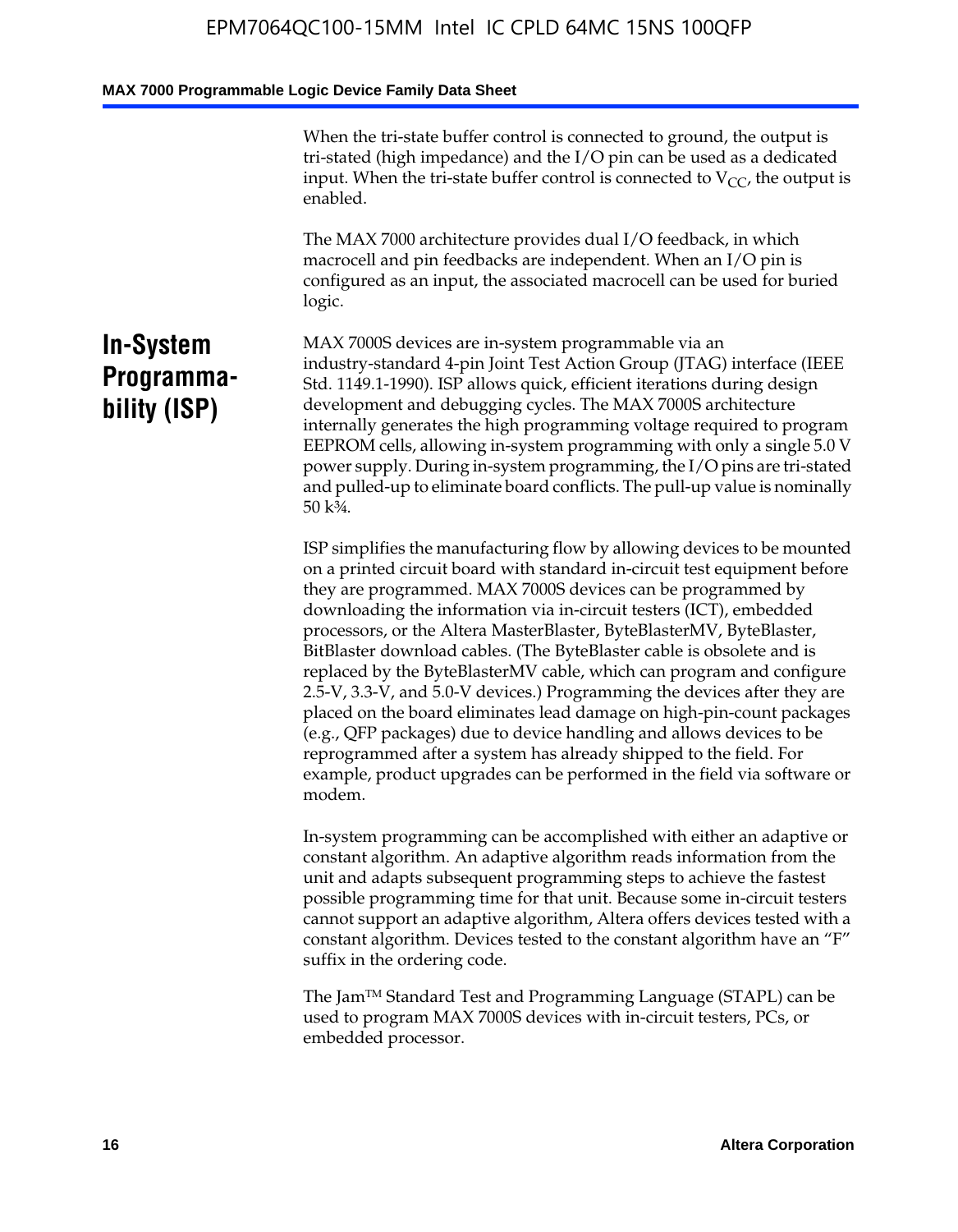For more information on using the Jam language, refer to *AN* 122: Using *Jam STAPL for ISP & ICR via an Embedded Processor*.

The ISP circuitry in MAX 7000S devices is compatible with IEEE Std. 1532 specification. The IEEE Std. 1532 is a standard developed to allow concurrent ISP between multiple PLD vendors.

# **Programming Sequence**

During in-system programming, instructions, addresses, and data are shifted into the MAX 7000S device through the TDI input pin. Data is shifted out through the TDO output pin and compared against the expected data.

Programming a pattern into the device requires the following six ISP stages. A stand-alone verification of a programmed pattern involves only stages 1, 2, 5, and 6.

- 1. *Enter ISP*. The enter ISP stage ensures that the I/O pins transition smoothly from user mode to ISP mode. The enter ISP stage requires 1 ms.
- 2. *Check ID*. Before any program or verify process, the silicon ID is checked. The time required to read this silicon ID is relatively small compared to the overall programming time.
- 3. *Bulk Erase*. Erasing the device in-system involves shifting in the instructions to erase the device and applying one erase pulse of 100 ms.
- 4. *Program*. Programming the device in-system involves shifting in the address and data and then applying the programming pulse to program the EEPROM cells. This process is repeated for each EEPROM address.
- 5. *Verify*. Verifying an Altera device in-system involves shifting in addresses, applying the read pulse to verify the EEPROM cells, and shifting out the data for comparison. This process is repeated for each EEPROM address.
- 6. *Exit ISP*. An exit ISP stage ensures that the I/O pins transition smoothly from ISP mode to user mode. The exit ISP stage requires 1 ms.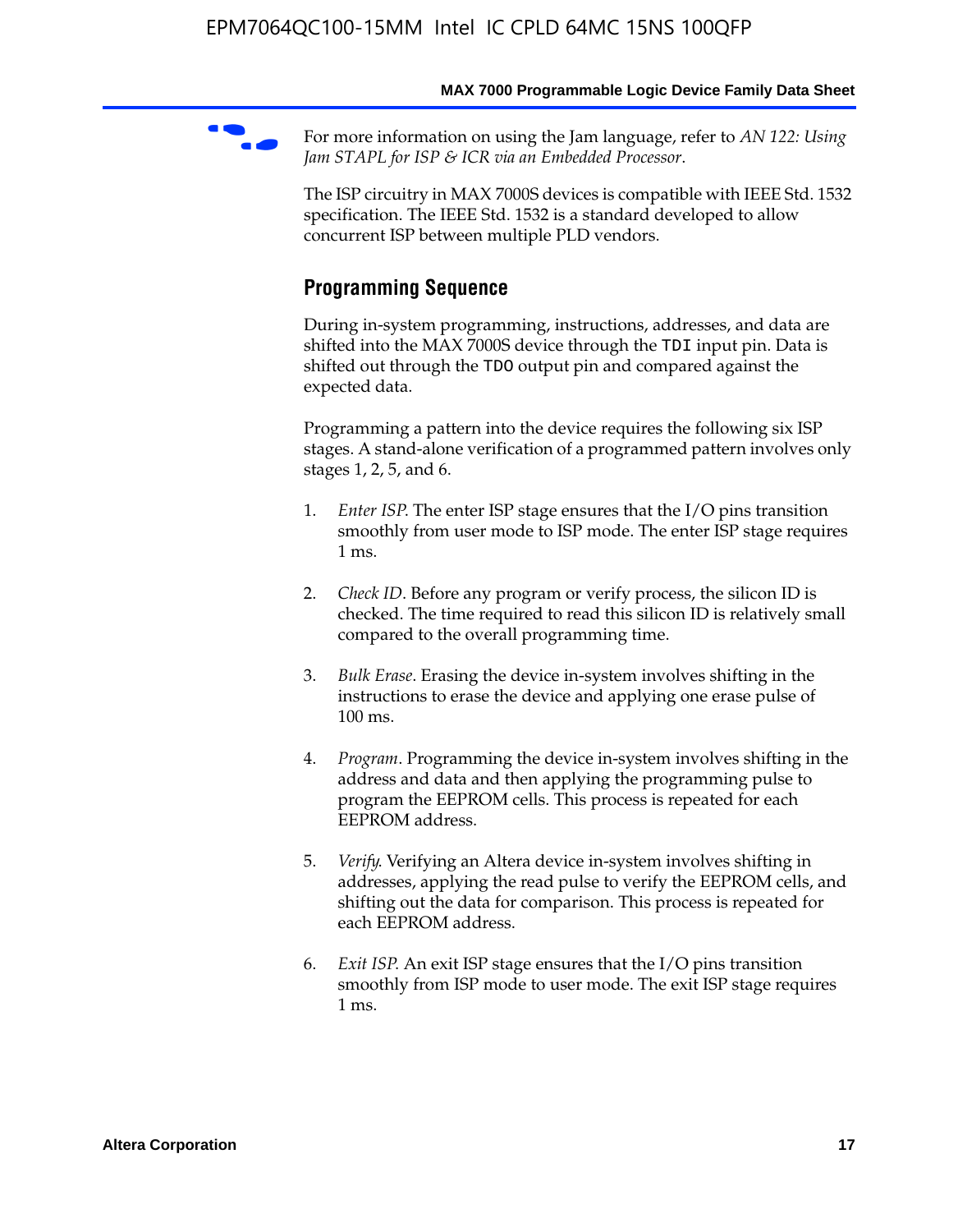## **Programming Times**

The time required to implement each of the six programming stages can be broken into the following two elements:

- A pulse time to erase, program, or read the EEPROM cells.
- A shifting time based on the test clock (TCK) frequency and the number of TCK cycles to shift instructions, address, and data into the device.

By combining the pulse and shift times for each of the programming stages, the program or verify time can be derived as a function of the TCK frequency, the number of devices, and specific target device(s). Because different ISP-capable devices have a different number of EEPROM cells, both the total fixed and total variable times are unique for a single device.

### *Programming a Single MAX 7000S Device*

The time required to program a single MAX 7000S device in-system can be calculated from the following formula:

$$
t_{PROG} = t_{PPULSE} + \frac{C_{ycle_{PTCK}}}{f_{TCK}}
$$
  
where:  $t_{PROG}$  = Programming time  
 $t_{PPULSE}$  = Sum of the fixed times to erase, program, and  
verify the EEPROM cells  
 $C_{ycle_{PTCK}}$  = Number of TCK cycles to program a device  
 $f_{TCK}$  = TCK frequency

The ISP times for a stand-alone verification of a single MAX 7000S device can be calculated from the following formula:

|                  | $t_{VER} = t_{VPULSE} + \frac{Cycle_{VTCK}}{f_{TCK}}$ |                                                                                                                                 |
|------------------|-------------------------------------------------------|---------------------------------------------------------------------------------------------------------------------------------|
| where: $t_{VFR}$ | $t_{VPULSE}$                                          | = Verify time<br>$=$ Sum of the fixed times to verify the EEPROM cells<br>$CycleVTCK$ = Number of TCK cycles to verify a device |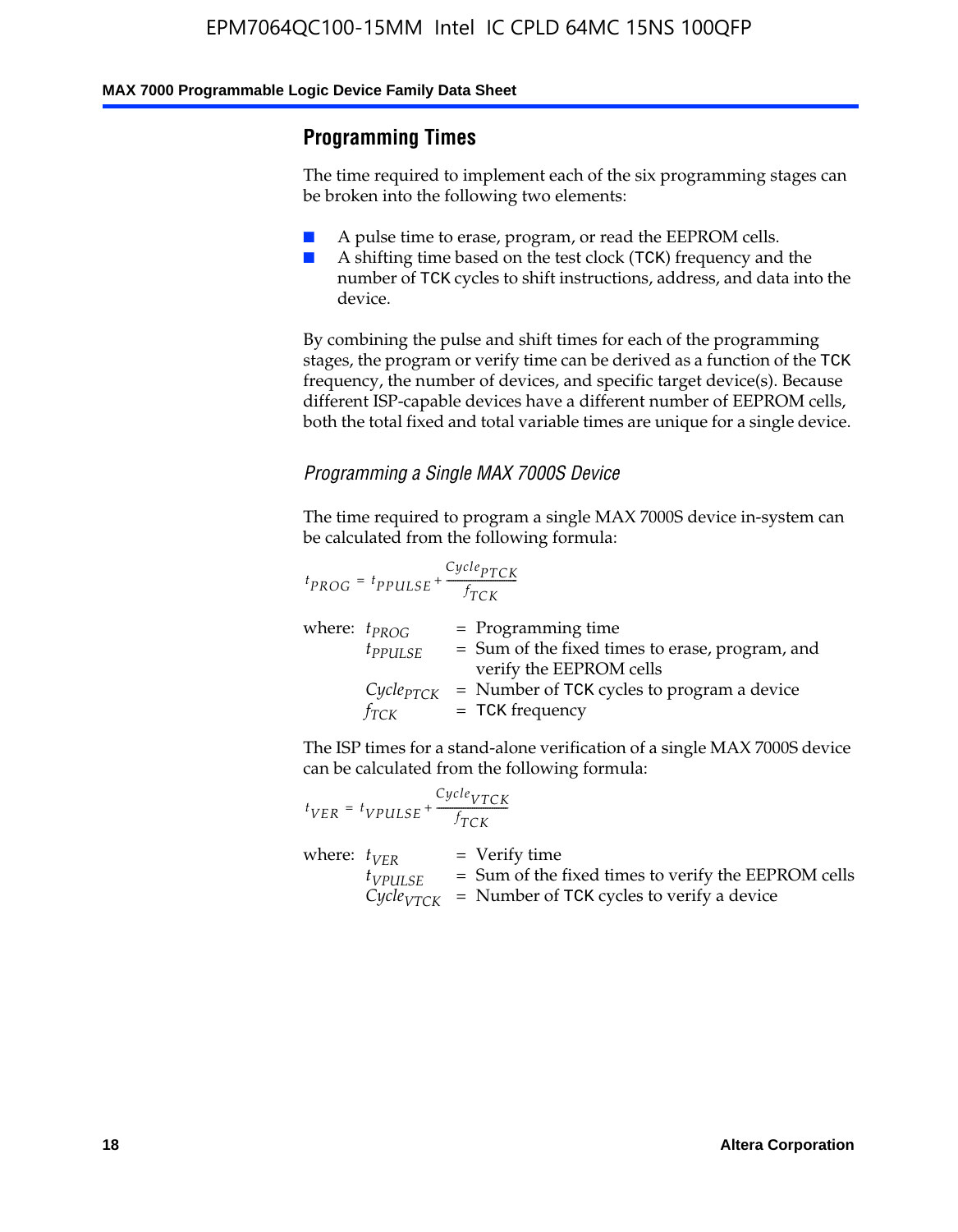### **MAX 7000 Programmable Logic Device Family Data Sheet**

The programming times described in Tables 6 through 8 are associated with the worst-case method using the enhanced ISP algorithm.

| Table 6. MAX 7000S t <sub>PULSE</sub> & Cycle <sub>TCK</sub> Values |                         |                       |                                 |                             |  |  |  |  |
|---------------------------------------------------------------------|-------------------------|-----------------------|---------------------------------|-----------------------------|--|--|--|--|
| <b>Device</b>                                                       |                         | <b>Programming</b>    | <b>Stand-Alone Verification</b> |                             |  |  |  |  |
|                                                                     | t <sub>PPULSE</sub> (S) | Cycle <sub>PTCK</sub> | $t_{VPULSE}(s)$                 | $\mathcal C$ ycle $_{VTCK}$ |  |  |  |  |
| EPM7032S                                                            | 4.02                    | 342,000               | 0.03                            | 200,000                     |  |  |  |  |
| <b>EPM7064S</b>                                                     | 4.50                    | 504,000               | 0.03                            | 308,000                     |  |  |  |  |
| <b>EPM7128S</b>                                                     | 5.11                    | 832,000               | 0.03                            | 528,000                     |  |  |  |  |
| <b>EPM7160S</b>                                                     | 5.35                    | 1,001,000             | 0.03                            | 640,000                     |  |  |  |  |
| <b>EPM7192S</b>                                                     | 5.71                    | 1,192,000             | 0.03                            | 764,000                     |  |  |  |  |
| <b>EPM7256S</b>                                                     | 6.43                    | 1,603,000             | 0.03                            | 1,024,000                   |  |  |  |  |

Tables 7 and 8 show the in-system programming and stand alone verification times for several common test clock frequencies.

| Table 7. MAX 7000S In-System Programming Times for Different Test Clock Frequencies |               |                    |       |       |                |                |                |               |   |
|-------------------------------------------------------------------------------------|---------------|--------------------|-------|-------|----------------|----------------|----------------|---------------|---|
| <b>Device</b>                                                                       |               | $t_{\textit{TCK}}$ |       |       |                |                |                |               |   |
|                                                                                     | <b>10 MHz</b> | 5 MHz              | 2 MHz | 1 MHz | <b>500 kHz</b> | <b>200 kHz</b> | <b>100 kHz</b> | <b>50 kHz</b> |   |
| <b>EPM7032S</b>                                                                     | 4.06          | 4.09               | 4.19  | 4.36  | 4.71           | 5.73           | 7.44           | 10.86         | s |
| <b>EPM7064S</b>                                                                     | 4.55          | 4.60               | 4.76  | 5.01  | 5.51           | 7.02           | 9.54           | 14.58         | s |
| <b>EPM7128S</b>                                                                     | 5.19          | 5.27               | 5.52  | 5.94  | 6.77           | 9.27           | 13.43          | 21.75         | s |
| <b>EPM7160S</b>                                                                     | 5.45          | 5.55               | 5.85  | 6.35  | 7.35           | 10.35          | 15.36          | 25.37         | s |
| <b>EPM7192S</b>                                                                     | 5.83          | 5.95               | 6.30  | 6.90  | 8.09           | 11.67          | 17.63          | 29.55         | s |
| <b>EPM7256S</b>                                                                     | 6.59          | 6.75               | 7.23  | 8.03  | 9.64           | 14.45          | 22.46          | 38.49         | s |

|                 | Table 8. MAX 7000S Stand-Alone Verification Times for Different Test Clock Frequencies |                  |       |       |                |                |                |               |              |
|-----------------|----------------------------------------------------------------------------------------|------------------|-------|-------|----------------|----------------|----------------|---------------|--------------|
| <b>Device</b>   |                                                                                        | f <sub>тск</sub> |       |       |                |                |                |               | <b>Units</b> |
|                 | <b>10 MHz</b>                                                                          | 5 MHz            | 2 MHz | 1 MHz | <b>500 kHz</b> | <b>200 kHz</b> | <b>100 kHz</b> | <b>50 kHz</b> |              |
| EPM7032S        | 0.05                                                                                   | 0.07             | 0.13  | 0.23  | 0.43           | 1.03           | 2.03           | 4.03          | s            |
| <b>EPM7064S</b> | 0.06                                                                                   | 0.09             | 0.18  | 0.34  | 0.64           | 1.57           | 3.11           | 6.19          | s            |
| <b>EPM7128S</b> | 0.08                                                                                   | 0.14             | 0.29  | 0.56  | 1.09           | 2.67           | 5.31           | 10.59         | s            |
| <b>EPM7160S</b> | 0.09                                                                                   | 0.16             | 0.35  | 0.67  | 1.31           | 3.23           | 6.43           | 12.83         | s            |
| <b>EPM7192S</b> | 0.11                                                                                   | 0.18             | 0.41  | 0.79  | 1.56           | 3.85           | 7.67           | 15.31         | s            |
| <b>EPM7256S</b> | 0.13                                                                                   | 0.24             | 0.54  | 1.06  | 2.08           | 5.15           | 10.27          | 20.51         | s            |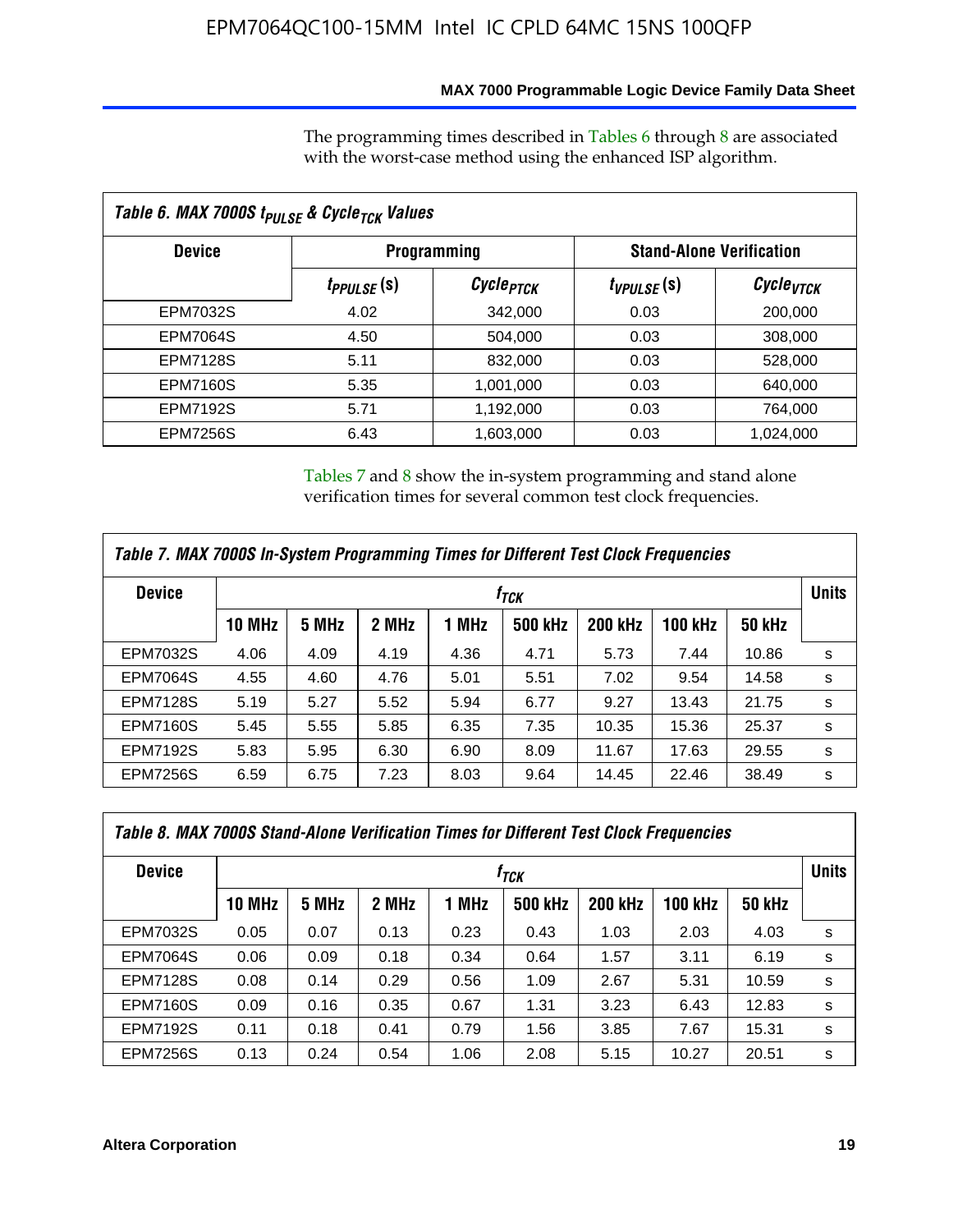# **Programmable Speed/Power Control**

MAX 7000 devices offer a power-saving mode that supports low-power operation across user-defined signal paths or the entire device. This feature allows total power dissipation to be reduced by 50% or more, because most logic applications require only a small fraction of all gates to operate at maximum frequency.

The designer can program each individual macrocell in a MAX 7000 device for either high-speed (i.e., with the Turbo  $Bit^{TM}$  option turned on) or low-power (i.e., with the Turbo Bit option turned off) operation. As a result, speed-critical paths in the design can run at high speed, while the remaining paths can operate at reduced power. Macrocells that run at low power incur a nominal timing delay adder  $(t_{LPA})$  for the  $t_{LAD}$ ,  $t_{LAC}$ ,  $t_{IC}$ ,  $t_{EN}$ , and  $t_{SEXP}$ ,  $t_{ACL}$ , and  $t_{CPPW}$  parameters.

# **Output Configuration**

MAX 7000 device outputs can be programmed to meet a variety of system-level requirements.

# **MultiVolt I/O Interface**

MAX 7000 devices—except 44-pin devices—support the MultiVolt I/O interface feature, which allows MAX 7000 devices to interface with systems that have differing supply voltages. The 5.0-V devices in all packages can be set for 3.3-V or 5.0-V I/O pin operation. These devices have one set of VCC pins for internal operation and input buffers (VCCINT), and another set for I/O output drivers (VCCIO).

The VCCINT pins must always be connected to a 5.0-V power supply. With a 5.0-V  $V_{\text{CCINT}}$  level, input voltage thresholds are at TTL levels, and are therefore compatible with both 3.3-V and 5.0-V inputs.

The VCCIO pins can be connected to either a 3.3-V or a 5.0-V power supply, depending on the output requirements. When the VCCIO pins are connected to a 5.0-V supply, the output levels are compatible with 5.0-V systems. When  $V_{\text{CGO}}$  is connected to a 3.3-V supply, the output high is 3.3 V and is therefore compatible with 3.3-V or 5.0-V systems. Devices operating with  $V_{\text{CCIO}}$  levels lower than 4.75 V incur a nominally greater timing delay of  $t_{OD2}$  instead of  $t_{OD1}$ .

# **Open-Drain Output Option (MAX 7000S Devices Only)**

MAX 7000S devices provide an optional open-drain (functionally equivalent to open-collector) output for each I/O pin. This open-drain output enables the device to provide system-level control signals (e.g., interrupt and write enable signals) that can be asserted by any of several devices. It can also provide an additional wired-OR plane.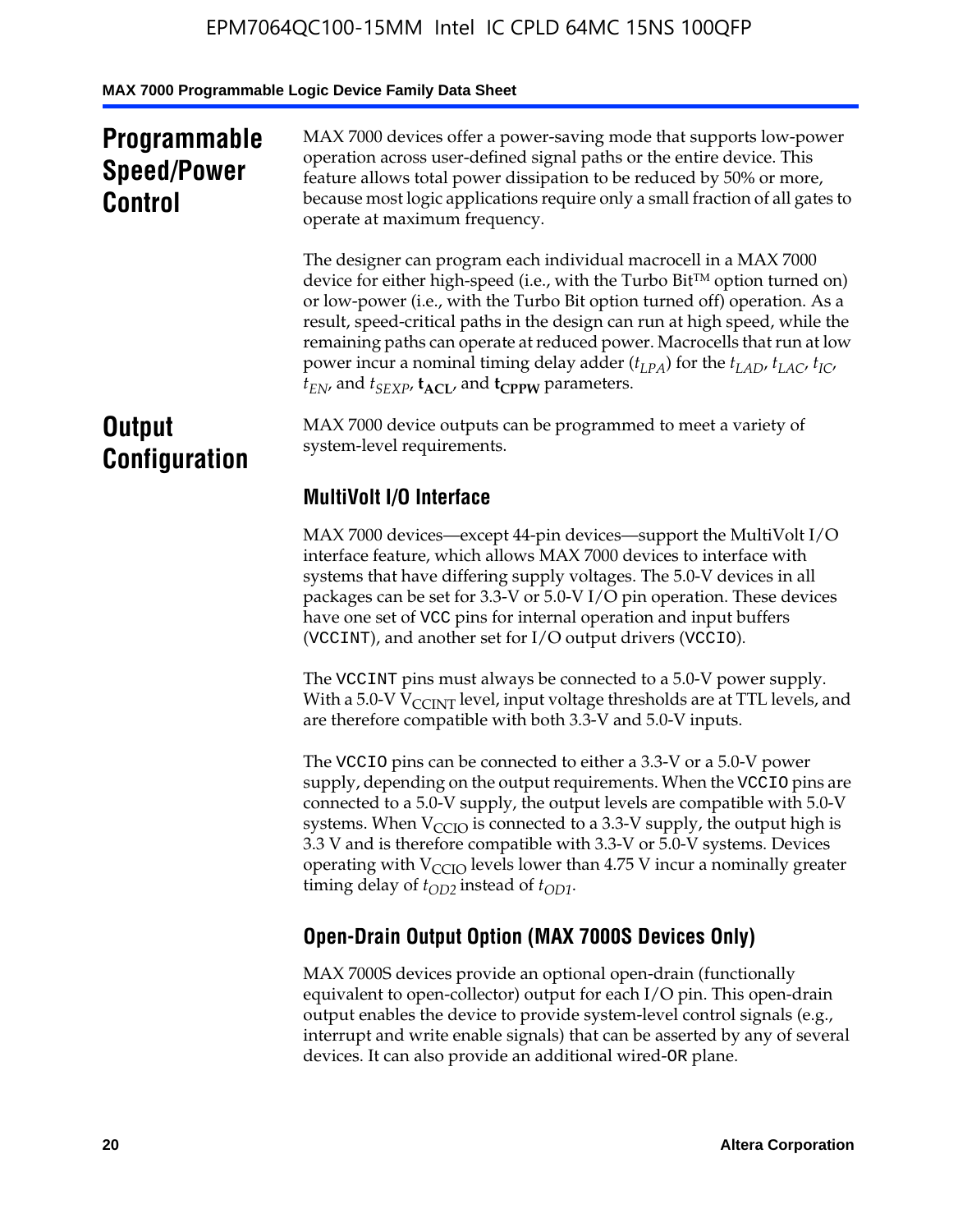By using an external 5.0-V pull-up resistor, output pins on MAX 7000S devices can be set to meet 5.0-V CMOS input voltages. When  $V_{\text{CCIO}}$  is 3.3 V, setting the open drain option will turn off the output pull-up transistor, allowing the external pull-up resistor to pull the output high enough to meet 5.0-V CMOS input voltages. When  $V_{\text{CCIO}}$  is 5.0 V, setting the output drain option is not necessary because the pull-up transistor will already turn off when the pin exceeds approximately 3.8 V, allowing the external pull-up resistor to pull the output high enough to meet 5.0-V CMOS input voltages.

# **Slew-Rate Control**

The output buffer for each MAX 7000E and MAX 7000S I/O pin has an adjustable output slew rate that can be configured for low-noise or high-speed performance. A faster slew rate provides high-speed transitions for high-performance systems. However, these fast transitions may introduce noise transients into the system. A slow slew rate reduces system noise, but adds a nominal delay of 4 to 5 ns. In MAX 7000E devices, when the Turbo Bit is turned off, the slew rate is set for low noise performance. For MAX 7000S devices, each I/O pin has an individual EEPROM bit that controls the slew rate, allowing designers to specify the slew rate on a pin-by-pin basis.

# **Programming with External Hardware**

[MAX](http://www.altera.com/literature/ds/dspghd.pdf) 7000 devices can be prog[rammed on Windows-based PCs with](http://www.altera.com/literature/ds/dspghd.pdf)  the Altera Logic Programmer card, the Master Programming Unit (MPU), and the appropriate device adapter. The MPU performs a continuity check to ensure adequate electrical contact between the adapter and the device.



For more information, see the *Altera Programming Hardware Data Sheet*.

The Altera development system can use text- or waveform-format test vectors created with the Text Editor or Waveform Editor to test the programmed device. For added design verification, designers can perform functional testing to compare the functional behavior of a MAX 7000 device with the results of simulation. Moreover, Data I/O, BP Microsystems, and other programming hardware manufacturers also provide programming support for Altera devices.



For more information, see the *Programming Hardware Manufacturers*.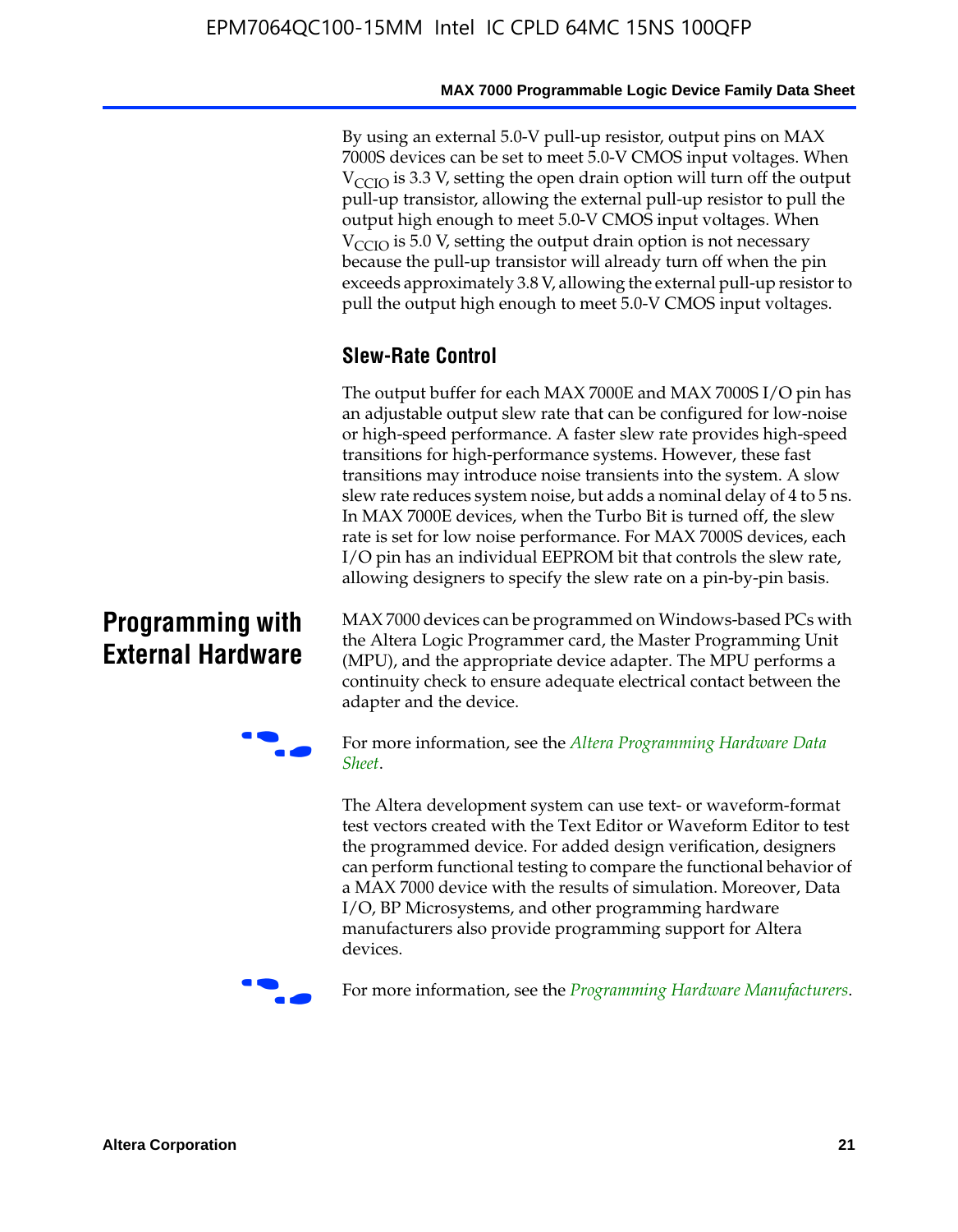### **MAX 7000 Programmable Logic Device Family Data Sheet**

# **IEEE Std. 1149.1 (JTAG) Boundary-Scan Support**

 $\mathsf{r}$ 

MAX 7000 devices support JTAG BST circuitry as specified by IEEE Std. 1149.1-1990. Table 9 describes the JTAG instructions supported by the MAX 7000 family. The pin-out tables (see the Altera web site (**http://www.altera.com**) or the *Altera Digital Library* for pin-out information) show the location of the JTAG control pins for each device. If the JTAG interface is not required, the JTAG pins are available as user I/O pins.

|                         | Table 9. MAX 7000 JTAG Instructions                                                                            |                                                                                                                                                                                                                                                                                                         |  |  |  |  |  |  |
|-------------------------|----------------------------------------------------------------------------------------------------------------|---------------------------------------------------------------------------------------------------------------------------------------------------------------------------------------------------------------------------------------------------------------------------------------------------------|--|--|--|--|--|--|
| <b>JTAG Instruction</b> | <b>Devices</b>                                                                                                 | <b>Description</b>                                                                                                                                                                                                                                                                                      |  |  |  |  |  |  |
| SAMPLE/PRELOAD          | <b>EPM7128S</b><br><b>EPM7160S</b><br><b>EPM7192S</b>                                                          | Allows a snapshot of signals at the device pins to be captured and<br>examined during normal device operation, and permits an initial data<br>pattern output at the device pins.                                                                                                                        |  |  |  |  |  |  |
|                         | <b>EPM7256S</b>                                                                                                |                                                                                                                                                                                                                                                                                                         |  |  |  |  |  |  |
| <b>EXTEST</b>           | <b>EPM7128S</b><br><b>EPM7160S</b><br><b>EPM7192S</b><br><b>EPM7256S</b>                                       | Allows the external circuitry and board-level interconnections to be<br>tested by forcing a test pattern at the output pins and capturing test<br>results at the input pins.                                                                                                                            |  |  |  |  |  |  |
| <b>BYPASS</b>           | EPM7032S<br><b>EPM7064S</b><br><b>EPM7128S</b><br><b>EPM7160S</b><br><b>EPM7192S</b><br><b>EPM7256S</b>        | Places the 1-bit bypass register between the TDI and TDO pins, which<br>allows the BST data to pass synchronously through a selected device<br>to adjacent devices during normal device operation.                                                                                                      |  |  |  |  |  |  |
| <b>IDCODE</b>           | EPM7032S<br><b>EPM7064S</b><br><b>EPM7128S</b><br><b>EPM7160S</b><br><b>EPM7192S</b><br><b>EPM7256S</b>        | Selects the IDCODE register and places it between TDI and TDO,<br>allowing the IDCODE to be serially shifted out of TDO.                                                                                                                                                                                |  |  |  |  |  |  |
| <b>ISP Instructions</b> | <b>EPM7032S</b><br><b>EPM7064S</b><br><b>EPM7128S</b><br><b>EPM7160S</b><br><b>EPM7192S</b><br><b>EPM7256S</b> | These instructions are used when programming MAX 7000S devices<br>via the JTAG ports with the MasterBlaster, ByteBlasterMV, BitBlaster<br>download cable, or using a Jam File (.jam), Jam Byte-Code file (.jbc),<br>or Serial Vector Format file (.svf) via an embedded processor or test<br>equipment. |  |  |  |  |  |  |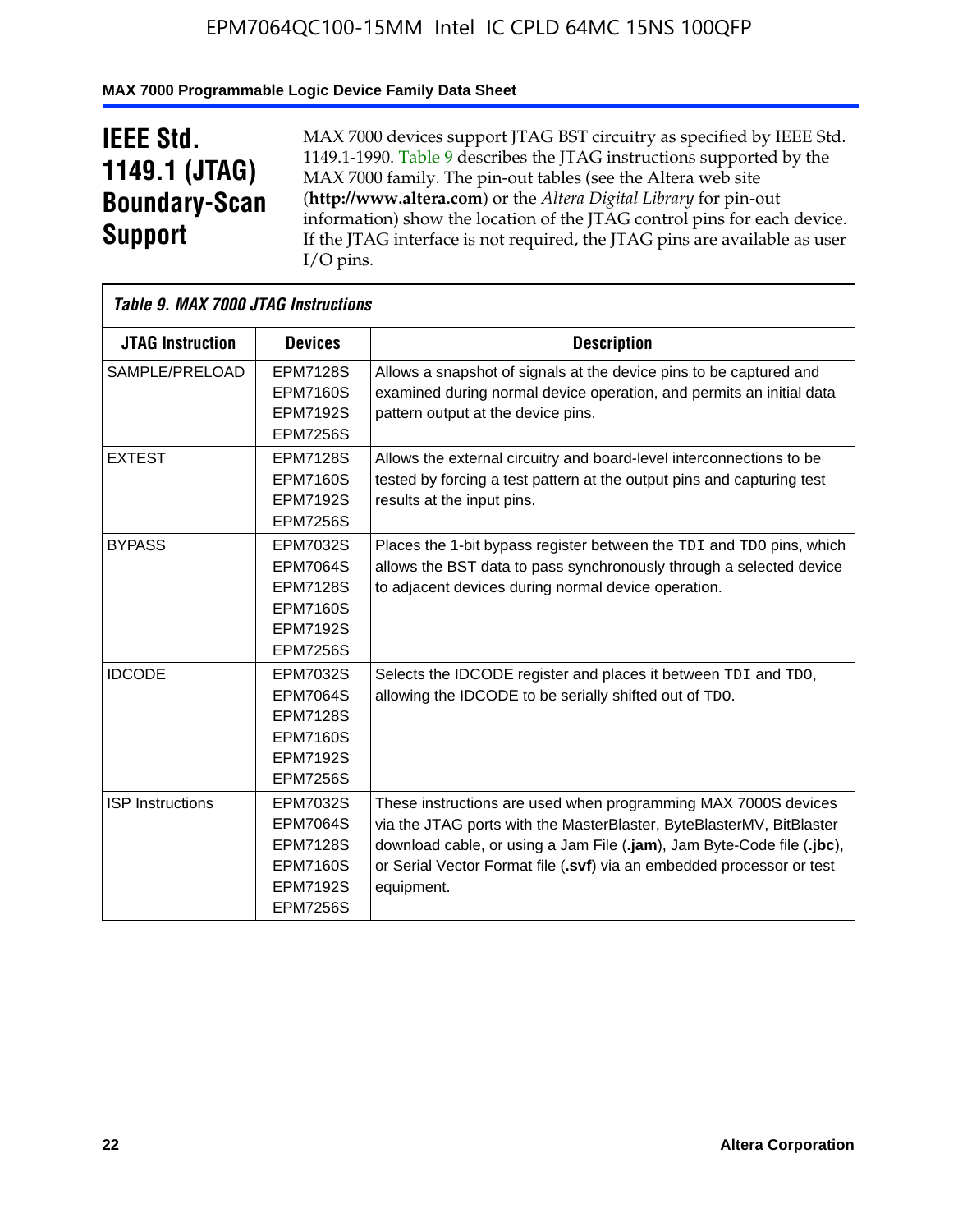The instruction register length of MAX 7000S devices is 10 bits. Tables 10 and 11 show the boundary-scan register length and device IDCODE information for MAX 7000S devices.

| Table 10. MAX 7000S Boundary-Scan Register Length     |         |  |  |  |  |  |
|-------------------------------------------------------|---------|--|--|--|--|--|
| <b>Boundary-Scan Register Length</b><br><b>Device</b> |         |  |  |  |  |  |
| <b>EPM7032S</b>                                       | 1 $(1)$ |  |  |  |  |  |
| <b>EPM7064S</b>                                       | 1 $(1)$ |  |  |  |  |  |
| <b>EPM7128S</b>                                       | 288     |  |  |  |  |  |
| <b>EPM7160S</b>                                       | 312     |  |  |  |  |  |
| <b>EPM7192S</b>                                       | 360     |  |  |  |  |  |
| <b>EPM7256S</b>                                       | 480     |  |  |  |  |  |

*Note:*

(1) This device does not support JTAG boundary-scan testing. Selecting either the EXTEST or SAMPLE/PRELOAD instruction will select the one-bit bypass register.

| Table 11, 32-Bit MAX 7000 Device IDCODE<br>Note (1) |                            |                              |                                                    |                  |  |  |  |  |  |
|-----------------------------------------------------|----------------------------|------------------------------|----------------------------------------------------|------------------|--|--|--|--|--|
| <b>Device</b>                                       |                            | <b>IDCODE (32 Bits)</b>      |                                                    |                  |  |  |  |  |  |
|                                                     | <b>Version</b><br>(4 Bits) | Part Number (16 Bits)        | <b>Manufacturer's</b><br><b>Identity (11 Bits)</b> | 1 (1 Bit)<br>(2) |  |  |  |  |  |
| EPM7032S                                            | 0000                       | 0111<br>0011<br>0010<br>0000 | 00001101110                                        | 1                |  |  |  |  |  |
| EPM7064S                                            | 0000                       | 0110<br>0000<br>0100<br>0111 | 00001101110                                        | 1                |  |  |  |  |  |
| <b>EPM7128S</b>                                     | 0000                       | 0001 0010 1000<br>0111       | 00001101110                                        | 1                |  |  |  |  |  |
| <b>EPM7160S</b>                                     | 0000                       | 0001<br>0110<br>0000<br>0111 | 00001101110                                        | $\mathbf{1}$     |  |  |  |  |  |
| <b>EPM7192S</b>                                     | 0000                       | 0111<br>0001 1001<br>0010    | 00001101110                                        | 1                |  |  |  |  |  |
| <b>EPM7256S</b>                                     | 0000                       | 0111<br>0010<br>0101<br>0110 | 00001101110                                        | 1                |  |  |  |  |  |

*Notes:*

(1) The most significant bit (MSB) is on the left.

(2) The least significant bit (LSB) for all JTAG IDCODEs is 1.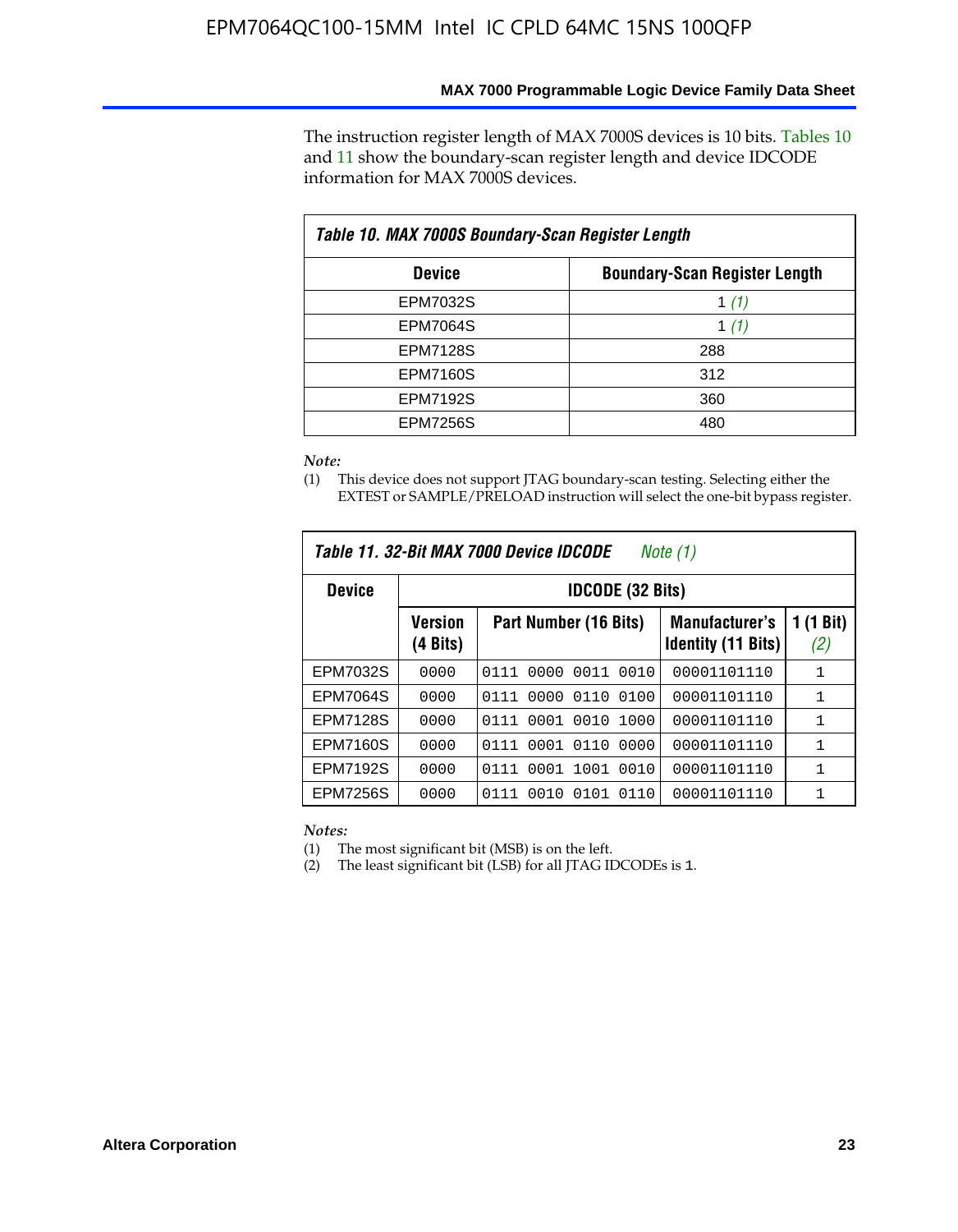### **MAX 7000 Programmable Logic Device Family Data Sheet**

Figure 9 shows the timing requirements for the JTAG signals.



Table 12 shows the JTAG timing parameters and values for MAX 7000S devices.

|                   | Table 12. JTAG Timing Parameters & Values for MAX 7000S Devices                                                         |     |     |             |  |  |  |  |
|-------------------|-------------------------------------------------------------------------------------------------------------------------|-----|-----|-------------|--|--|--|--|
| <b>Symbol</b>     | Parameter                                                                                                               | Min | Max | <b>Unit</b> |  |  |  |  |
| t <sub>JCP</sub>  | TCK clock period                                                                                                        | 100 |     | ns          |  |  |  |  |
| t <sub>JCH</sub>  | TCK clock high time                                                                                                     | 50  |     | ns          |  |  |  |  |
| $t_{\sf JCL}$     | <b>TCK clock low time</b>                                                                                               | 50  |     | ns          |  |  |  |  |
| tjpsu             | JTAG port setup time                                                                                                    | 20  |     | ns          |  |  |  |  |
| t <sub>JPH</sub>  | JTAG port hold time                                                                                                     | 45  |     | ns          |  |  |  |  |
| tjpco             | JTAG port clock to output                                                                                               |     | 25  | ns          |  |  |  |  |
| t <sub>JPZX</sub> | JTAG port high impedance to valid output                                                                                |     | 25  | ns          |  |  |  |  |
| t <sub>JPXZ</sub> | JTAG port valid output to high impedance<br>25<br>20<br>Capture register setup time<br>Capture register hold time<br>45 |     |     | ns          |  |  |  |  |
| t <sub>JSSU</sub> |                                                                                                                         |     |     | ns          |  |  |  |  |
| t <sub>JSH</sub>  |                                                                                                                         |     |     | ns          |  |  |  |  |
| tjsco             | Update register clock to output                                                                                         |     | 25  | ns          |  |  |  |  |
| t <sub>JSZX</sub> | Update register high impedance to valid output                                                                          |     | 25  | ns          |  |  |  |  |
| tjsxz             | Update register valid output to high impedance                                                                          |     | 25  | ns          |  |  |  |  |



For more information, see *Application Note 39* (IEEE 1149.1 (JTAG) *Boundary-Scan Testing in Altera Devices)*.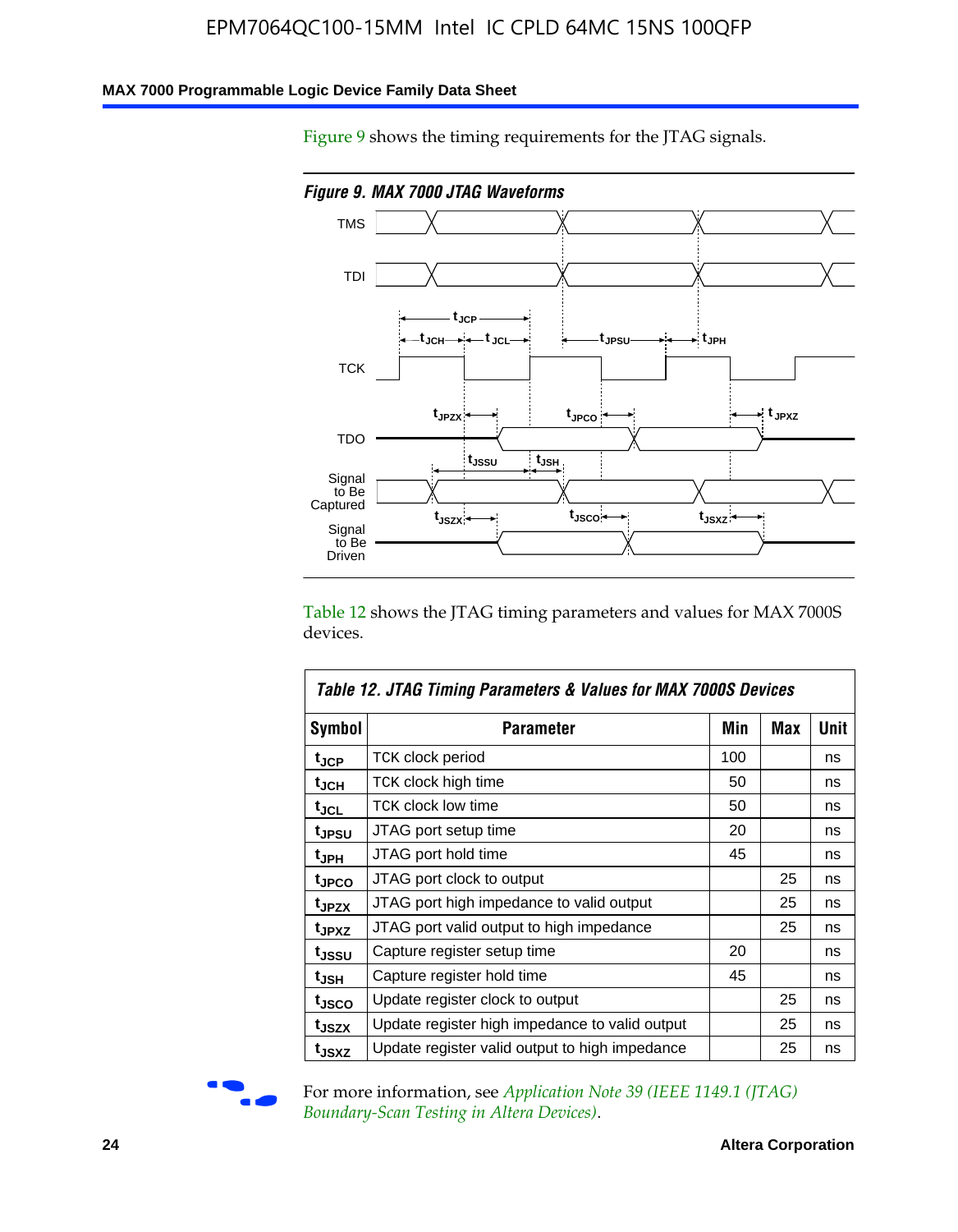### **MAX 7000 Programmable Logic Device Family Data Sheet**

**Design Security** All MAX 7000 devices contain a programmable security bit that controls access to the data programmed into the device. When this bit is programmed, a proprietary design implemented in the device cannot be copied or retrieved. This feature provides a high level of design security because programmed data within EEPROM cells is invisible. The security bit that controls this function, as well as all other programmed data, is reset only when the device is reprogrammed.

### **Generic Testing** Each MAX 7000 device is functionally tested. Complete testing of each programmable EEPROM bit and all internal logic elements ensures 100% programming yield. AC test measurements are taken under conditions equivalent to those shown in Figure 10. Test patterns can be used and then erased during early stages of the production flow.

### *Figure 10. MAX 7000 AC Test Conditions*

*Power supply transients can affect AC measurements. Simultaneous transitions of multiple outputs should be avoided for accurate measurement. Threshold tests must not be performed under AC conditions. Large-amplitude, fast ground-current transients normally occur as the device outputs discharge the load capacitances. When these transients flow through the parasitic inductance between the device ground pin and the test system ground, significant reductions in observable noise immunity can result. Numbers in brackets are for 2.5-V devices and outputs. Numbers without brackets are for 3.3-V devices and outputs.*



# **QFP Carrier & Development Socket**

MAX 7000 and MAX 7000E devices in QFP packages with 10[0 or more](http://www.altera.com/literature/ds/dsqfp.pdf)  [pins are shipped in special plas](http://www.altera.com/literature/ds/dsqfp.pdf)tic carriers to protect the QFP leads. The carrier is used with a prototype development socket and special programming hardware available from Altera. This carrier technology makes it possible to program, test, erase, and reprogram a device without exposing the leads to mechanical stress.

For detailed information and carrier dimensions, refer to the *QFP Carrier & Development Socket Data Sheet*.

MAX 7000S devices are not shipped in carriers.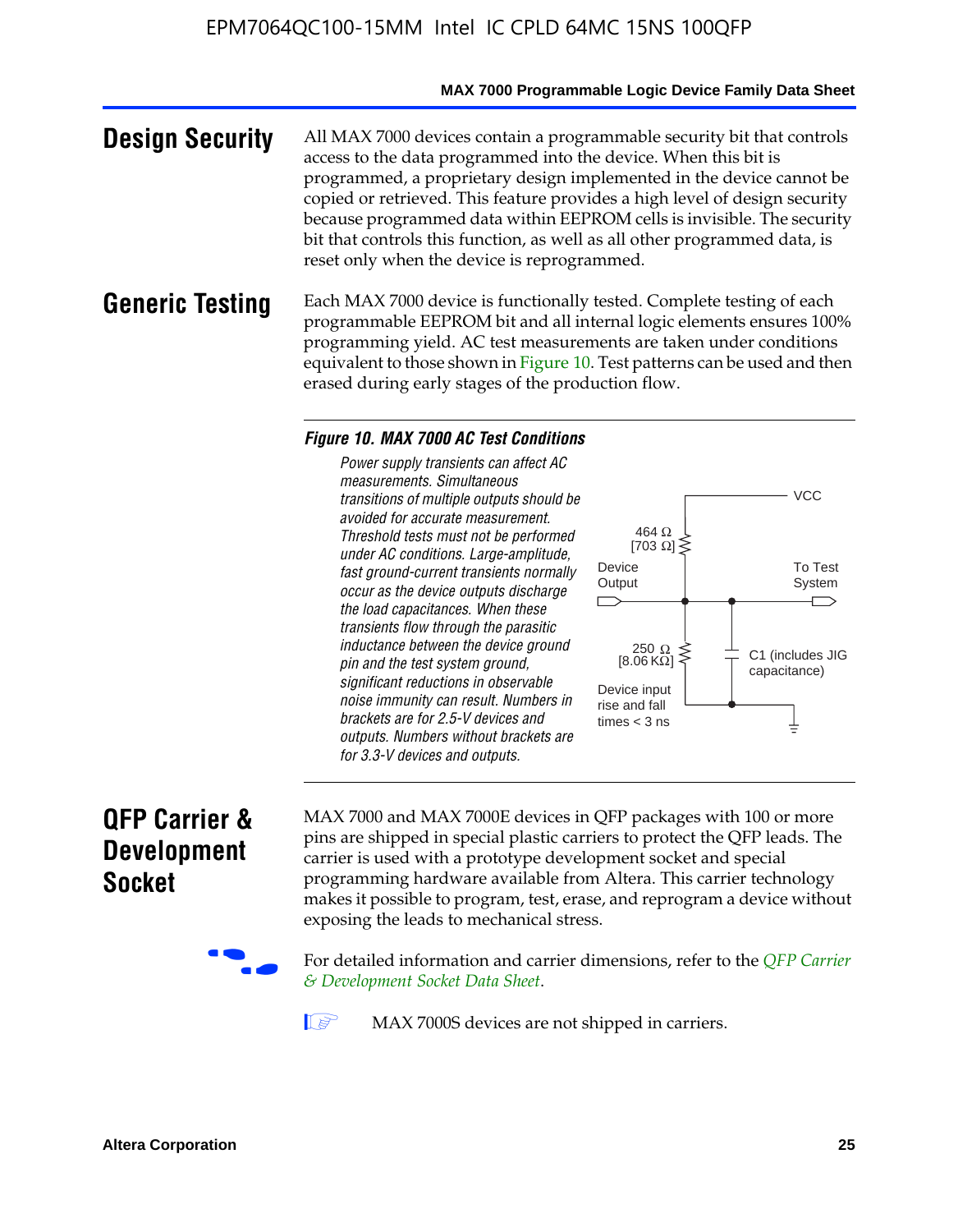### **MAX 7000 Programmable Logic Device Family Data Sheet**

# **Operating Conditions**

Tables 13 through 18 provide information about absolute maximum ratings, recommended operating conditions, operating conditions, and capacitance for 5.0-V MAX 7000 devices.

|                             | Table 13. MAX 7000 5.0-V Device Absolute Maximum Ratings<br>Note (1) |                                    |        |     |      |  |  |  |  |  |  |
|-----------------------------|----------------------------------------------------------------------|------------------------------------|--------|-----|------|--|--|--|--|--|--|
| Symbol                      | <b>Parameter</b>                                                     | <b>Conditions</b>                  | Min    | Max | Unit |  |  |  |  |  |  |
| $V_{\rm CC}$                | Supply voltage                                                       | With respect to ground (2)         | $-2.0$ | 7.0 | V    |  |  |  |  |  |  |
| $V_{1}$                     | DC input voltage                                                     |                                    | $-2.0$ | 7.0 | V    |  |  |  |  |  |  |
| $I_{\text{OUT}}$            | DC output current, per pin                                           |                                    | $-25$  | 25  | mA   |  |  |  |  |  |  |
| $\mathsf{T}_{\text{STG}}$   | Storage temperature                                                  | No bias                            | $-65$  | 150 | ° C  |  |  |  |  |  |  |
| $\mathsf{T}_{\mathsf{AMB}}$ | Ambient temperature                                                  | Under bias                         | $-65$  | 135 | ° C  |  |  |  |  |  |  |
| $T_{\rm J}$                 | Junction temperature                                                 | Ceramic packages, under bias       |        | 150 | ° C  |  |  |  |  |  |  |
|                             |                                                                      | PQFP and RQFP packages, under bias |        | 135 | ° C  |  |  |  |  |  |  |

|                          | Table 14. MAX 7000 5.0-V Device Recommended Operating Conditions |                    |                |                          |              |  |  |  |  |  |
|--------------------------|------------------------------------------------------------------|--------------------|----------------|--------------------------|--------------|--|--|--|--|--|
| Symbol                   | <b>Parameter</b>                                                 | <b>Conditions</b>  | Min            | Max                      | Unit         |  |  |  |  |  |
| <b>V<sub>CCINT</sub></b> | Supply voltage for internal logic and<br>input buffers           | (3), (4), (5)      | 4.75<br>(4.50) | 5.25<br>(5.50)           | $\vee$       |  |  |  |  |  |
| V <sub>CCIO</sub>        | Supply voltage for output drivers,<br>5.0-V operation            | (3), (4)           | 4.75<br>(4.50) | 5.25<br>(5.50)           | $\vee$       |  |  |  |  |  |
|                          | Supply voltage for output drivers,<br>3.3-V operation            | (3), (4), (6)      | 3.00<br>(3.00) | 3.60<br>(3.60)           | $\vee$       |  |  |  |  |  |
| V <sub>CCISP</sub>       | Supply voltage during ISP                                        | (7)                | 4.75           | 5.25                     | V            |  |  |  |  |  |
| $V_{1}$                  | Input voltage                                                    |                    | $-0.5(8)$      | $V_{\text{CCINT}} + 0.5$ | $\vee$       |  |  |  |  |  |
| $V_{\rm O}$              | Output voltage                                                   |                    | 0              | V <sub>CCIO</sub>        | V            |  |  |  |  |  |
| T <sub>A</sub>           | Ambient temperature                                              | For commercial use | $\Omega$       | 70                       | $^{\circ}$ C |  |  |  |  |  |
|                          |                                                                  | For industrial use | $-40$          | 85                       | ° C          |  |  |  |  |  |
| $T_{\rm d}$              | Junction temperature                                             | For commercial use | $\Omega$       | 90                       | ° C          |  |  |  |  |  |
|                          |                                                                  | For industrial use | $-40$          | 105                      | $^{\circ}$ C |  |  |  |  |  |
| $t_{R}$                  | Input rise time                                                  |                    |                | 40                       | ns           |  |  |  |  |  |
| $t_F$                    | Input fall time                                                  |                    |                | 40                       | ns           |  |  |  |  |  |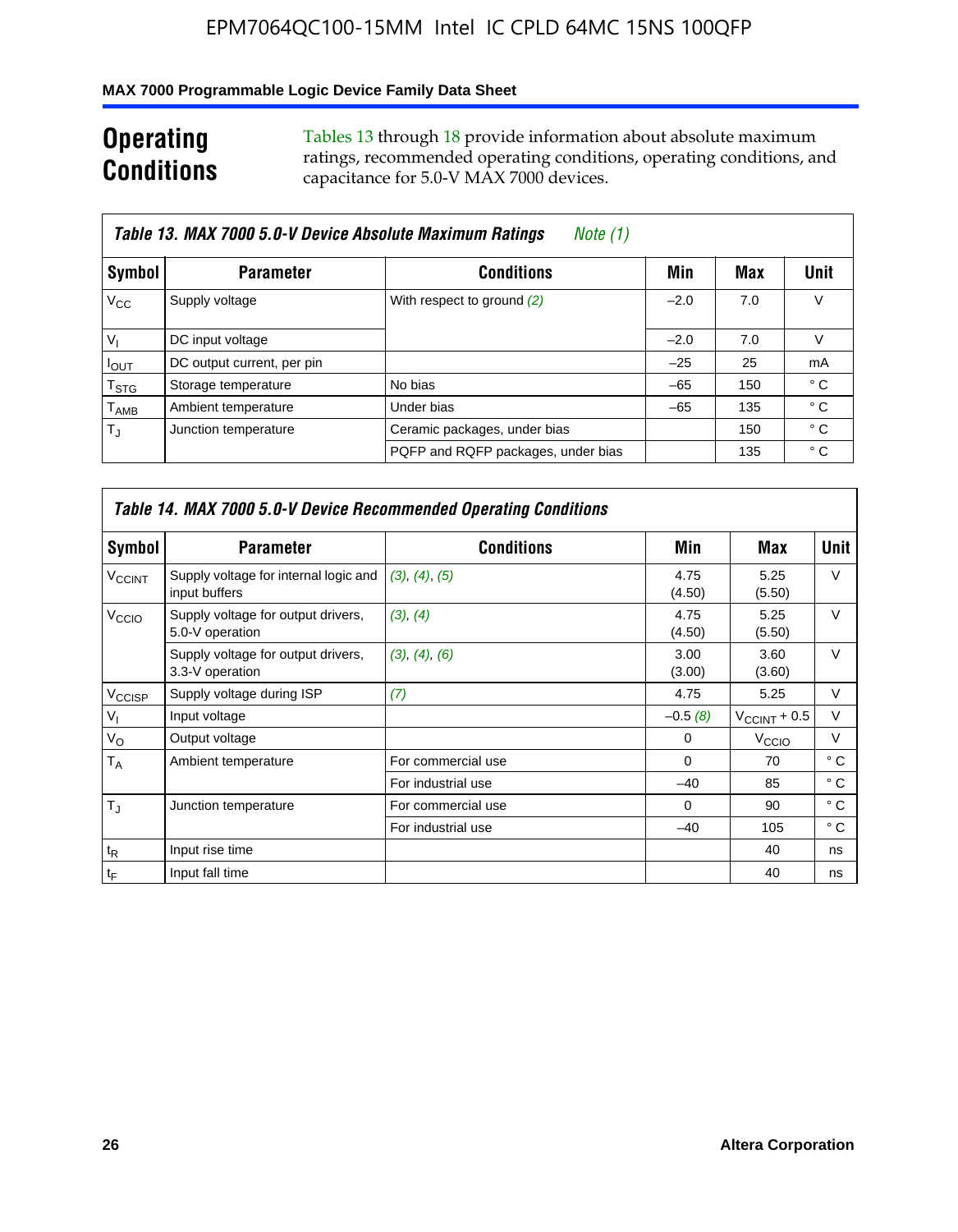|                 | Table 15. MAX 7000 5.0-V Device DC Operating Conditions<br>Note (9) |                                                             |                         |                          |        |  |  |  |  |  |
|-----------------|---------------------------------------------------------------------|-------------------------------------------------------------|-------------------------|--------------------------|--------|--|--|--|--|--|
| Symbol          | <b>Parameter</b>                                                    | <b>Conditions</b>                                           | Min                     | Max                      | Unit   |  |  |  |  |  |
| V <sub>IH</sub> | High-level input voltage                                            |                                                             | 2.0                     | $V_{\text{CCINT}} + 0.5$ | V      |  |  |  |  |  |
| $V_{IL}$        | Low-level input voltage                                             |                                                             | $-0.5(8)$               | 0.8                      | V      |  |  |  |  |  |
| $V_{OH}$        | 5.0-V high-level TTL output voltage                                 | $I_{OH} = -4$ mA DC, $V_{CClO} = 4.75$ V (10)               | 2.4                     |                          | $\vee$ |  |  |  |  |  |
|                 | 3.3-V high-level TTL output voltage                                 | $I_{OH} = -4$ mA DC, $V_{CCIO} = 3.00$ V (10)               | 2.4                     |                          | $\vee$ |  |  |  |  |  |
|                 | 3.3-V high-level CMOS output<br>voltage                             | $I_{OH} = -0.1$ mA DC, $V_{CClO} = 3.0$ V (10)              | $V_{\text{CCIO}} - 0.2$ |                          | $\vee$ |  |  |  |  |  |
| $V_{OL}$        | 5.0-V low-level TTL output voltage                                  | $I_{\text{OI}}$ = 12 mA DC, V <sub>CCIO</sub> = 4.75 V (11) |                         | 0.45                     | $\vee$ |  |  |  |  |  |
|                 | 3.3-V low-level TTL output voltage                                  | $I_{OL}$ = 12 mA DC, $V_{CClO}$ = 3.00 V (11)               |                         | 0.45                     | V      |  |  |  |  |  |
|                 | 3.3-V low-level CMOS output<br>voltage                              | $I_{\text{OI}}$ = 0.1 mA DC, $V_{\text{CCIO}}$ = 3.0 V(11)  |                         | 0.2                      | $\vee$ |  |  |  |  |  |
| h,              | Leakage current of dedicated input<br>pins                          | $V_1 = -0.5$ to 5.5 V (11)                                  | $-10$                   | 10                       | μA     |  |  |  |  |  |
| $I_{OZ}$        | I/O pin tri-state output off-state<br>current                       | $V_1 = -0.5$ to 5.5 V (11), (12)                            | $-40$                   | 40                       | μA     |  |  |  |  |  |

| Table 16. MAX 7000 5.0-V Device Capacitance: EPM7032, EPM7064 & EPM7096 Devices |                       |                                     |     |     | <i>Note (13)</i> |
|---------------------------------------------------------------------------------|-----------------------|-------------------------------------|-----|-----|------------------|
| Symbol                                                                          | <b>Parameter</b>      | <b>Conditions</b>                   | Min | Max | Unit             |
| $C_{IN}$                                                                        | Input pin capacitance | $V_{IN} = 0 V$ , f = 1.0 MHz        |     | 12  | pF               |
| C <sub>I/O</sub>                                                                | I/O pin capacitance   | $V_{\text{OUT}} = 0 V, f = 1.0 MHz$ |     | 12  | pF               |

|                  | Table 17. MAX 7000 5.0-V Device Capacitance: MAX 7000E Devices<br><i>Note (13)</i> |                                |     |     |        |  |  |  |
|------------------|------------------------------------------------------------------------------------|--------------------------------|-----|-----|--------|--|--|--|
| Symbol           | <b>Parameter</b>                                                                   | <b>Conditions</b>              | Min | Max | Unit I |  |  |  |
| $C_{IN}$         | Input pin capacitance                                                              | $V_{1N} = 0 V$ , f = 1.0 MHz   |     | 15  | pF     |  |  |  |
| C <sub>I/O</sub> | I/O pin capacitance                                                                | $V_{OIII} = 0 V$ , f = 1.0 MHz |     | 15  | pF     |  |  |  |

|                  | Table 18. MAX 7000 5.0-V Device Capacitance: MAX 7000S Devices<br><i>Note (13)</i> |                                     |     |     |        |  |  |
|------------------|------------------------------------------------------------------------------------|-------------------------------------|-----|-----|--------|--|--|
| Symbol           | <b>Parameter</b>                                                                   | <b>Conditions</b>                   | Min | Max | Unit I |  |  |
| $C_{IN}$         | Dedicated input pin capacitance                                                    | $V_{IN} = 0 V$ , f = 1.0 MHz        |     | 10  | pF     |  |  |
| C <sub>I/O</sub> | I/O pin capacitance                                                                | $V_{\text{OUT}} = 0$ V, f = 1.0 MHz |     | 10  | pF     |  |  |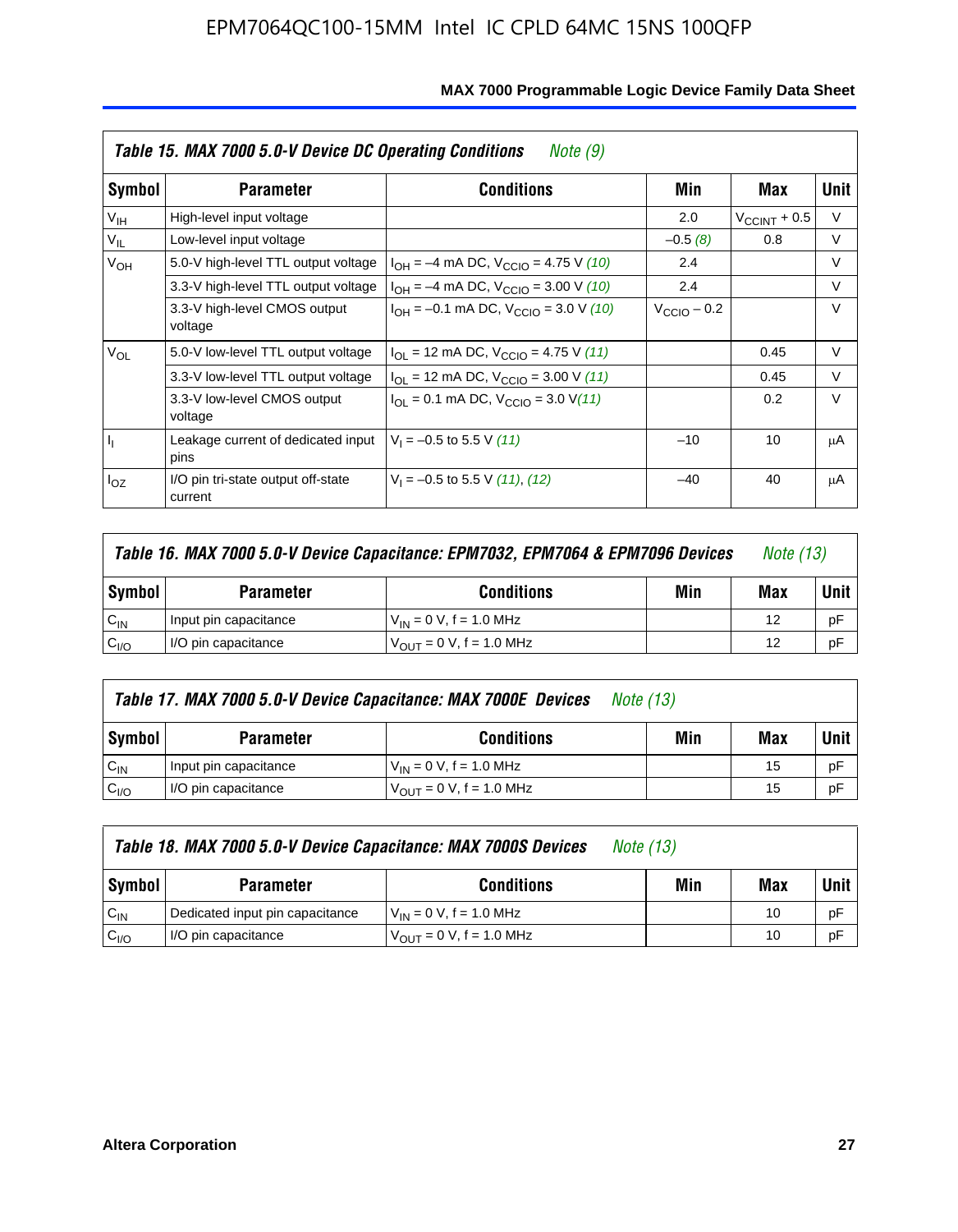#### **MAX 7000 Programmable Logic Device Family Data Sheet**

*Notes to tables:*

- (1) See the *Operating Requirements for Altera Devices Data Sheet*.
- (2) Minimum DC input voltage on I/O pins is –0.5 V and on 4 dedicated input pins is –0.3 V. During transitions, the inputs may undershoot to –2.0 V or overshoot to 7.0 V for input currents less than 100 mA and periods shorter than  $20$  ns.
- (3) Numbers in parentheses are for industrial-temperature-range devices.
- (4)  $V_{CC}$  must rise monotonically.
- (5) The POR time for all 7000S devices does not exceed 300 µs. The sufficient V<sub>CCINT</sub> voltage level for POR is 4.5 V. The device is fully initialized within the POR time after  $V_{\text{CCINT}}$  reaches the sufficient POR voltage level.
- (6) 3.3-V I/O operation is not available for 44-pin packages.
- (7) The  $V_{\text{CCISP}}$  parameter applies only to MAX 7000S devices.
- (8) During in-system programming, the minimum DC input voltage is –0.3 V.
- (9) These values are specified under the MAX 7000 recommended operating conditions in Table 14 on page 26.
- (10) The parameter is measured with 50% of the outputs each sourcing the specified current. The  $I_{OH}$  parameter refers to high-level TTL or CMOS output current.
- (11) The parameter is measured with 50% of the outputs each sinking the specified current. The  $I_{OL}$  parameter refers to low-level TTL, PCI, or CMOS output current.
- (12) When the JTAG interface is enabled in MAX 7000S devices, the input leakage current on the JTAG pins is typically –60 μA.
- (13) Capacitance is measured at 25° C and is sample-tested only. The OE1 pin has a maximum capacitance of 20 pF.

Figure 11 shows the typical output drive characteristics of MAX 7000 devices.

### *Figure 11. Output Drive Characteristics of 5.0-V MAX 7000 Devices*



**Timing Model** MAX 7000 device timing can be analyzed with the Altera software, with a variety of popular industry-standard EDA simulators and timing analyzers, or with the timing model shown in Figure 12. MAX 7000 devices have fixed internal delays that enable the designer to determine the worst-case timing of any design. The Altera software provides timing simulation, point-to-point delay prediction, and detailed timing analysis for a device-wide performance evaluation.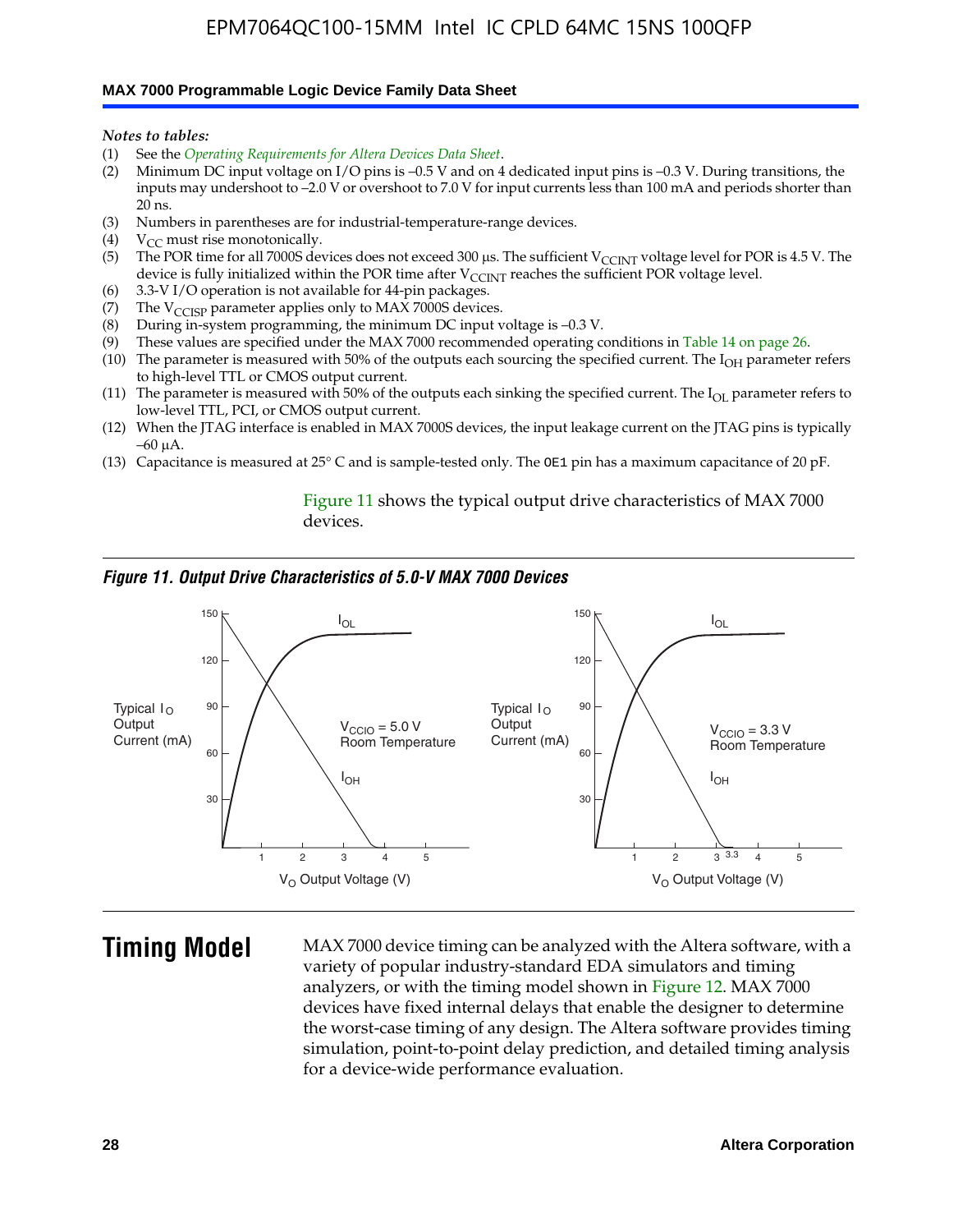

#### *Notes:*

- (1) Only available in MAX 7000E and MAX 7000S devices.
- (2) Not available in 44-pin devices.

[The tim](http://www.altera.com/literature/an/an094.pdf)ing characteristics [of any signal path can be derived from the](http://www.altera.com/literature/an/an094.pdf)  timing model and parameters of a particular device. External timing parameters, which represent pin-to-pin timing delays, can be calculated as the sum of internal parameters. Figure 13 shows the internal timing relationship of internal and external delay parameters.



For more infomration, see *Application Note 94 (Understanding MAX 7000 Timing)*.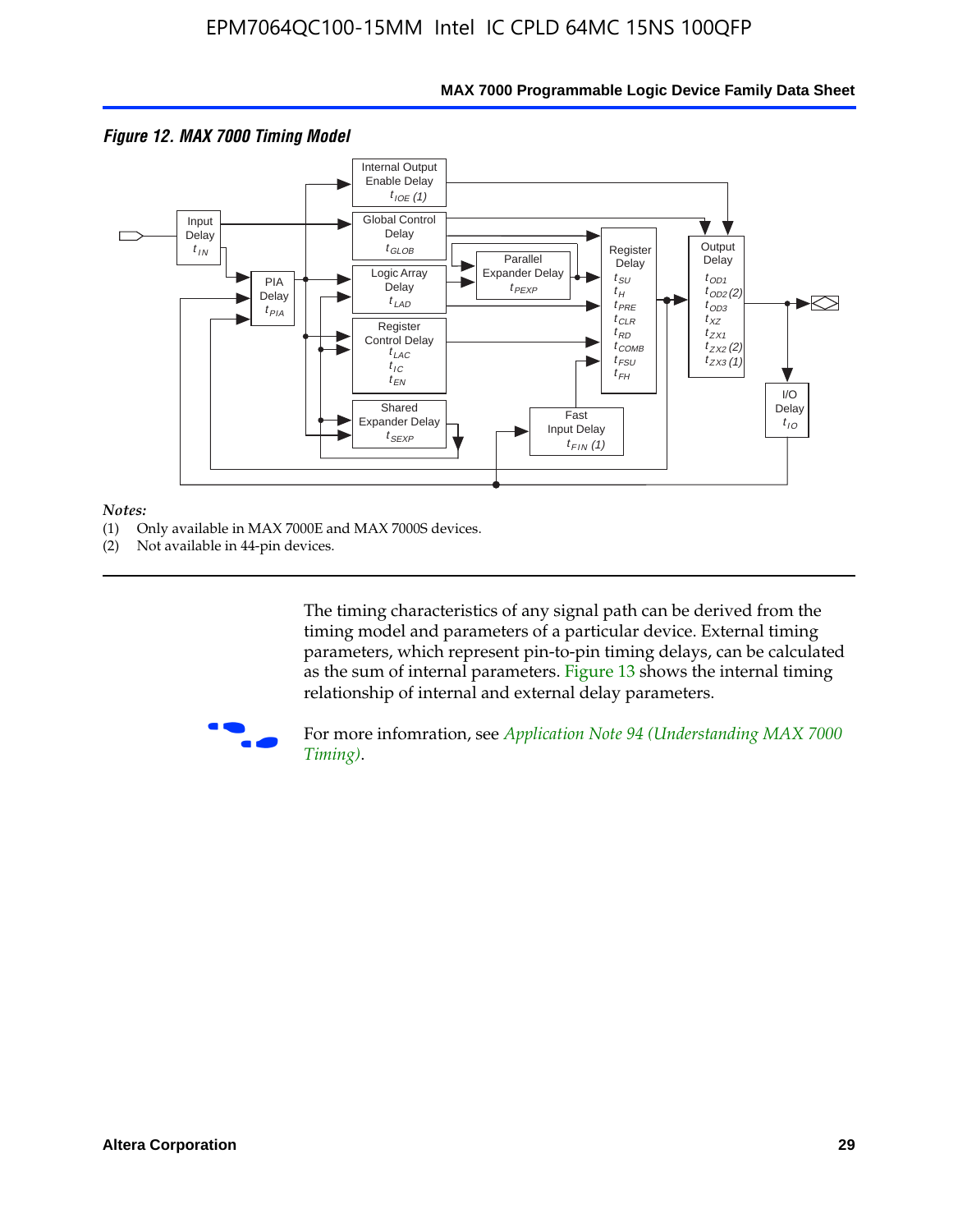### *Figure 13. Switching Waveforms*

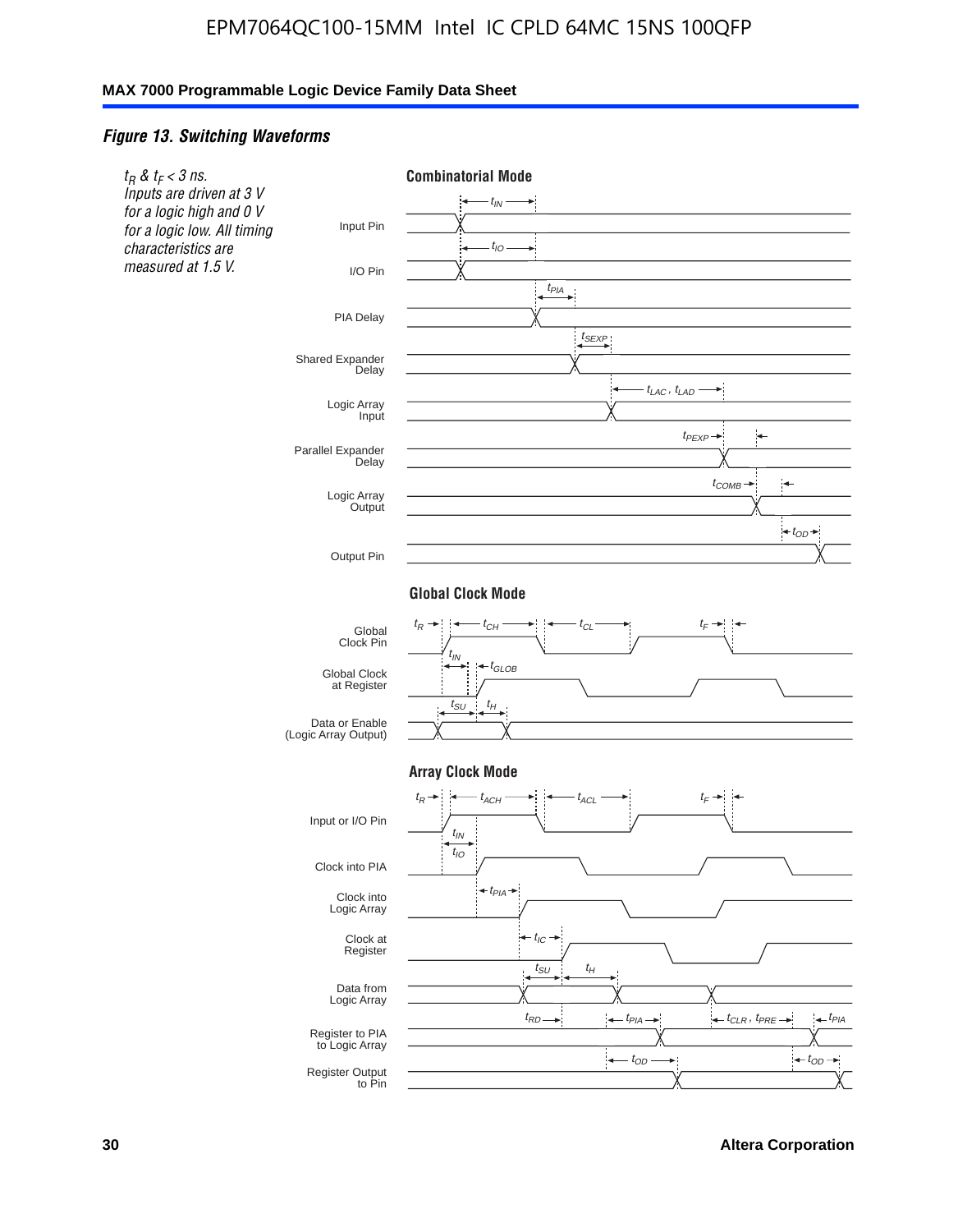operating conditions.

| Table 19. MAX 7000 & MAX 7000E External Timing Parameters<br>Note $(1)$ |                                             |                    |       |                |       |                |             |  |  |
|-------------------------------------------------------------------------|---------------------------------------------|--------------------|-------|----------------|-------|----------------|-------------|--|--|
| Symbol                                                                  | <b>Parameter</b>                            | <b>Conditions</b>  |       | -6 Speed Grade |       | -7 Speed Grade | <b>Unit</b> |  |  |
|                                                                         |                                             |                    | Min   | Max            | Min   | Max            |             |  |  |
| t <sub>PD1</sub>                                                        | Input to non-registered output              | $C1 = 35 pF$       |       | 6.0            |       | 7.5            | ns          |  |  |
| t <sub>PD2</sub>                                                        | I/O input to non-registered output          | $C1 = 35 pF$       |       | 6.0            |       | 7.5            | ns          |  |  |
| $t_{\text{SU}}$                                                         | Global clock setup time                     |                    | 5.0   |                | 6.0   |                | ns          |  |  |
| tμ                                                                      | Global clock hold time                      |                    | 0.0   |                | 0.0   |                | ns          |  |  |
| t <sub>FSU</sub>                                                        | Global clock setup time of fast input       | (2)                | 2.5   |                | 3.0   |                | ns          |  |  |
| $t_{FH}$                                                                | Global clock hold time of fast input        | (2)                | 0.5   |                | 0.5   |                | ns          |  |  |
| t <sub>CO1</sub>                                                        | Global clock to output delay                | $C1 = 35 pF$       |       | 4.0            |       | 4.5            | ns          |  |  |
| $t_{\mathsf{CH}}$                                                       | Global clock high time                      |                    | 2.5   |                | 3.0   |                | ns          |  |  |
| $t_{CL}$                                                                | Global clock low time                       |                    | 2.5   |                | 3.0   |                | ns          |  |  |
| t <sub>ASU</sub>                                                        | Array clock setup time                      |                    | 2.5   |                | 3.0   |                | ns          |  |  |
| t <sub>АН</sub>                                                         | Array clock hold time                       |                    | 2.0   |                | 2.0   |                | ns          |  |  |
| t <sub>ACO1</sub>                                                       | Array clock to output delay                 | $C1 = 35 pF$       |       | 6.5            |       | 7.5            | ns          |  |  |
| t <sub>ACH</sub>                                                        | Array clock high time                       |                    | 3.0   |                | 3.0   |                | ns          |  |  |
| $t_{\sf ACL}$                                                           | Array clock low time                        |                    | 3.0   |                | 3.0   |                | ns          |  |  |
| t <sub>CPPW</sub>                                                       | Minimum pulse width for clear and<br>preset | (3)                | 3.0   |                | 3.0   |                | ns          |  |  |
| t <sub>ODH</sub>                                                        | Output data hold time after clock           | $C1 = 35$ pF $(4)$ | 1.0   |                | 1.0   |                | ns          |  |  |
| $t_{\mathsf{CNT}}$                                                      | Minimum global clock period                 |                    |       | 6.6            |       | 8.0            | ns          |  |  |
| $f_{\mathsf{CNT}}$                                                      | Maximum internal global clock<br>frequency  | (5)                | 151.5 |                | 125.0 |                | <b>MHz</b>  |  |  |
| t <sub>ACNT</sub>                                                       | Minimum array clock period                  |                    |       | 6.6            |       | 8.0            | ns          |  |  |
| $f_{ACNT}$                                                              | Maximum internal array clock<br>frequency   | (5)                | 151.5 |                | 125.0 |                | <b>MHz</b>  |  |  |
| f <sub>MAX</sub>                                                        | Maximum clock frequency                     | (6)                | 200   |                | 166.7 |                | <b>MHz</b>  |  |  |

# **MAX 7000 Programmable Logic Device Family Data Sheet**

Tables 19 through 26 show the MAX 7000 and MAX 7000E AC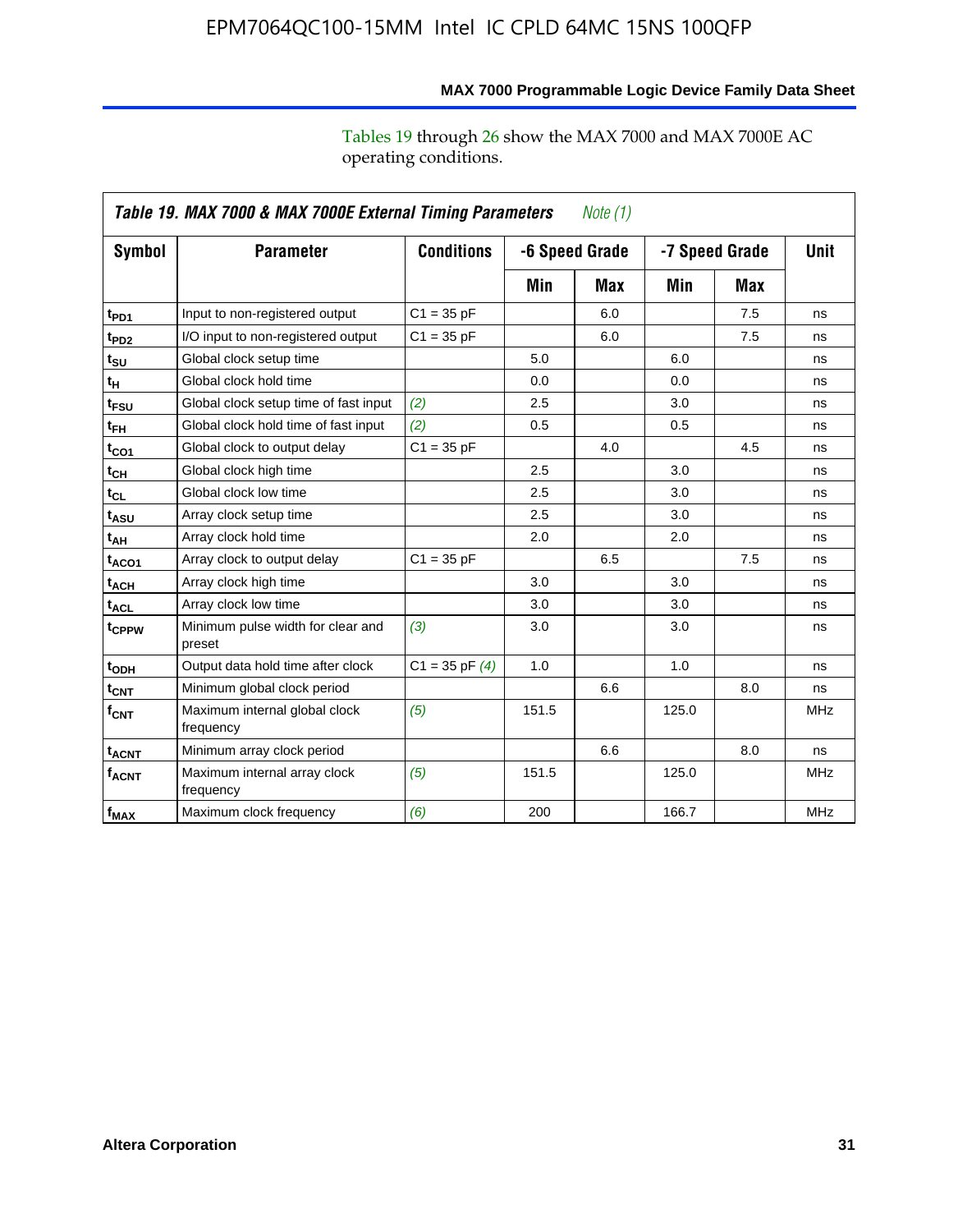| Symbol                        | <b>Parameter</b>                                                                                             | <b>Conditions</b>  |     | Speed Grade -6 |     | Speed Grade -7 | Unit |
|-------------------------------|--------------------------------------------------------------------------------------------------------------|--------------------|-----|----------------|-----|----------------|------|
|                               |                                                                                                              |                    | Min | Max            | Min | Max            |      |
| $t_{\mathsf{IN}}$             | Input pad and buffer delay                                                                                   |                    |     | 0.4            |     | 0.5            | ns   |
| $t_{IO}$                      | I/O input pad and buffer delay                                                                               |                    |     | 0.4            |     | 0.5            | ns   |
| t <sub>FIN</sub>              | Fast input delay                                                                                             | (2)                |     | 0.8            |     | 1.0            | ns   |
| t <sub>SEXP</sub>             | Shared expander delay                                                                                        |                    |     | 3.5            |     | 4.0            | ns   |
| t <sub>PEXP</sub>             | Parallel expander delay                                                                                      |                    |     | 0.8            |     | 0.8            | ns   |
| t <sub>LAD</sub>              | Logic array delay                                                                                            |                    |     | 2.0            |     | 3.0            | ns   |
| t <sub>LAC</sub>              | Logic control array delay                                                                                    |                    |     | 2.0            |     | 3.0            | ns   |
| t <sub>IOE</sub>              | Internal output enable delay                                                                                 | (2)                |     |                |     | 2.0            | ns   |
| $t_{OD1}$                     | Output buffer and pad delay<br>Slow slew rate = off, $V_{\text{CCIO}} = 5.0 V$                               | $C1 = 35$ pF       |     | 2.0            |     | 2.0            | ns   |
| $t_{OD2}$                     | Output buffer and pad delay<br>Slow slew rate = off, $V_{\text{CCIO}} = 3.3$ V                               | $C1 = 35$ pF $(7)$ |     | 2.5            |     | 2.5            | ns   |
| $t_{OD3}$                     | Output buffer and pad delay<br>Slow slew rate $=$ on,<br>$V_{\text{CCIO}} = 5.0 \text{ V or } 3.3 \text{ V}$ | $C1 = 35$ pF $(2)$ |     | 7.0            |     | 7.0            | ns   |
| tzx1                          | Output buffer enable delay<br>Slow slew rate = off, $V_{\text{CCIO}} = 5.0 \text{ V}$                        | $C1 = 35 pF$       |     | 4.0            |     | 4.0            | ns   |
| t <sub>ZX2</sub>              | Output buffer enable delay<br>Slow slew rate = off, $V_{\text{CCIO}} = 3.3$ V                                | $C1 = 35$ pF $(7)$ |     | 4.5            |     | 4.5            | ns   |
| tzx3                          | Output buffer enable delay<br>Slow slew rate $=$ on<br>$V_{\text{CCIO}} = 5.0 \text{ V or } 3.3 \text{ V}$   | $C1 = 35$ pF $(2)$ |     | 9.0            |     | 9.0            | ns   |
| $t_{\mathsf{XZ}}$             | Output buffer disable delay                                                                                  | $C1 = 5pF$         |     | 4.0            |     | 4.0            | ns   |
| $t_{\scriptstyle\text{SU}}$   | Register setup time                                                                                          |                    | 3.0 |                | 3.0 |                | ns   |
| t <sub>Η</sub>                | Register hold time                                                                                           |                    | 1.5 |                | 2.0 |                | ns   |
| t <sub>FSU</sub>              | Register setup time of fast input                                                                            | (2)                | 2.5 |                | 3.0 |                | ns   |
| t <sub>FH</sub>               | Register hold time of fast input                                                                             | (2)                | 0.5 |                | 0.5 |                | ns   |
| t <sub>RD</sub>               | Register delay                                                                                               |                    |     | 0.8            |     | 1.0            | ns   |
| $t_{\mathsf{COMB}}$           | Combinatorial delay                                                                                          |                    |     | 0.8            |     | 1.0            | ns   |
| $t_{\mathcal{IC}}$            | Array clock delay                                                                                            |                    |     | 2.5            |     | 3.0            | ns   |
| $t_{EN}$                      | Register enable time                                                                                         |                    |     | 2.0            |     | 3.0            | ns   |
| $t_{\scriptstyle\text{GLOB}}$ | Global control delay                                                                                         |                    |     | 0.8            |     | 1.0            | ns   |
| t <sub>PRE</sub>              | Register preset time                                                                                         |                    |     | 2.0            |     | 2.0            | ns   |
| $t_{\sf CLR}$                 | Register clear time                                                                                          |                    |     | 2.0            |     | 2.0            | ns   |
| t <sub>PIA</sub>              | PIA delay                                                                                                    |                    |     | 0.8            |     | 1.0            | ns   |
| $t_{LPA}$                     | Low-power adder                                                                                              | (8)                |     | 10.0           |     | 10.0           | ns   |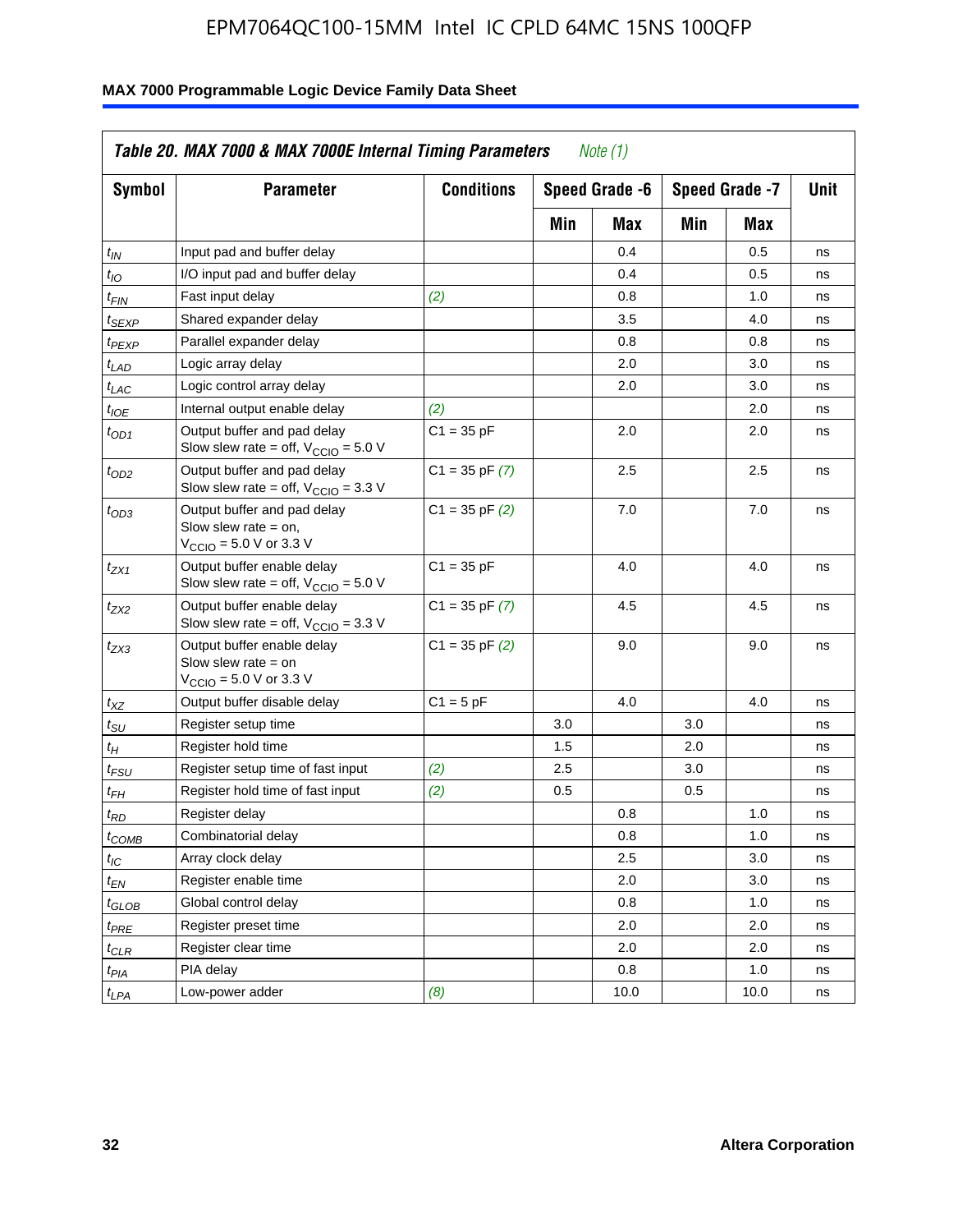| Symbol                       | <b>Parameter</b>                            | <b>Conditions</b>  |       | <b>Speed Grade</b>      |       |                                          |            |  |
|------------------------------|---------------------------------------------|--------------------|-------|-------------------------|-------|------------------------------------------|------------|--|
|                              |                                             |                    |       | <b>MAX 7000E (-10P)</b> |       | MAX 7000 (-10)<br><b>MAX 7000E (-10)</b> |            |  |
|                              |                                             |                    | Min   | <b>Max</b>              | Min   | Max                                      |            |  |
| t <sub>PD1</sub>             | Input to non-registered output              | $C1 = 35 pF$       |       | 10.0                    |       | 10.0                                     | ns         |  |
| t <sub>PD2</sub>             | I/O input to non-registered output          | $C1 = 35 pF$       |       | 10.0                    |       | 10.0                                     | ns         |  |
| t <sub>su</sub>              | Global clock setup time                     |                    | 7.0   |                         | 8.0   |                                          | ns         |  |
| tμ                           | Global clock hold time                      |                    | 0.0   |                         | 0.0   |                                          | ns         |  |
| t <sub>FSU</sub>             | Global clock setup time of fast input       | (2)                | 3.0   |                         | 3.0   |                                          | ns         |  |
| t <sub>FH</sub>              | Global clock hold time of fast input        | (2)                | 0.5   |                         | 0.5   |                                          | ns         |  |
| t <sub>CO1</sub>             | Global clock to output delay                | $C1 = 35 pF$       |       | 5.0                     |       | 5                                        | ns         |  |
| $\mathfrak{t}_{\textsf{CH}}$ | Global clock high time                      |                    | 4.0   |                         | 4.0   |                                          | ns         |  |
| $t_{CL}$                     | Global clock low time                       |                    | 4.0   |                         | 4.0   |                                          | ns         |  |
| t <sub>ASU</sub>             | Array clock setup time                      |                    | 2.0   |                         | 3.0   |                                          | ns         |  |
| t <sub>АН</sub>              | Array clock hold time                       |                    | 3.0   |                         | 3.0   |                                          | ns         |  |
| t <sub>ACO1</sub>            | Array clock to output delay                 | $C1 = 35 pF$       |       | 10.0                    |       | 10.0                                     | ns         |  |
| t <sub>ACH</sub>             | Array clock high time                       |                    | 4.0   |                         | 4.0   |                                          | ns         |  |
| $t_{\sf ACL}$                | Array clock low time                        |                    | 4.0   |                         | 4.0   |                                          | ns         |  |
| t <sub>CPPW</sub>            | Minimum pulse width for clear and<br>preset | (3)                | 4.0   |                         | 4.0   |                                          | ns         |  |
| t <sub>ODH</sub>             | Output data hold time after clock           | $C1 = 35$ pF $(4)$ | 1.0   |                         | 1.0   |                                          | ns         |  |
| $t_{\mathsf{CNT}}$           | Minimum global clock period                 |                    |       | 10.0                    |       | 10.0                                     | ns         |  |
| $f_{\mathsf{CNT}}$           | Maximum internal global clock<br>frequency  | (5)                | 100.0 |                         | 100.0 |                                          | <b>MHz</b> |  |
| <b>t<sub>ACNT</sub></b>      | Minimum array clock period                  |                    |       | 10.0                    |       | 10.0                                     | ns         |  |
| f <sub>ACNT</sub>            | Maximum internal array clock<br>frequency   | (5)                | 100.0 |                         | 100.0 |                                          | <b>MHz</b> |  |
| $f_{MAX}$                    | Maximum clock frequency                     | (6)                | 125.0 |                         | 125.0 |                                          | <b>MHz</b> |  |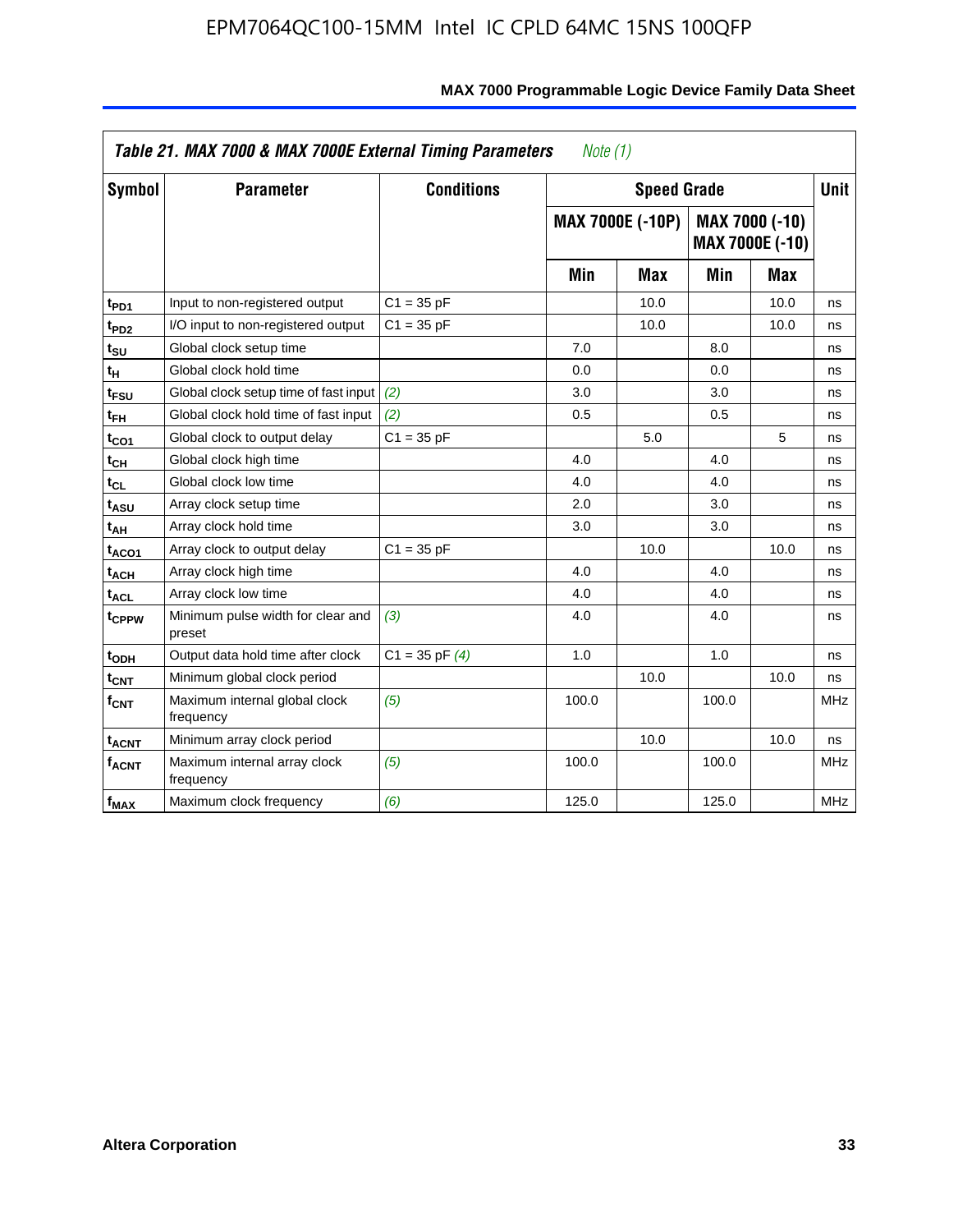| Symbol                      | <b>Parameter</b>                                                                                            | <b>Conditions</b>  |     | <b>Speed Grade</b>      |     |                                   | Unit |
|-----------------------------|-------------------------------------------------------------------------------------------------------------|--------------------|-----|-------------------------|-----|-----------------------------------|------|
|                             |                                                                                                             |                    |     | <b>MAX 7000E (-10P)</b> |     | MAX 7000 (-10)<br>MAX 7000E (-10) |      |
|                             |                                                                                                             |                    | Min | Max                     | Min | Max                               |      |
| $t_{IN}$                    | Input pad and buffer delay                                                                                  |                    |     | 0.5                     |     | 1.0                               | ns   |
| $t_{IO}$                    | I/O input pad and buffer delay                                                                              |                    |     | 0.5                     |     | 1.0                               | ns   |
| t <sub>FIN</sub>            | Fast input delay                                                                                            | (2)                |     | 1.0                     |     | 1.0                               | ns   |
| $t_{SEXP}$                  | Shared expander delay                                                                                       |                    |     | 5.0                     |     | 5.0                               | ns   |
| $t_{PEXP}$                  | Parallel expander delay                                                                                     |                    |     | 0.8                     |     | 0.8                               | ns   |
| t <sub>LAD</sub>            | Logic array delay                                                                                           |                    |     | 5.0                     |     | 5.0                               | ns   |
| $t_{LAC}$                   | Logic control array delay                                                                                   |                    |     | 5.0                     |     | 5.0                               | ns   |
| $t_{IOE}$                   | Internal output enable delay                                                                                | (2)                |     | 2.0                     |     | 2.0                               | ns   |
| $t_{OD1}$                   | Output buffer and pad delay<br>Slow slew rate $=$ off<br>V <sub>CCIO</sub> = 5.0 V                          | $C1 = 35 pF$       |     | 1.5                     |     | 2.0                               | ns   |
| $t_{OD2}$                   | Output buffer and pad delay<br>Slow slew rate $=$ off<br>$V_{\text{CCIO}} = 3.3 \text{ V}$                  | $C1 = 35$ pF $(7)$ |     | 2.0                     |     | 2.5                               | ns   |
| $t_{OD3}$                   | Output buffer and pad delay<br>Slow slew rate $=$ on<br>$V_{\text{CCIO}} = 5.0 \text{ V or } 3.3 \text{ V}$ | $C1 = 35$ pF $(2)$ |     | 5.5                     |     | 6.0                               | ns   |
| t <sub>ZX1</sub>            | Output buffer enable delay<br>Slow slew rate $=$ off<br>$VCCIO = 5.0 V$                                     | $C1 = 35 pF$       |     | 5.0                     |     | 5.0                               | ns   |
| t <sub>ZX2</sub>            | Output buffer enable delay<br>Slow slew rate $=$ off<br>$VCCIO = 3.3 V$                                     | $C1 = 35$ pF $(7)$ |     | 5.5                     |     | 5.5                               | ns   |
| t <sub>ZX3</sub>            | Output buffer enable delay<br>Slow slew rate $=$ on<br>$V_{\text{CCIO}} = 5.0 \text{ V or } 3.3 \text{ V}$  | $C1 = 35$ pF $(2)$ |     | 9.0                     |     | 9.0                               | ns   |
| $t_{XZ}$                    | Output buffer disable delay                                                                                 | $C1 = 5 pF$        |     | 5.0                     |     | 5.0                               | ns   |
| $t_{\scriptstyle\text{SU}}$ | Register setup time                                                                                         |                    | 2.0 |                         | 3.0 |                                   | ns   |
| $t_H$                       | Register hold time                                                                                          |                    | 3.0 |                         | 3.0 |                                   | ns   |
| $t_{\it FSU}$               | Register setup time of fast input                                                                           | (2)                | 3.0 |                         | 3.0 |                                   | ns   |
| $t_{FH}$                    | Register hold time of fast input                                                                            | (2)                | 0.5 |                         | 0.5 |                                   | ns   |
| t <sub>RD</sub>             | Register delay                                                                                              |                    |     | 2.0                     |     | 1.0                               | ns   |
| $t_{COMB}$                  | Combinatorial delay                                                                                         |                    |     | 2.0                     |     | 1.0                               | ns   |
| ЧC                          | Array clock delay                                                                                           |                    |     | 5.0                     |     | 5.0                               | ns   |
| $t_{EN}$                    | Register enable time                                                                                        |                    |     | 5.0                     |     | 5.0                               | ns   |
| $t_{GLOB}$                  | Global control delay                                                                                        |                    |     | 1.0                     |     | 1.0                               | ns   |
| $t_{PRE}$                   | Register preset time                                                                                        |                    |     | 3.0                     |     | 3.0                               | ns   |
| $t_{CLR}$                   | Register clear time                                                                                         |                    |     | 3.0                     |     | 3.0                               | ns   |
| t <sub>PIA</sub>            | PIA delay                                                                                                   |                    |     | 1.0                     |     | 1.0                               | ns   |
| $t_{LPA}$                   | Low-power adder                                                                                             | (8)                |     | 11.0                    |     | 11.0                              | ns   |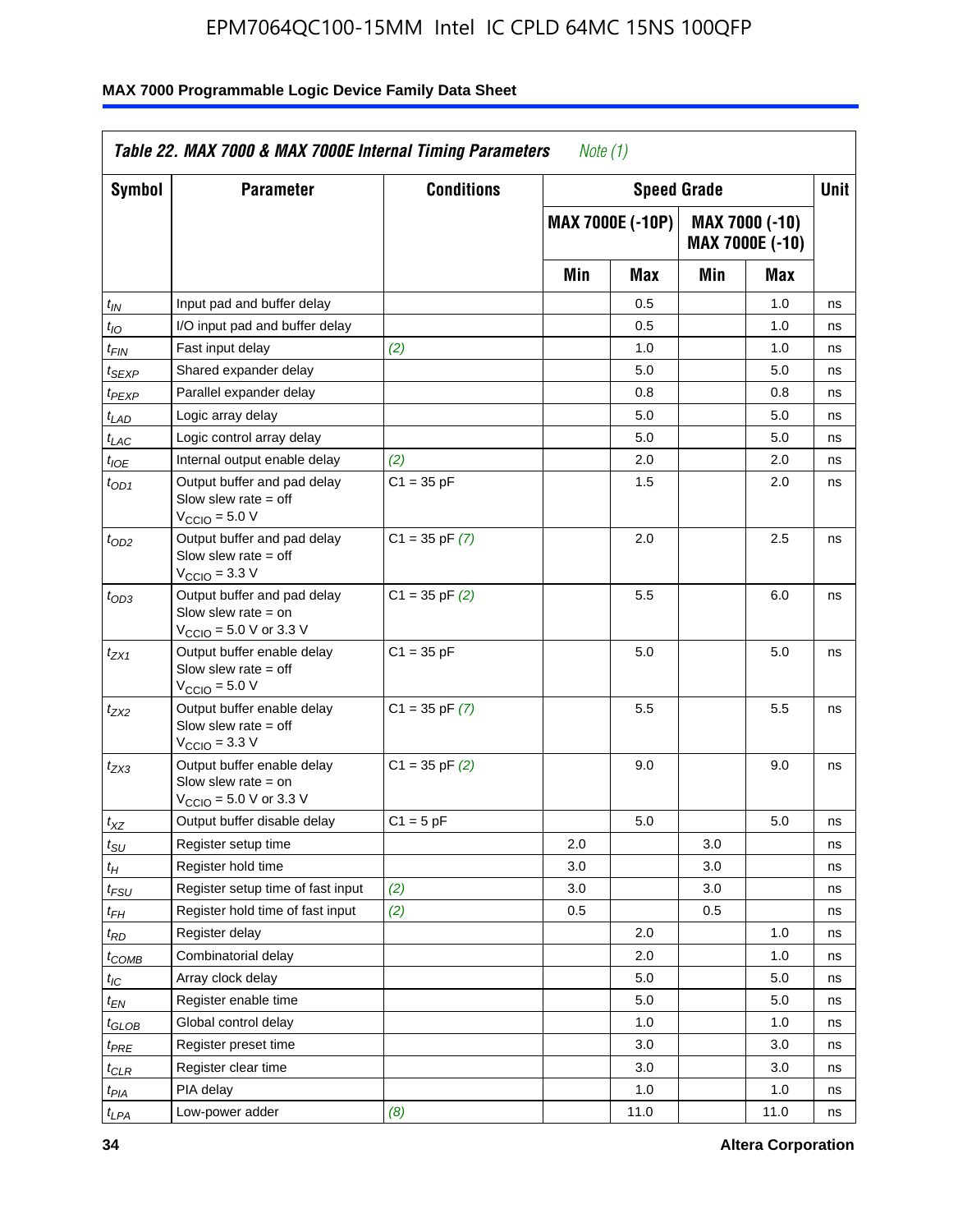|                             | Table 23. MAX 7000 & MAX 7000E External Timing Parameters |                    | Note $(1)$ |                         |       |                                   |             |
|-----------------------------|-----------------------------------------------------------|--------------------|------------|-------------------------|-------|-----------------------------------|-------------|
| Symbol                      | <b>Parameter</b>                                          | <b>Conditions</b>  |            | <b>Speed Grade</b>      |       |                                   | <b>Unit</b> |
|                             |                                                           |                    |            | <b>MAX 7000E (-12P)</b> |       | MAX 7000 (-12)<br>MAX 7000E (-12) |             |
|                             |                                                           |                    | Min        | <b>Max</b>              | Min   | <b>Max</b>                        |             |
| t <sub>PD1</sub>            | Input to non-registered output                            | $C1 = 35 pF$       |            | 12.0                    |       | 12.0                              | ns          |
| t <sub>PD2</sub>            | I/O input to non-registered output                        | $C1 = 35 pF$       |            | 12.0                    |       | 12.0                              | ns          |
| t <sub>SU</sub>             | Global clock setup time                                   |                    | 7.0        |                         | 10.0  |                                   | ns          |
| tн                          | Global clock hold time                                    |                    | 0.0        |                         | 0.0   |                                   | ns          |
| t <sub>FSU</sub>            | Global clock setup time of fast input                     | (2)                | 3.0        |                         | 3.0   |                                   | ns          |
| t <sub>FH</sub>             | Global clock hold time of fast input                      | (2)                | 0.0        |                         | 0.0   |                                   | ns          |
| t <sub>CO1</sub>            | Global clock to output delay                              | $C1 = 35 pF$       |            | 6.0                     |       | 6.0                               | ns          |
| $t_{\mathsf{CH}}$           | Global clock high time                                    |                    | 4.0        |                         | 4.0   |                                   | ns          |
| $t_{CL}$                    | Global clock low time                                     |                    | 4.0        |                         | 4.0   |                                   | ns          |
| t <sub>ASU</sub>            | Array clock setup time                                    |                    | 3.0        |                         | 4.0   |                                   | ns          |
| t <sub>АН</sub>             | Array clock hold time                                     |                    | 4.0        |                         | 4.0   |                                   | ns          |
| t <sub>ACO1</sub>           | Array clock to output delay                               | $C1 = 35 pF$       |            | 12.0                    |       | 12.0                              | ns          |
| t <sub>ACH</sub>            | Array clock high time                                     |                    | 5.0        |                         | 5.0   |                                   | ns          |
| $t_{\sf ACL}$               | Array clock low time                                      |                    | 5.0        |                         | 5.0   |                                   | ns          |
| t <sub>CPPW</sub>           | Minimum pulse width for clear and<br>preset               | (3)                | 5.0        |                         | 5.0   |                                   | ns          |
| t <sub>ODH</sub>            | Output data hold time after clock                         | $C1 = 35$ pF $(4)$ | 1.0        |                         | 1.0   |                                   | ns          |
| $t_{\mathsf{CNT}}$          | Minimum global clock period                               |                    |            | 11.0                    |       | 11.0                              | ns          |
| $\mathsf{f}_{\mathsf{CNT}}$ | Maximum internal global clock<br>frequency                | (5)                | 90.9       |                         | 90.9  |                                   | <b>MHz</b>  |
| <b>t<sub>ACNT</sub></b>     | Minimum array clock period                                |                    |            | 11.0                    |       | 11.0                              | ns          |
| f <sub>ACNT</sub>           | Maximum internal array clock<br>frequency                 | (5)                | 90.9       |                         | 90.9  |                                   | <b>MHz</b>  |
| $f_{MAX}$                   | Maximum clock frequency                                   | (6)                | 125.0      |                         | 125.0 |                                   | <b>MHz</b>  |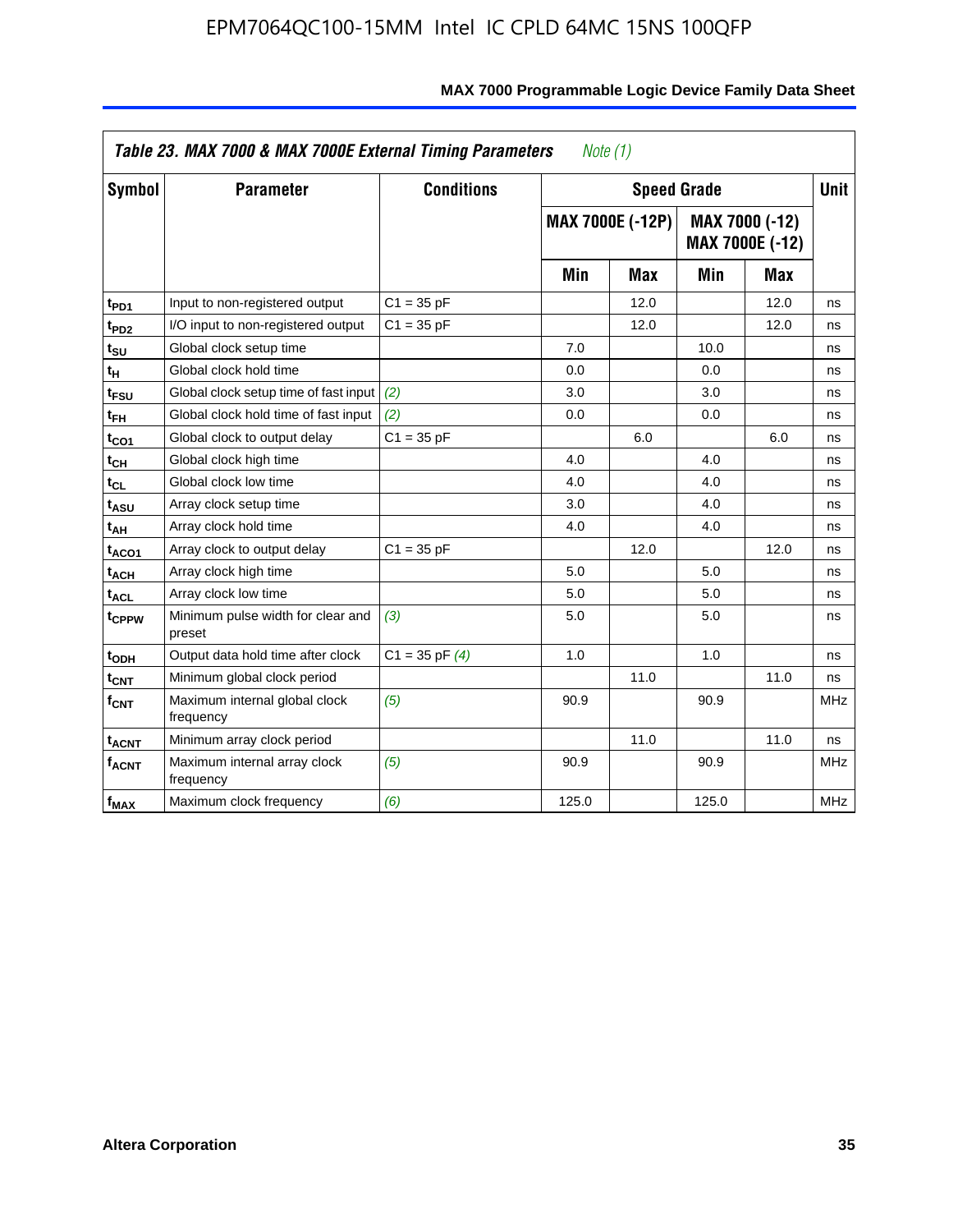| Symbol                      | <b>Parameter</b>                                                                                            | <b>Conditions</b>  |     | <b>Speed Grade</b>      |     |                                   | <b>Unit</b> |
|-----------------------------|-------------------------------------------------------------------------------------------------------------|--------------------|-----|-------------------------|-----|-----------------------------------|-------------|
|                             |                                                                                                             |                    |     | <b>MAX 7000E (-12P)</b> |     | MAX 7000 (-12)<br>MAX 7000E (-12) |             |
|                             |                                                                                                             |                    | Min | <b>Max</b>              | Min | Max                               |             |
| $t_{IN}$                    | Input pad and buffer delay                                                                                  |                    |     | 1.0                     |     | 2.0                               | ns          |
| $t_{IO}$                    | I/O input pad and buffer delay                                                                              |                    |     | 1.0                     |     | 2.0                               | ns          |
| $t_{\textit{FIN}}$          | Fast input delay                                                                                            | (2)                |     | 1.0                     |     | 1.0                               | ns          |
| t <sub>SEXP</sub>           | Shared expander delay                                                                                       |                    |     | 7.0                     |     | 7.0                               | ns          |
| t <sub>PEXP</sub>           | Parallel expander delay                                                                                     |                    |     | 1.0                     |     | 1.0                               | ns          |
| t <sub>LAD</sub>            | Logic array delay                                                                                           |                    |     | 7.0                     |     | 5.0                               | ns          |
| $t_{LAC}$                   | Logic control array delay                                                                                   |                    |     | 5.0                     |     | 5.0                               | ns          |
| $t_{IOE}$                   | Internal output enable delay                                                                                | (2)                |     | 2.0                     |     | 2.0                               | ns          |
| $t_{OD1}$                   | Output buffer and pad delay<br>Slow slew rate $=$ off<br>$V_{\text{CCIO}} = 5.0 V$                          | $C1 = 35 pF$       |     | 1.0                     |     | 3.0                               | ns          |
| $t_{OD2}$                   | Output buffer and pad delay<br>Slow slew rate $=$ off<br>$VCCIO = 3.3 V$                                    | $C1 = 35$ pF $(7)$ |     | 2.0                     |     | 4.0                               | ns          |
| $t_{OD3}$                   | Output buffer and pad delay<br>Slow slew rate $=$ on<br>$V_{\text{CCIO}} = 5.0 \text{ V or } 3.3 \text{ V}$ | $C1 = 35$ pF $(2)$ |     | 5.0                     |     | 7.0                               | ns          |
| $t_{ZX1}$                   | Output buffer enable delay<br>Slow slew rate $=$ off<br>$V_{\text{CCIO}} = 5.0 V$                           | $C1 = 35 pF$       |     | 6.0                     |     | 6.0                               | ns          |
| $t_{ZX2}$                   | Output buffer enable delay<br>Slow slew rate $=$ off<br>$V_{\rm CClO}$ = 3.3 V                              | $C1 = 35$ pF $(7)$ |     | 7.0                     |     | 7.0                               | ns          |
| $t_{ZX3}$                   | Output buffer enable delay<br>Slow slew rate $=$ on<br>$V_{\text{CCIO}} = 5.0 \text{ V or } 3.3 \text{ V}$  | $C1 = 35$ pF $(2)$ |     | 10.0                    |     | 10.0                              | ns          |
| $t_{\mathsf{XZ}}$           | Output buffer disable delay                                                                                 | $C1 = 5$ pF        |     | 6.0                     |     | 6.0                               | ns          |
| $t_{\scriptstyle\text{SU}}$ | Register setup time                                                                                         |                    | 1.0 |                         | 4.0 |                                   | ns          |
| $t_H$                       | Register hold time                                                                                          |                    | 6.0 |                         | 4.0 |                                   | ns          |
| $t_{\mathit{FSU}}$          | Register setup time of fast input                                                                           | (2)                | 4.0 |                         | 2.0 |                                   | ns          |
| t <sub>FH</sub>             | Register hold time of fast input                                                                            | (2)                | 0.0 |                         | 2.0 |                                   | ns          |
| $t_{RD}$                    | Register delay                                                                                              |                    |     | 2.0                     |     | 1.0                               | ns          |
| $t_{\sf COMB}$              | Combinatorial delay                                                                                         |                    |     | 2.0                     |     | 1.0                               | ns          |
| ЧC                          | Array clock delay                                                                                           |                    |     | $5.0\,$                 |     | 5.0                               | ns          |
| $t_{EN}$                    | Register enable time                                                                                        |                    |     | 7.0                     |     | 5.0                               | ns          |
| $t_{GLOB}$                  | Global control delay                                                                                        |                    |     | 2.0                     |     | 0.0                               | ns          |
| t <sub>PRE</sub>            | Register preset time                                                                                        |                    |     | 4.0                     |     | 3.0                               | ns          |
| $t_{\sf CLR}$               | Register clear time                                                                                         |                    |     | 4.0                     |     | 3.0                               | ns          |
| t <sub>PIA</sub>            | PIA delay                                                                                                   |                    |     | 1.0                     |     | 1.0                               | ns          |
| t <sub>LPA</sub>            | Low-power adder                                                                                             | (8)                |     | 12.0                    |     | 12.0                              | ns          |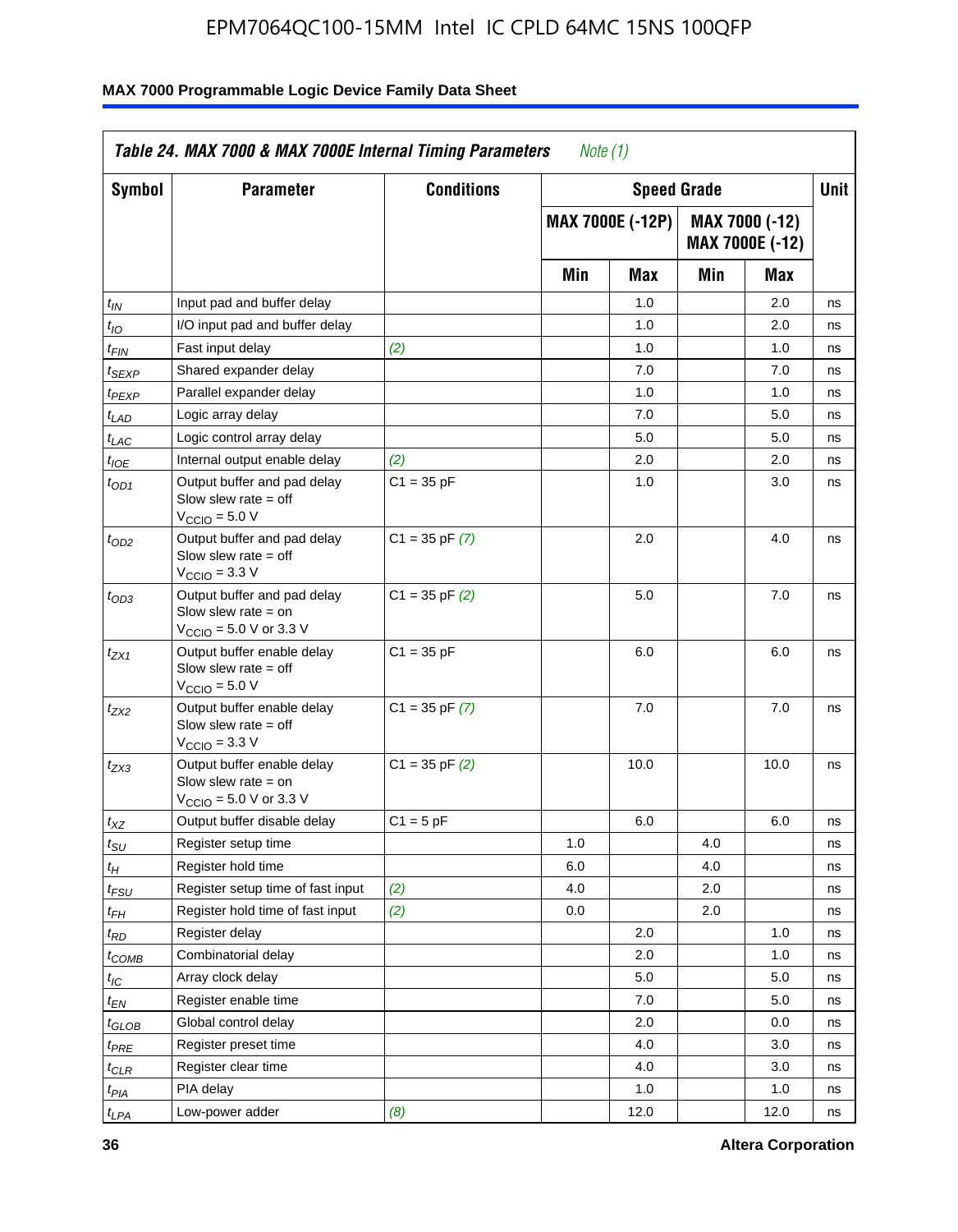| <b>Symbol</b>           | <b>Parameter</b>                            | <b>Conditions</b>  |      |            |      | <b>Speed Grade</b> |      |            | <b>Unit</b> |
|-------------------------|---------------------------------------------|--------------------|------|------------|------|--------------------|------|------------|-------------|
|                         |                                             |                    |      | $-15$      |      | $-15T$             |      | $-20$      |             |
|                         |                                             |                    | Min  | <b>Max</b> | Min  | <b>Max</b>         | Min  | <b>Max</b> |             |
| $t_{PD1}$               | Input to non-registered output              | $C1 = 35 pF$       |      | 15.0       |      | 15.0               |      | 20.0       | ns          |
| t <sub>PD2</sub>        | I/O input to non-registered<br>output       | $C1 = 35 pF$       |      | 15.0       |      | 15.0               |      | 20.0       | ns          |
| tsu                     | Global clock setup time                     |                    | 11.0 |            | 11.0 |                    | 12.0 |            | ns          |
| $t_H$                   | Global clock hold time                      |                    | 0.0  |            | 0.0  |                    | 0.0  |            | ns          |
| t <sub>FSU</sub>        | Global clock setup time of fast<br>input    | (2)                | 3.0  |            | -    |                    | 5.0  |            | ns          |
| $t_{FH}$                | Global clock hold time of fast<br>input     | (2)                | 0.0  |            | -    |                    | 0.0  |            | ns          |
| t <sub>CO1</sub>        | Global clock to output delay                | $C1 = 35 pF$       |      | 8.0        |      | 8.0                |      | 12.0       | ns          |
| $t_{\mathsf{CH}}$       | Global clock high time                      |                    | 5.0  |            | 6.0  |                    | 6.0  |            | ns          |
| $t_{CL}$                | Global clock low time                       |                    | 5.0  |            | 6.0  |                    | 6.0  |            | ns          |
| $t_{ASU}$               | Array clock setup time                      |                    | 4.0  |            | 4.0  |                    | 5.0  |            | ns          |
| t <sub>АН</sub>         | Array clock hold time                       |                    | 4.0  |            | 4.0  |                    | 5.0  |            | ns          |
| t <sub>ACO1</sub>       | Array clock to output delay                 | $C1 = 35 pF$       |      | 15.0       |      | 15.0               |      | 20.0       | ns          |
| $t_{\sf ACH}$           | Array clock high time                       |                    | 6.0  |            | 6.5  |                    | 8.0  |            | ns          |
| t <sub>ACL</sub>        | Array clock low time                        |                    | 6.0  |            | 6.5  |                    | 8.0  |            | ns          |
| t <sub>CPPW</sub>       | Minimum pulse width for clear<br>and preset | (3)                | 6.0  |            | 6.5  |                    | 8.0  |            | ns          |
| t <sub>ODH</sub>        | Output data hold time after<br>clock        | $C1 = 35$ pF $(4)$ | 1.0  |            | 1.0  |                    | 1.0  |            | ns          |
| $t_{\mathsf{CNT}}$      | Minimum global clock period                 |                    |      | 13.0       |      | 13.0               |      | 16.0       | ns          |
| $f_{\mathsf{CNT}}$      | Maximum internal global clock<br>frequency  | (5)                | 76.9 |            | 76.9 |                    | 62.5 |            | <b>MHz</b>  |
| <b>t<sub>ACNT</sub></b> | Minimum array clock period                  |                    |      | 13.0       |      | 13.0               |      | 16.0       | ns          |
| <b>fACNT</b>            | Maximum internal array clock<br>frequency   | (5)                | 76.9 |            | 76.9 |                    | 62.5 |            | <b>MHz</b>  |
| $f_{MAX}$               | Maximum clock frequency                     | (6)                | 100  |            | 83.3 |                    | 83.3 |            | MHz         |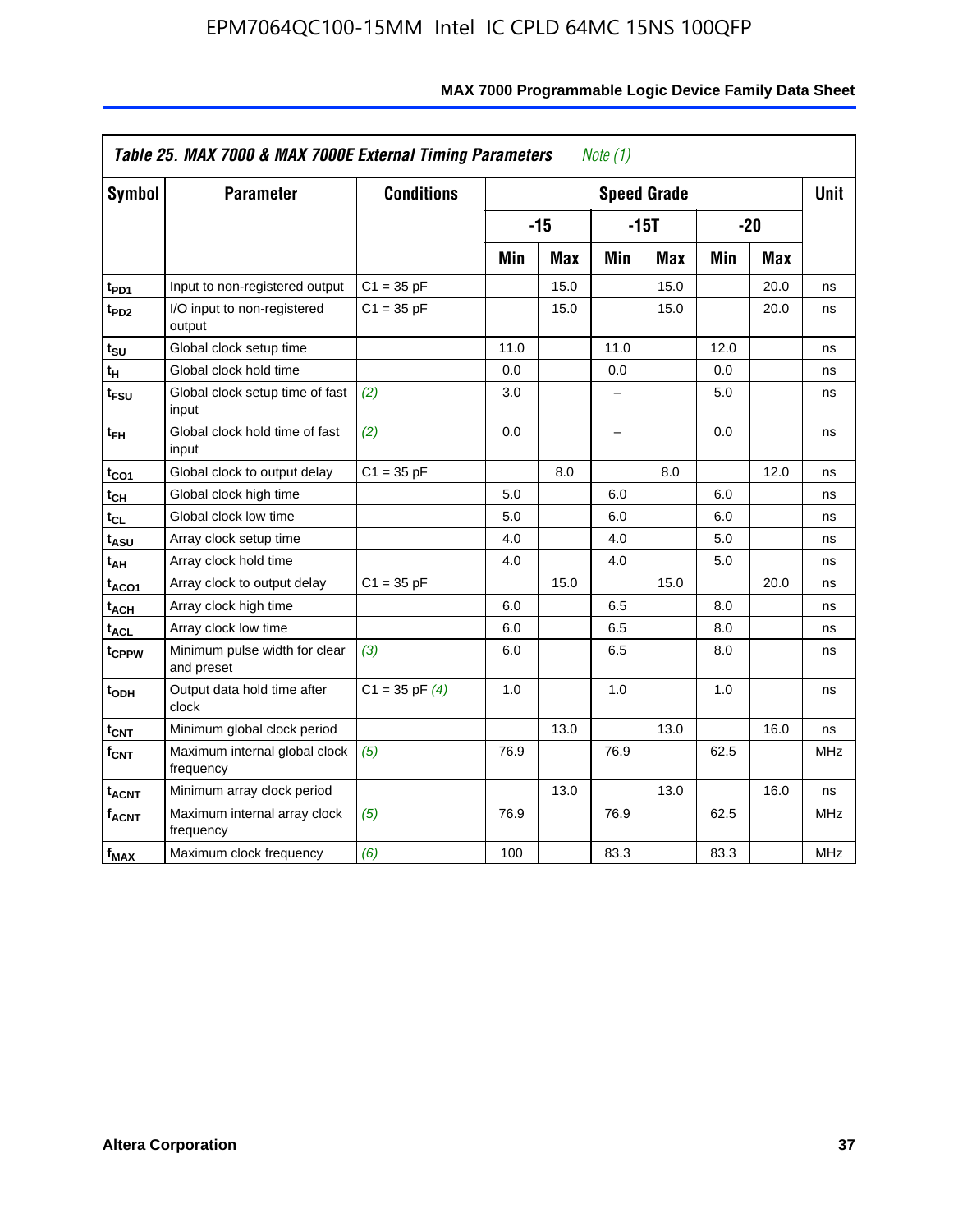| <b>Symbol</b>                 | <b>Parameter</b>                                                                                            | <b>Conditions</b>  |     |      |                          | <b>Speed Grade</b>       |     |      | <b>Unit</b> |
|-------------------------------|-------------------------------------------------------------------------------------------------------------|--------------------|-----|------|--------------------------|--------------------------|-----|------|-------------|
|                               |                                                                                                             |                    |     | -15  |                          | $-15T$                   |     | -20  |             |
|                               |                                                                                                             |                    | Min | Max  | Min                      | Max                      | Min | Max  |             |
| $t_{IN}$                      | Input pad and buffer delay                                                                                  |                    |     | 2.0  |                          | 2.0                      |     | 3.0  | ns          |
| $t_{IO}$                      | I/O input pad and buffer delay                                                                              |                    |     | 2.0  |                          | 2.0                      |     | 3.0  | ns          |
| $t_{\textit{FIN}}$            | Fast input delay                                                                                            | (2)                |     | 2.0  |                          | $\equiv$                 |     | 4.0  | ns          |
| $t_{SEXP}$                    | Shared expander delay                                                                                       |                    |     | 8.0  |                          | 10.0                     |     | 9.0  | ns          |
| t <sub>PEXP</sub>             | Parallel expander delay                                                                                     |                    |     | 1.0  |                          | 1.0                      |     | 2.0  | ns          |
| t <sub>LAD</sub>              | Logic array delay                                                                                           |                    |     | 6.0  |                          | 6.0                      |     | 8.0  | ns          |
| $t_{LAC}$                     | Logic control array delay                                                                                   |                    |     | 6.0  |                          | 6.0                      |     | 8.0  | ns          |
| $t_{IOE}$                     | Internal output enable delay                                                                                | (2)                |     | 3.0  |                          | $\overline{\phantom{0}}$ |     | 4.0  | ns          |
| $t_{OD1}$                     | Output buffer and pad delay<br>Slow slew rate $=$ off<br>$V_{\text{CCIO}} = 5.0 V$                          | $C1 = 35 pF$       |     | 4.0  |                          | 4.0                      |     | 5.0  | ns          |
| $t_{OD2}$                     | Output buffer and pad delay<br>Slow slew rate $=$ off<br>$V_{\text{CCIO}} = 3.3 \text{ V}$                  | $C1 = 35 pF(7)$    |     | 5.0  |                          | $\overline{\phantom{0}}$ |     | 6.0  | ns          |
| $t_{OD3}$                     | Output buffer and pad delay<br>Slow slew rate $=$ on<br>$V_{\text{CCIO}} = 5.0 \text{ V or } 3.3 \text{ V}$ | $C1 = 35$ pF $(2)$ |     | 8.0  |                          |                          |     | 9.0  | ns          |
| $t_{ZX1}$                     | Output buffer enable delay<br>Slow slew rate $=$ off<br>$V_{\text{CCIO}} = 5.0 V$                           | $C1 = 35 pF$       |     | 6.0  |                          | 6.0                      |     | 10.0 | ns          |
| t <sub>ZX2</sub>              | Output buffer enable delay<br>Slow slew rate $=$ off<br>$V_{\text{CCIO}} = 3.3 \text{ V}$                   | $C1 = 35$ pF $(7)$ |     | 7.0  |                          | L,                       |     | 11.0 | ns          |
| t <sub>ZX3</sub>              | Output buffer enable delay<br>Slow slew rate $=$ on<br>$V_{\text{CCIO}} = 5.0 \text{ V or } 3.3 \text{ V}$  | $C1 = 35$ pF $(2)$ |     | 10.0 |                          |                          |     | 14.0 | ns          |
| $t_{\mathsf{XZ}}$             | Output buffer disable delay                                                                                 | $C1 = 5pF$         |     | 6.0  |                          | 6.0                      |     | 10.0 | ns          |
| $t_{\scriptstyle\text{SU}}$   | Register setup time                                                                                         |                    | 4.0 |      | 4.0                      |                          | 4.0 |      | ns          |
| tμ                            | Register hold time                                                                                          |                    | 4.0 |      | 4.0                      |                          | 5.0 |      | ns          |
| t <sub>FSU</sub>              | Register setup time of fast input                                                                           | (2)                | 2.0 |      | $\overline{\phantom{0}}$ |                          | 4.0 |      | ns          |
| t <sub>FH</sub>               | Register hold time of fast input                                                                            | (2)                | 2.0 |      | L.                       |                          | 3.0 |      | ns          |
| $t_{RD}$                      | Register delay                                                                                              |                    |     | 1.0  |                          | 1.0                      |     | 1.0  | ns          |
| $t_{COMB}$                    | Combinatorial delay                                                                                         |                    |     | 1.0  |                          | 1.0                      |     | 1.0  | ns          |
| $t_{IC}$                      | Array clock delay                                                                                           |                    |     | 6.0  |                          | 6.0                      |     | 8.0  | ns          |
| $t_{EN}$                      | Register enable time                                                                                        |                    |     | 6.0  |                          | 6.0                      |     | 8.0  | ns          |
| $t_{\scriptstyle\text{GLOB}}$ | Global control delay                                                                                        |                    |     | 1.0  |                          | 1.0                      |     | 3.0  | ns          |
| $t_{PRE}$                     | Register preset time                                                                                        |                    |     | 4.0  |                          | 4.0                      |     | 4.0  | ns          |
| $t_{\sf CLR}$                 | Register clear time                                                                                         |                    |     | 4.0  |                          | 4.0                      |     | 4.0  | ns          |
| $t_{PIA}$                     | PIA delay                                                                                                   |                    |     | 2.0  |                          | 2.0                      |     | 3.0  | ns          |
| $t_{LPA}$                     | Low-power adder                                                                                             | (8)                |     | 13.0 |                          | 15.0                     |     | 15.0 | ns          |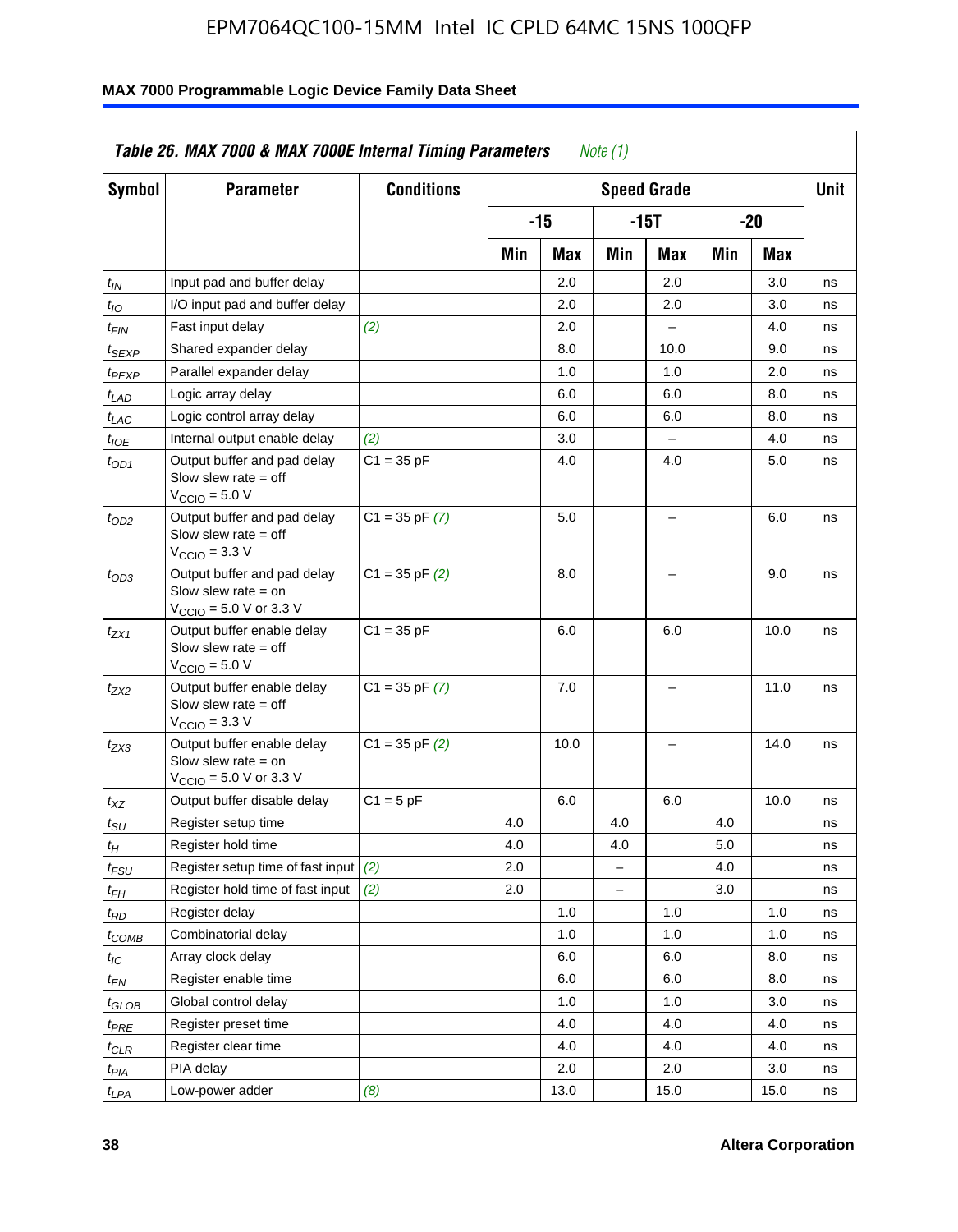**MAX 7000 Programmable Logic Device Family Data Sheet**

#### *Notes to tables:*

- (1) These values are specified under the recommended operating conditions shown in Table 14. See Figure 13 for more information on switching waveforms.
- (2) This parameter applies to MAX 7000E devices only.
- (3) This minimum pulse width for preset and clear applies for both global clear and array controls. The *tLPA* parameter must be added to this minimum width if the clear or reset signal incorporates the  $t_{LAD}$  parameter into the signal path.
- (4) This parameter is a guideline that is sample-tested only and is based on extensive device characterization. This parameter applies for both global and array clocking.
- (5) These parameters are measured with a 16-bit loadable, enabled, up/down counter programmed into each LAB.
- (6) The  $f_{MAX}$  values represent the highest frequency for pipelined data.
- (7) Operating conditions:  $V_{\text{CCIO}} = 3.3 \text{ V} \pm 10\%$  for commercial and industrial use.
- (8) The  $t_{LPA}$  parameter must be added to the  $t_{LAD}$ ,  $t_{LAC}$ ,  $t_{IC}$ ,  $t_{EN}$ ,  $t_{SEXP}$ ,  $t_{ACL}$ , and  $t_{CPPW}$  parameters for macrocells running in the low-power mode.

| Symbol                  | <b>Parameter</b>                            | <b>Conditions</b>  |       |            |       |            | <b>Speed Grade</b> |            |       |       | <b>Unit</b> |
|-------------------------|---------------------------------------------|--------------------|-------|------------|-------|------------|--------------------|------------|-------|-------|-------------|
|                         |                                             |                    |       | $-5$       |       | -6         |                    | $-7$       |       | $-10$ |             |
|                         |                                             |                    | Min   | <b>Max</b> | Min   | <b>Max</b> | Min                | <b>Max</b> | Min   | Max   |             |
| t <sub>PD1</sub>        | Input to non-registered output              | $C1 = 35 pF$       |       | 5.0        |       | 6.0        |                    | 7.5        |       | 10.0  | ns          |
| $t_{PD2}$               | I/O input to non-registered<br>output       | $C1 = 35 pF$       |       | 5.0        |       | 6.0        |                    | 7.5        |       | 10.0  | ns          |
| $t_{\text{SU}}$         | Global clock setup time                     |                    | 2.9   |            | 4.0   |            | 5.0                |            | 7.0   |       | ns          |
| $t_H$                   | Global clock hold time                      |                    | 0.0   |            | 0.0   |            | 0.0                |            | 0.0   |       | ns          |
| t <sub>FSU</sub>        | Global clock setup time of fast<br>input    |                    | 2.5   |            | 2.5   |            | 2.5                |            | 3.0   |       | ns          |
| $t_{FH}$                | Global clock hold time of fast<br>input     |                    | 0.0   |            | 0.0   |            | 0.0                |            | 0.5   |       | ns          |
| $t_{CO1}$               | Global clock to output delay                | $C1 = 35 pF$       |       | 3.2        |       | 3.5        |                    | 4.3        |       | 5.0   | ns          |
| $t_{CH}$                | Global clock high time                      |                    | 2.0   |            | 2.5   |            | 3.0                |            | 4.0   |       | ns          |
| $t_{CL}$                | Global clock low time                       |                    | 2.0   |            | 2.5   |            | 3.0                |            | 4.0   |       | ns          |
| t <sub>ASU</sub>        | Array clock setup time                      |                    | 0.7   |            | 0.9   |            | 1.1                |            | 2.0   |       | ns          |
| t <sub>АН</sub>         | Array clock hold time                       |                    | 1.8   |            | 2.1   |            | 2.7                |            | 3.0   |       | ns          |
| t <sub>ACO1</sub>       | Array clock to output delay                 | $C1 = 35 pF$       |       | 5.4        |       | 6.6        |                    | 8.2        |       | 10.0  | ns          |
| <b>t<sub>ACH</sub></b>  | Array clock high time                       |                    | 2.5   |            | 2.5   |            | 3.0                |            | 4.0   |       | ns          |
| t <sub>ACL</sub>        | Array clock low time                        |                    | 2.5   |            | 2.5   |            | 3.0                |            | 4.0   |       | ns          |
| tcppw                   | Minimum pulse width for clear<br>and preset | (2)                | 2.5   |            | 2.5   |            | 3.0                |            | 4.0   |       | ns          |
| t <sub>ODH</sub>        | Output data hold time after<br>clock        | $C1 = 35$ pF $(3)$ | 1.0   |            | 1.0   |            | 1.0                |            | 1.0   |       | ns          |
| $t_{\text{CNT}}$        | Minimum global clock period                 |                    |       | 5.7        |       | 7.0        |                    | 8.6        |       | 10.0  | ns          |
| $f_{\text{CNT}}$        | Maximum internal global clock<br>frequency  | (4)                | 175.4 |            | 142.9 |            | 116.3              |            | 100.0 |       | <b>MHz</b>  |
| <b>t<sub>ACNT</sub></b> | Minimum array clock period                  |                    |       | 5.7        |       | 7.0        |                    | 8.6        |       | 10.0  | ns          |

### Tables 27 and 28 show the EPM7032S AC operating conditions.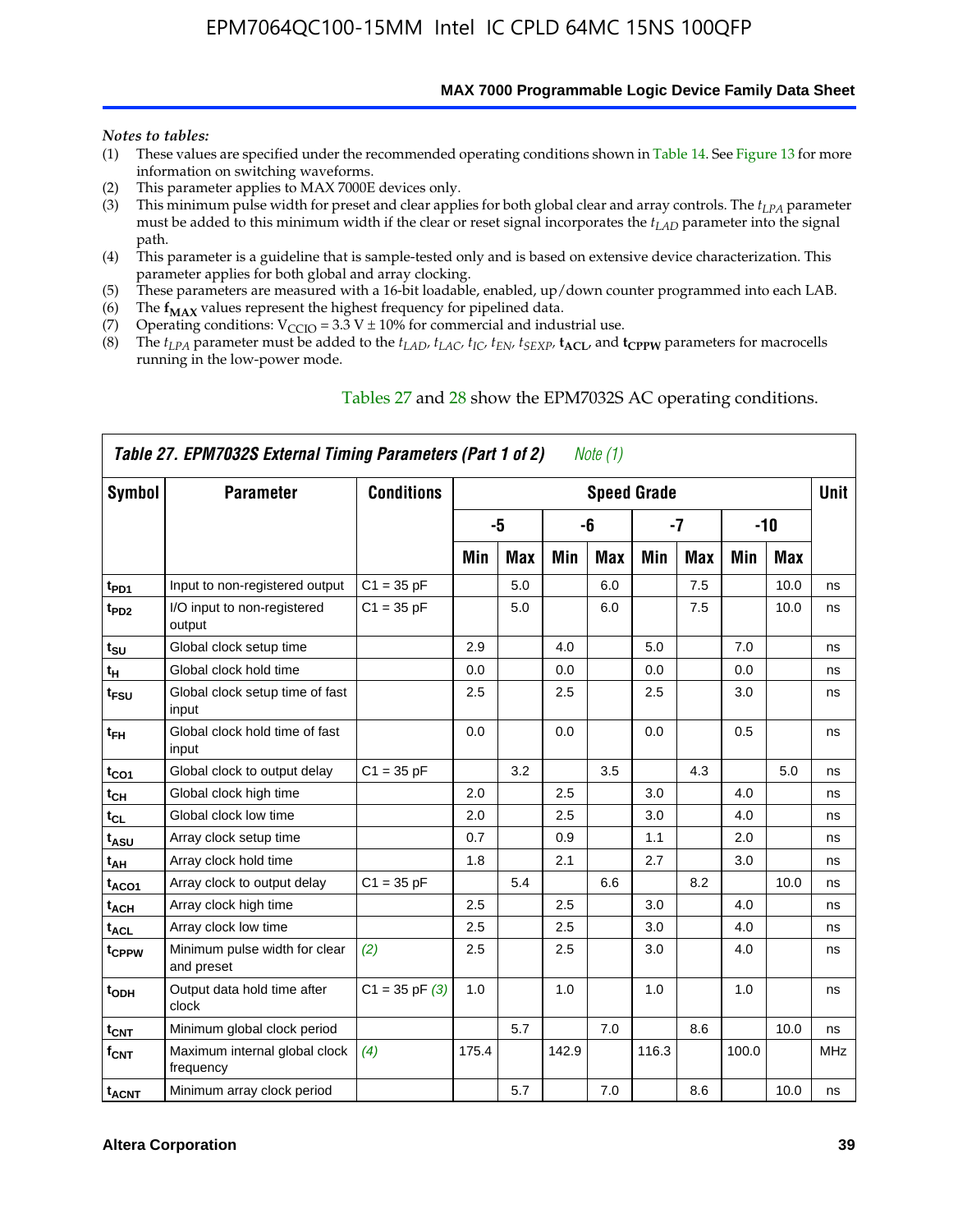# **f<sub>ACNT</sub>** Maximum internal array clock frequency *(4)* 175.4 142.9 116.3 100.0 MHz **fMAX** Maximum clock frequency *(5)* 250.0 200.0 166.7 125.0 MHz *Table 27. EPM7032S External Timing Parameters (Part 2 of 2) Note (1)* **Symbol Parameter Conditions Speed Grade Unit -5 -6 -7 -10** Min | Max | Min | Max | Min | Max | Min | Max

| Symbol                     | <b>Parameter</b>                     | <b>Conditions</b>  |     |            |     |            | <b>Speed Grade</b> |            |     |            | <b>Unit</b> |
|----------------------------|--------------------------------------|--------------------|-----|------------|-----|------------|--------------------|------------|-----|------------|-------------|
|                            |                                      |                    |     | -5         |     | -6         |                    | $-7$       |     | $-10$      |             |
|                            |                                      |                    | Min | <b>Max</b> | Min | <b>Max</b> | Min                | <b>Max</b> | Min | <b>Max</b> |             |
| $t_{IN}$                   | Input pad and buffer delay           |                    |     | 0.2        |     | 0.2        |                    | 0.3        |     | 0.5        | ns          |
| $t_{IO}$                   | I/O input pad and buffer delay       |                    |     | 0.2        |     | 0.2        |                    | 0.3        |     | 0.5        | ns          |
| $t_{\mathsf{FIN}}$         | Fast input delay                     |                    |     | 2.2        |     | 2.1        |                    | 2.5        |     | 1.0        | ns          |
| t <sub>SEXP</sub>          | Shared expander delay                |                    |     | 3.1        |     | 3.8        |                    | 4.6        |     | 5.0        | ns          |
| t <sub>PEXP</sub>          | Parallel expander delay              |                    |     | 0.9        |     | 1.1        |                    | 1.4        |     | 0.8        | ns          |
| $t_{LAD}$                  | Logic array delay                    |                    |     | 2.6        |     | 3.3        |                    | 4.0        |     | 5.0        | ns          |
| $t_{LAC}$                  | Logic control array delay            |                    |     | 2.5        |     | 3.3        |                    | 4.0        |     | 5.0        | ns          |
| $t_{IOE}$                  | Internal output enable delay         |                    |     | 0.7        |     | 0.8        |                    | 1.0        |     | 2.0        | ns          |
| $t_{OD1}$                  | Output buffer and pad delay          | $C1 = 35 pF$       |     | 0.2        |     | 0.3        |                    | 0.4        |     | 1.5        | ns          |
| $t_{OD2}$                  | Output buffer and pad delay          | $C1 = 35$ pF $(6)$ |     | 0.7        |     | 0.8        |                    | 0.9        |     | 2.0        | ns          |
| $t_{OD3}$                  | Output buffer and pad delay          | $C1 = 35 pF$       |     | 5.2        |     | 5.3        |                    | 5.4        |     | 5.5        | ns          |
| $t_{ZX1}$                  | Output buffer enable delay           | $C1 = 35 pF$       |     | 4.0        |     | 4.0        |                    | 4.0        |     | 5.0        | ns          |
| tzx2                       | Output buffer enable delay           | $C1 = 35$ pF $(6)$ |     | 4.5        |     | 4.5        |                    | 4.5        |     | 5.5        | ns          |
| $t_{ZX3}$                  | Output buffer enable delay           | $C1 = 35 pF$       |     | 9.0        |     | 9.0        |                    | 9.0        |     | 9.0        | ns          |
| $t_{XZ}$                   | Output buffer disable delay          | $C1 = 5$ pF        |     | 4.0        |     | 4.0        |                    | 4.0        |     | 5.0        | ns          |
| $t_{\text{SU}}$            | Register setup time                  |                    | 0.8 |            | 1.0 |            | 1.3                |            | 2.0 |            | ns          |
| $t_H$                      | Register hold time                   |                    | 1.7 |            | 2.0 |            | 2.5                |            | 3.0 |            | ns          |
| $t_{FSU}$                  | Register setup time of fast<br>input |                    | 1.9 |            | 1.8 |            | 1.7                |            | 3.0 |            | ns          |
| $t_{FH}$                   | Register hold time of fast<br>input  |                    | 0.6 |            | 0.7 |            | 0.8                |            | 0.5 |            | ns          |
| $t_{RD}$                   | Register delay                       |                    |     | 1.2        |     | 1.6        |                    | 1.9        |     | 2.0        | ns          |
| $t_{COMB}$                 | Combinatorial delay                  |                    |     | 0.9        |     | 1.1        |                    | 1.4        |     | 2.0        | ns          |
| $t_{IC}$                   | Array clock delay                    |                    |     | 2.7        |     | 3.4        |                    | 4.2        |     | 5.0        | ns          |
| $t_{EN}$                   | Register enable time                 |                    |     | 2.6        |     | 3.3        |                    | 4.0        |     | 5.0        | ns          |
| $t_{\scriptstyle\rm GLOB}$ | Global control delay                 |                    |     | 1.6        |     | 1.4        |                    | 1.7        |     | 1.0        | ns          |
| t <sub>PRE</sub>           | Register preset time                 |                    |     | 2.0        |     | 2.4        |                    | 3.0        |     | 3.0        | ns          |
| $t_{CLR}$                  | Register clear time                  |                    |     | 2.0        |     | 2.4        |                    | 3.0        |     | 3.0        | ns          |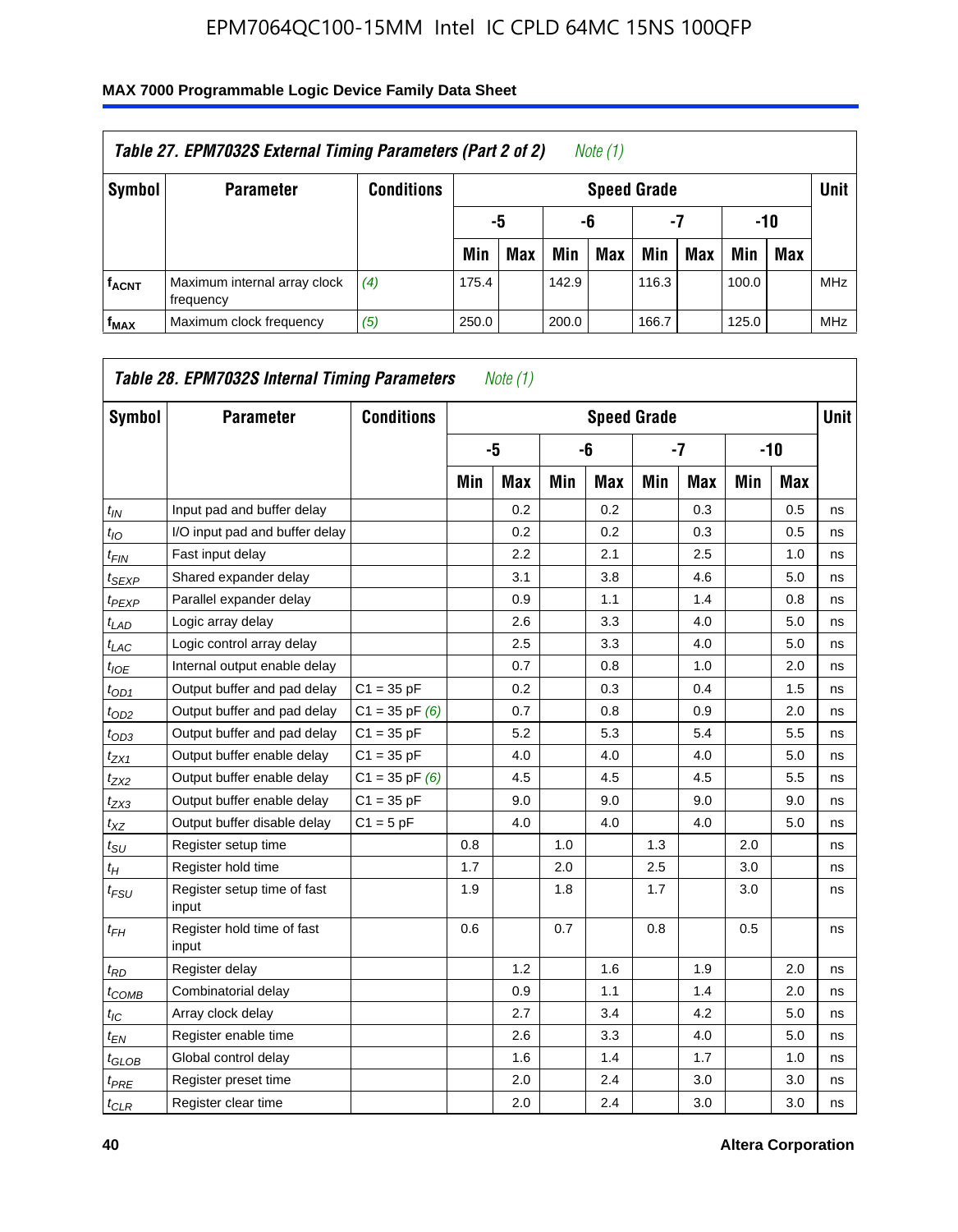| Table 28. EPM7032S Internal Timing Parameters<br>Note (1) |                  |                   |                       |            |     |                    |     |            |     |            |             |  |
|-----------------------------------------------------------|------------------|-------------------|-----------------------|------------|-----|--------------------|-----|------------|-----|------------|-------------|--|
| Symbol                                                    | <b>Parameter</b> | <b>Conditions</b> |                       |            |     | <b>Speed Grade</b> |     |            |     |            | <b>Unit</b> |  |
|                                                           |                  |                   | -10<br>-5<br>-6<br>-7 |            |     |                    |     |            |     |            |             |  |
|                                                           |                  |                   | Min                   | <b>Max</b> | Min | Max                | Min | <b>Max</b> | Min | <b>Max</b> |             |  |
| $t_{PIA}$                                                 | PIA delay        |                   |                       | 1.1        |     | 1.1                |     | 1.4        |     | 1.0        | ns          |  |
| $t_{LPA}$                                                 | Low-power adder  | (8)               |                       | 12.0       |     | 10.0               |     | 10.0       |     | 11.0       | ns          |  |

#### **MAX 7000 Programmable Logic Device Family Data Sheet**

*Notes to tables:*

(1) These values are specified under the recommended operating conditions shown in Table 14. See Figure 13 for more information on switching waveforms.

(2) This minimum pulse width for preset and clear applies for both global clear and array controls. The  $t_{LPA}$  parameter must be added to this minimum width if the clear or reset signal incorporates the *tLAD* parameter into the signal path.

(3) This parameter is a guideline that is sample-tested only and is based on extensive device characterization. This parameter applies for both global and array clocking.

(4) These parameters are measured with a 16-bit loadable, enabled, up/down counter programmed into each LAB.

(5) The  $f_{MAX}$  values represent the highest frequency for pipelined data.

(6) Operating conditions:  $V_{\text{CCIO}} = 3.3 \text{ V} \pm 10\%$  for commercial and industrial use.

(7) For EPM7064S-5, EPM7064S-6, EPM7128S-6, EPM7160S-6, EPM7160S-7, EPM7192S-7, and EPM7256S-7 devices, these values are specified for a PIA fan-out of one LAB (16 macrocells). For each additional LAB fan-out in these devices, add an additional 0.1 ns to the PIA timing value.

(8) The  $t_{LPA}$  parameter must be added to the  $t_{LAD}$ ,  $t_{LAC}$ ,  $t_{IC}$ ,  $t_{EN}$ ,  $t_{SEXP}$ ,  $t_{ACL}$ , and  $t_{CPPW}$  parameters for macrocells running in the low-power mode.

|                  | Table 29. EPM7064S External Timing Parameters (Part 1 of 2)<br>Note (1) |                   |     |     |     |                    |     |     |     |      |      |  |  |  |
|------------------|-------------------------------------------------------------------------|-------------------|-----|-----|-----|--------------------|-----|-----|-----|------|------|--|--|--|
| Symbol           | <b>Parameter</b>                                                        | <b>Conditions</b> |     |     |     | <b>Speed Grade</b> |     |     |     |      | Unit |  |  |  |
|                  |                                                                         |                   |     | -5  |     | -6                 |     | -7  |     | -10  |      |  |  |  |
|                  |                                                                         |                   | Min | Max | Min | Max                | Min | Max | Min | Max  |      |  |  |  |
| t <sub>PD1</sub> | Input to non-registered output                                          | $C1 = 35 pF$      |     | 5.0 |     | 6.0                |     | 7.5 |     | 10.0 | ns   |  |  |  |
| t <sub>PD2</sub> | I/O input to non-registered<br>output                                   | $C1 = 35 pF$      |     | 5.0 |     | 6.0                |     | 7.5 |     | 10.0 | ns   |  |  |  |
| $t_{\text{SU}}$  | Global clock setup time                                                 |                   | 2.9 |     | 3.6 |                    | 6.0 |     | 7.0 |      | ns   |  |  |  |
| $t_H$            | Global clock hold time                                                  |                   | 0.0 |     | 0.0 |                    | 0.0 |     | 0.0 |      | ns   |  |  |  |
| t <sub>FSU</sub> | Global clock setup time of fast<br>input                                |                   | 2.5 |     | 2.5 |                    | 3.0 |     | 3.0 |      | ns   |  |  |  |
| $t_{FH}$         | Global clock hold time of fast<br>input                                 |                   | 0.0 |     | 0.0 |                    | 0.5 |     | 0.5 |      | ns   |  |  |  |
| $t_{CO1}$        | Global clock to output delay                                            | $C1 = 35 pF$      |     | 3.2 |     | 4.0                |     | 4.5 |     | 5.0  | ns   |  |  |  |
| $t_{CH}$         | Global clock high time                                                  |                   | 2.0 |     | 2.5 |                    | 3.0 |     | 4.0 |      | ns   |  |  |  |
| $t_{CL}$         | Global clock low time                                                   |                   | 2.0 |     | 2.5 |                    | 3.0 |     | 4.0 |      | ns   |  |  |  |
| t <sub>ASU</sub> | Array clock setup time                                                  |                   | 0.7 |     | 0.9 |                    | 3.0 |     | 2.0 |      | ns   |  |  |  |
| $t_{AH}$         | Array clock hold time                                                   |                   | 1.8 |     | 2.1 |                    | 2.0 |     | 3.0 |      | ns   |  |  |  |

Tables 29 and 30 show the EPM7064S AC operating conditions.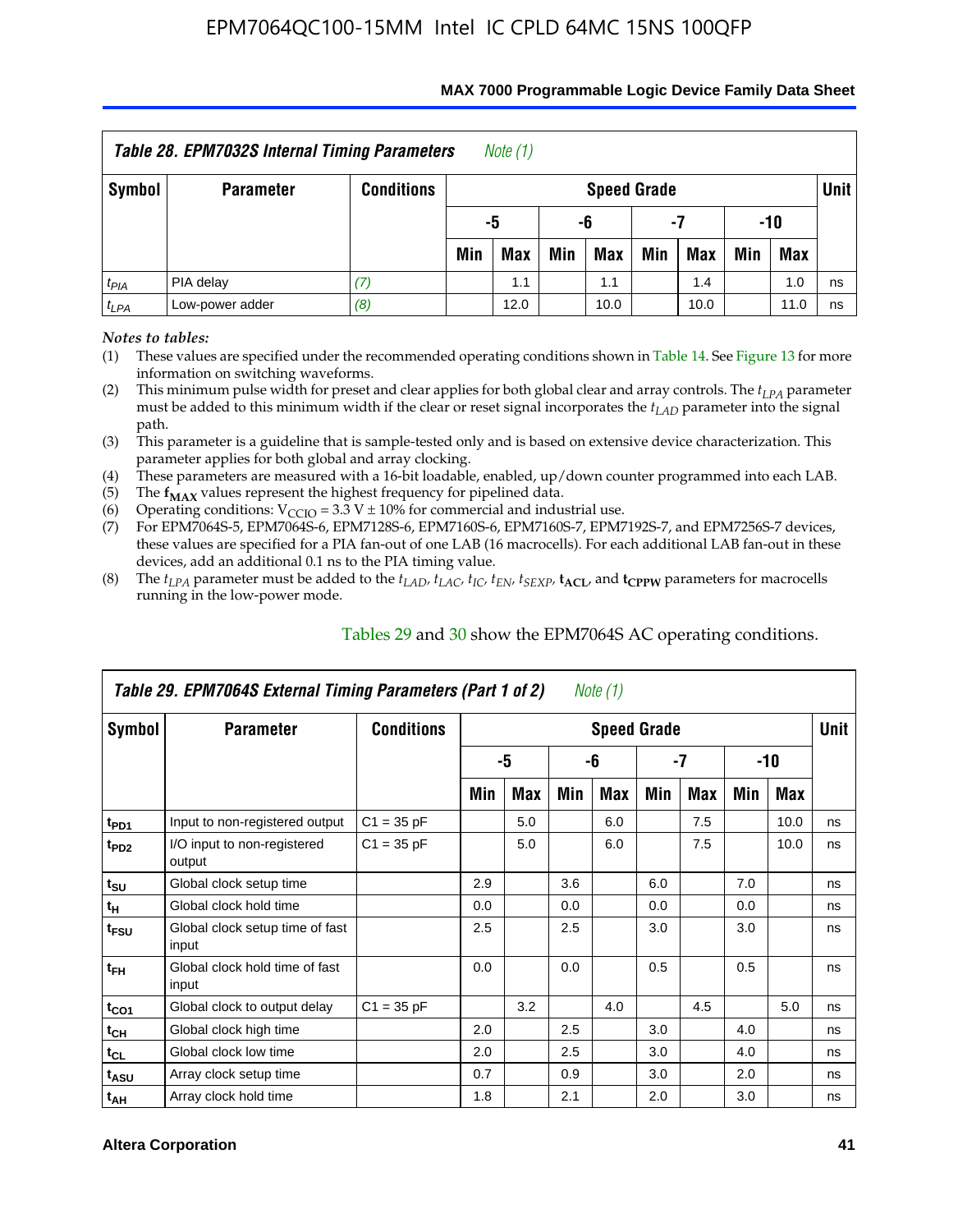| Table 29. EPM7064S External Timing Parameters (Part 2 of 2)<br>Note (1) |                                             |                    |       |     |       |     |                    |     |       |      |             |  |  |
|-------------------------------------------------------------------------|---------------------------------------------|--------------------|-------|-----|-------|-----|--------------------|-----|-------|------|-------------|--|--|
| Symbol                                                                  | <b>Parameter</b>                            | <b>Conditions</b>  |       |     |       |     | <b>Speed Grade</b> |     |       |      | <b>Unit</b> |  |  |
|                                                                         |                                             |                    |       | -5  |       | -6  |                    | -7  |       | -10  |             |  |  |
|                                                                         |                                             |                    | Min   | Max | Min   | Max | Min                | Max | Min   | Max  |             |  |  |
| t <sub>ACO1</sub>                                                       | Array clock to output delay                 | $C1 = 35 pF$       |       | 5.4 |       | 6.7 |                    | 7.5 |       | 10.0 | ns          |  |  |
| $t_{ACH}$                                                               | Array clock high time                       |                    | 2.5   |     | 2.5   |     | 3.0                |     | 4.0   |      | ns          |  |  |
| <sup>t</sup> ACL                                                        | Array clock low time                        |                    | 2.5   |     | 2.5   |     | 3.0                |     | 4.0   |      | ns          |  |  |
| t <sub>CPPW</sub>                                                       | Minimum pulse width for clear<br>and preset | (2)                | 2.5   |     | 2.5   |     | 3.0                |     | 4.0   |      | ns          |  |  |
| t <sub>ODH</sub>                                                        | Output data hold time after<br>clock        | $C1 = 35$ pF $(3)$ | 1.0   |     | 1.0   |     | 1.0                |     | 1.0   |      | ns          |  |  |
| $t_{\text{CNT}}$                                                        | Minimum global clock period                 |                    |       | 5.7 |       | 7.1 |                    | 8.0 |       | 10.0 | ns          |  |  |
| $f_{\text{CNT}}$                                                        | Maximum internal global clock<br>frequency  | (4)                | 175.4 |     | 140.8 |     | 125.0              |     | 100.0 |      | <b>MHz</b>  |  |  |
| <b>t<sub>ACNT</sub></b>                                                 | Minimum array clock period                  |                    |       | 5.7 |       | 7.1 |                    | 8.0 |       | 10.0 | ns          |  |  |
| <sup>f</sup> acnt                                                       | Maximum internal array clock<br>frequency   | (4)                | 175.4 |     | 140.8 |     | 125.0              |     | 100.0 |      | <b>MHz</b>  |  |  |
| f <sub>MAX</sub>                                                        | Maximum clock frequency                     | (5)                | 250.0 |     | 200.0 |     | 166.7              |     | 125.0 |      | <b>MHz</b>  |  |  |

|                   | Table 30. EPM7064S Internal Timing Parameters (Part 1 of 2)<br>Note (1) |                    |     |            |     |                    |     |            |     |            |             |  |  |  |
|-------------------|-------------------------------------------------------------------------|--------------------|-----|------------|-----|--------------------|-----|------------|-----|------------|-------------|--|--|--|
| Symbol            | <b>Parameter</b>                                                        | <b>Conditions</b>  |     |            |     | <b>Speed Grade</b> |     |            |     |            | <b>Unit</b> |  |  |  |
|                   |                                                                         |                    |     | -5         |     | -6                 |     | -7         |     | -10        |             |  |  |  |
|                   |                                                                         |                    | Min | <b>Max</b> | Min | Max                | Min | <b>Max</b> | Min | <b>Max</b> |             |  |  |  |
| $t_{IN}$          | Input pad and buffer delay                                              |                    |     | 0.2        |     | 0.2                |     | 0.5        |     | 0.5        | ns          |  |  |  |
| $t_{IO}$          | I/O input pad and buffer delay                                          |                    |     | 0.2        |     | 0.2                |     | 0.5        |     | 0.5        | ns          |  |  |  |
| $t_{FIN}$         | Fast input delay                                                        |                    |     | 2.2        |     | 2.6                |     | 1.0        |     | 1.0        | ns          |  |  |  |
| t <sub>SEXP</sub> | Shared expander delay                                                   |                    |     | 3.1        |     | 3.8                |     | 4.0        |     | 5.0        | ns          |  |  |  |
| $t_{PEXP}$        | Parallel expander delay                                                 |                    |     | 0.9        |     | 1.1                |     | 0.8        |     | 0.8        | ns          |  |  |  |
| $t_{LAD}$         | Logic array delay                                                       |                    |     | 2.6        |     | 3.2                |     | 3.0        |     | 5.0        | ns          |  |  |  |
| $t_{LAC}$         | Logic control array delay                                               |                    |     | 2.5        |     | 3.2                |     | 3.0        |     | 5.0        | ns          |  |  |  |
| $t_{IOE}$         | Internal output enable delay                                            |                    |     | 0.7        |     | 0.8                |     | 2.0        |     | 2.0        | ns          |  |  |  |
| $t_{OD1}$         | Output buffer and pad delay                                             | $C1 = 35 pF$       |     | 0.2        |     | 0.3                |     | 2.0        |     | 1.5        | ns          |  |  |  |
| $t_{OD2}$         | Output buffer and pad delay                                             | $C1 = 35$ pF $(6)$ |     | 0.7        |     | 0.8                |     | 2.5        |     | 2.0        | ns          |  |  |  |
| $t_{OD3}$         | Output buffer and pad delay                                             | $C1 = 35 pF$       |     | 5.2        |     | 5.3                |     | 7.0        |     | 5.5        | ns          |  |  |  |
| $t_{ZX1}$         | Output buffer enable delay                                              | $C1 = 35 pF$       |     | 4.0        |     | 4.0                |     | 4.0        |     | 5.0        | ns          |  |  |  |
| $t_{ZX2}$         | Output buffer enable delay                                              | $C1 = 35$ pF $(6)$ |     | 4.5        |     | 4.5                |     | 4.5        |     | 5.5        | ns          |  |  |  |
| $t_{ZX3}$         | Output buffer enable delay                                              | $C1 = 35 pF$       |     | 9.0        |     | 9.0                |     | 9.0        |     | 9.0        | ns          |  |  |  |
| $t_{XZ}$          | Output buffer disable delay                                             | $C1 = 5pF$         |     | 4.0        |     | 4.0                |     | 4.0        |     | 5.0        | ns          |  |  |  |
| $t_{\text{SU}}$   | Register setup time                                                     |                    | 0.8 |            | 1.0 |                    | 3.0 |            | 2.0 |            | ns          |  |  |  |
| $t_H$             | Register hold time                                                      |                    | 1.7 |            | 2.0 |                    | 2.0 |            | 3.0 |            | ns          |  |  |  |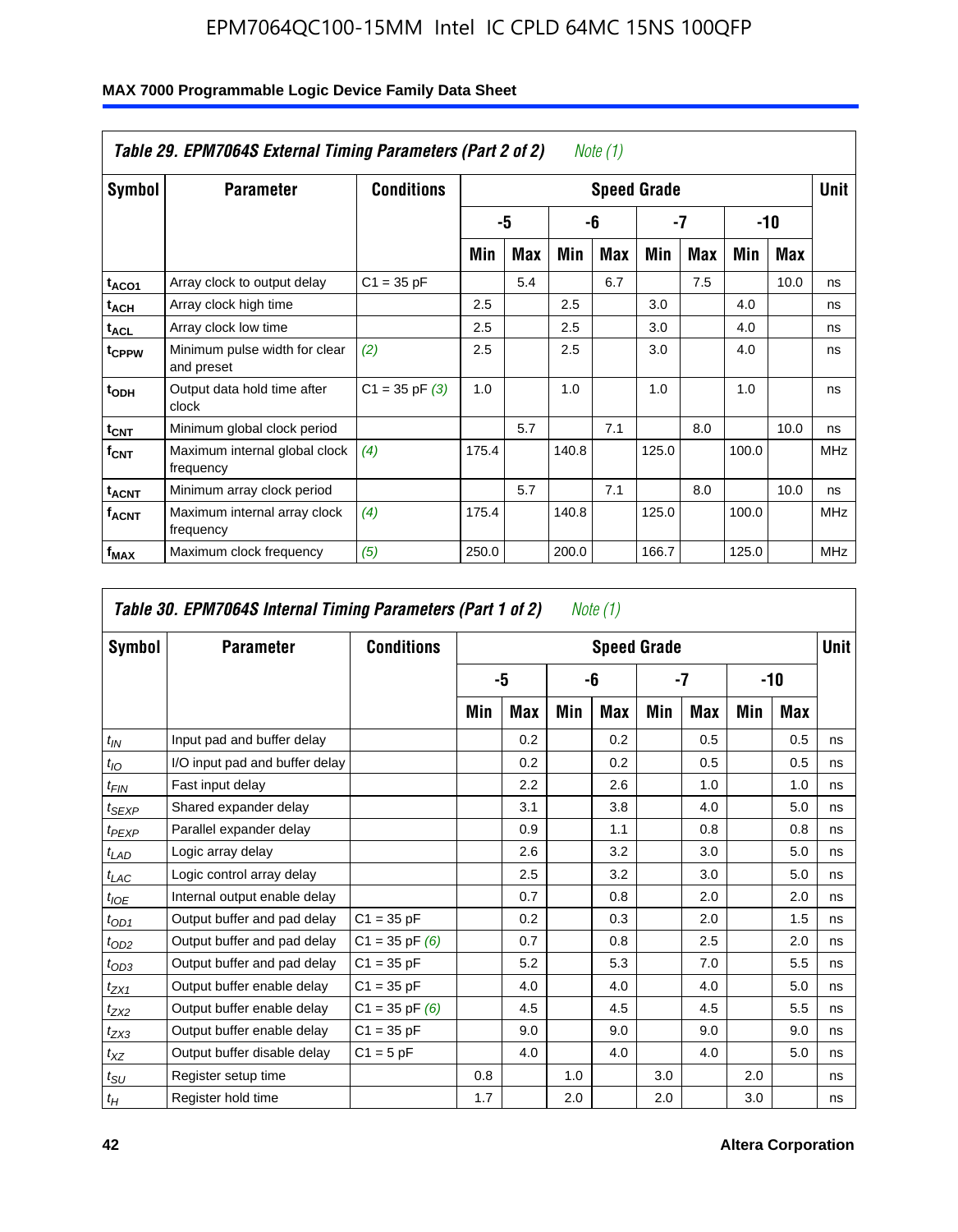|                   | Table 30. EPM7064S Internal Timing Parameters (Part 2 of 2)<br>Note (1) |                   |                         |      |     |                    |     |      |     |            |        |  |  |  |
|-------------------|-------------------------------------------------------------------------|-------------------|-------------------------|------|-----|--------------------|-----|------|-----|------------|--------|--|--|--|
| Symbol            | <b>Parameter</b>                                                        | <b>Conditions</b> |                         |      |     | <b>Speed Grade</b> |     |      |     |            | Unit I |  |  |  |
|                   |                                                                         |                   | -5<br>-6<br>-7<br>$-10$ |      |     |                    |     |      |     |            |        |  |  |  |
|                   |                                                                         |                   | Min                     | Max  | Min | Max                | Min | Max  | Min | <b>Max</b> |        |  |  |  |
| $t_{FSU}$         | Register setup time of fast<br>input                                    |                   | 1.9                     |      | 1.8 |                    | 3.0 |      | 3.0 |            | ns     |  |  |  |
| $t_{FH}$          | Register hold time of fast<br>input                                     |                   | 0.6                     |      | 0.7 |                    | 0.5 |      | 0.5 |            | ns     |  |  |  |
| $t_{RD}$          | Register delay                                                          |                   |                         | 1.2  |     | 1.6                |     | 1.0  |     | 2.0        | ns     |  |  |  |
| $t_{COMB}$        | Combinatorial delay                                                     |                   |                         | 0.9  |     | 1.0                |     | 1.0  |     | 2.0        | ns     |  |  |  |
| $t_{IC}$          | Array clock delay                                                       |                   |                         | 2.7  |     | 3.3                |     | 3.0  |     | 5.0        | ns     |  |  |  |
| $t_{EN}$          | Register enable time                                                    |                   |                         | 2.6  |     | 3.2                |     | 3.0  |     | 5.0        | ns     |  |  |  |
| $t_{\text{GLOB}}$ | Global control delay                                                    |                   |                         | 1.6  |     | 1.9                |     | 1.0  |     | 1.0        | ns     |  |  |  |
| $t_{PRE}$         | Register preset time                                                    |                   |                         | 2.0  |     | 2.4                |     | 2.0  |     | 3.0        | ns     |  |  |  |
| $t_{CLR}$         | Register clear time                                                     |                   |                         | 2.0  |     | 2.4                |     | 2.0  |     | 3.0        | ns     |  |  |  |
| $t_{PIA}$         | PIA delay                                                               | (7)               |                         | 1.1  |     | 1.3                |     | 1.0  |     | 1.0        | ns     |  |  |  |
| $t_{LPA}$         | Low-power adder                                                         | (8)               |                         | 12.0 |     | 11.0               |     | 10.0 |     | 11.0       | ns     |  |  |  |

### **MAX 7000 Programmable Logic Device Family Data Sheet**

### *Notes to tables:*

- (1) These values are specified under the recommended operating conditions shown in Table 14. See Figure 13 for more information on switching waveforms.
- (2) This minimum pulse width for preset and clear applies for both global clear and array controls. The  $t_{LPA}$  parameter must be added to this minimum width if the clear or reset signal incorporates the *t<sub>LAD</sub>* parameter into the signal path.
- (3) This parameter is a guideline that is sample-tested only and is based on extensive device characterization. This parameter applies for both global and array clocking.
- (4) These parameters are measured with a 16-bit loadable, enabled, up/down counter programmed into each LAB.
- (5) The  $f_{MAX}$  values represent the highest frequency for pipelined data.
- (6) Operating conditions:  $V_{\text{CGO}} = 3.3 \text{ V} \pm 10\%$  for commercial and industrial use.
- (7) For EPM7064S-5, EPM7064S-6, EPM7128S-6, EPM7160S-6, EPM7160S-7, EPM7192S-7, and EPM7256S-7 devices, these values are specified for a PIA fan-out of one LAB (16 macrocells). For each additional LAB fan-out in these devices, add an additional 0.1 ns to the PIA timing value.
- (8) The  $t_{LPA}$  parameter must be added to the  $t_{LAD}$ ,  $t_{LAC}$ ,  $t_{IC}$ ,  $t_{EN}$ ,  $t_{SEXP}$ ,  $t_{ACL}$ , and  $t_{CPPW}$  parameters for macrocells running in the low-power mode.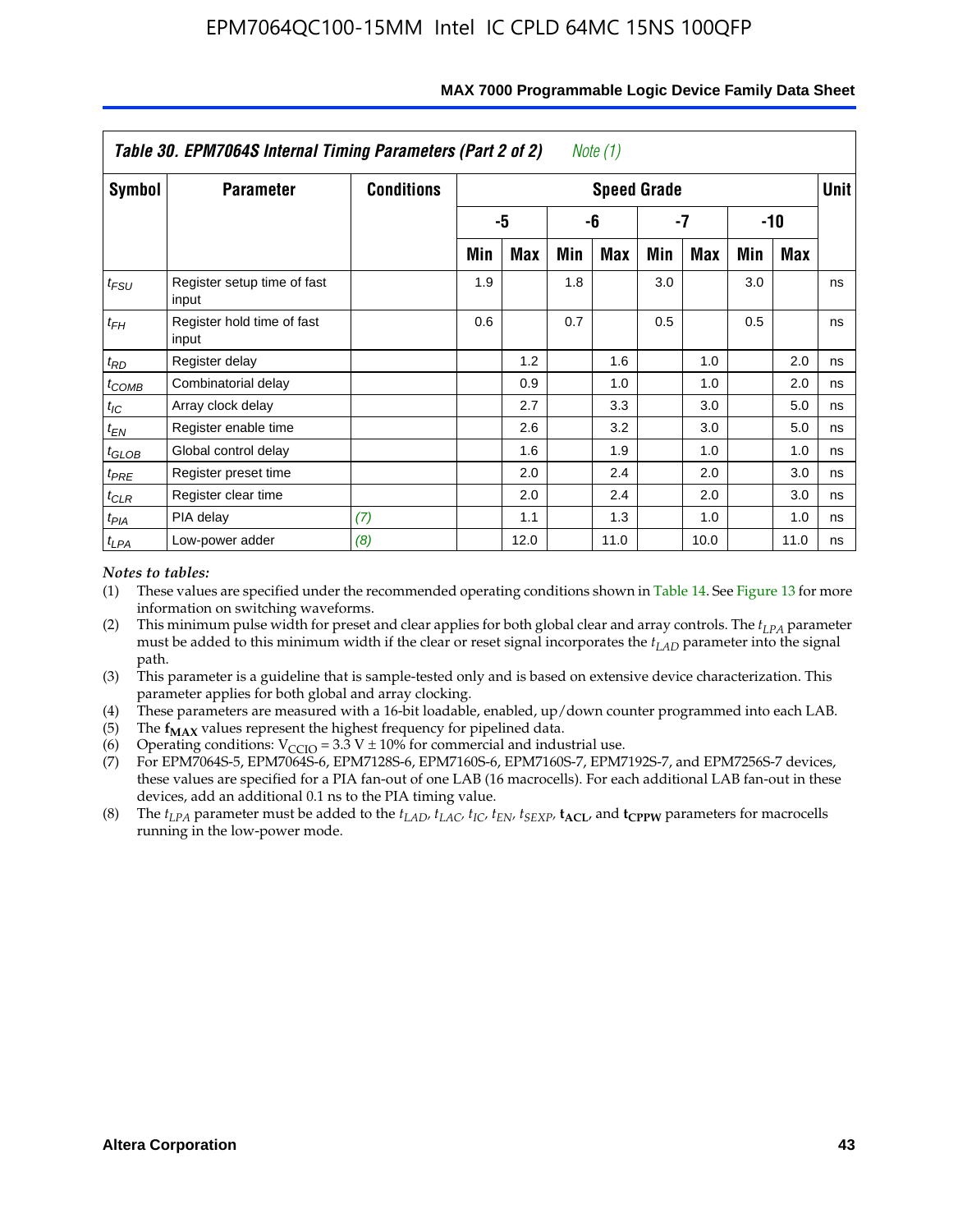### **MAX 7000 Programmable Logic Device Family Data Sheet**

|                          | Table 31. EPM7128S External Timing Parameters |                    |       | Note $(1)$ |            |            |                    |            |       |            |             |
|--------------------------|-----------------------------------------------|--------------------|-------|------------|------------|------------|--------------------|------------|-------|------------|-------------|
| Symbol                   | <b>Parameter</b>                              | <b>Conditions</b>  |       |            |            |            | <b>Speed Grade</b> |            |       |            | <b>Unit</b> |
|                          |                                               |                    |       | -6         |            | -7         |                    | $-10$      |       | $-15$      |             |
|                          |                                               |                    | Min   | <b>Max</b> | <b>Min</b> | <b>Max</b> | Min                | <b>Max</b> | Min   | <b>Max</b> |             |
| t <sub>PD1</sub>         | Input to non-registered output                | $C1 = 35 pF$       |       | 6.0        |            | 7.5        |                    | 10.0       |       | 15.0       | ns          |
| t <sub>PD2</sub>         | I/O input to non-registered<br>output         | $C1 = 35 pF$       |       | 6.0        |            | 7.5        |                    | 10.0       |       | 15.0       | ns          |
| t <sub>SU</sub>          | Global clock setup time                       |                    | 3.4   |            | 6.0        |            | 7.0                |            | 11.0  |            | ns          |
| t <sub>H</sub>           | Global clock hold time                        |                    | 0.0   |            | 0.0        |            | 0.0                |            | 0.0   |            | ns          |
| t <sub>FSU</sub>         | Global clock setup time of fast<br>input      |                    | 2.5   |            | 3.0        |            | 3.0                |            | 3.0   |            | ns          |
| t <sub>ЕН</sub>          | Global clock hold time of fast<br>input       |                    | 0.0   |            | 0.5        |            | 0.5                |            | 0.0   |            | ns          |
| t <sub>CO1</sub>         | Global clock to output delay                  | $C1 = 35 pF$       |       | 4.0        |            | 4.5        |                    | 5.0        |       | 8.0        | ns          |
| $t_{\text{CH}}$          | Global clock high time                        |                    | 3.0   |            | 3.0        |            | 4.0                |            | 5.0   |            | ns          |
| t <sub>CL</sub>          | Global clock low time                         |                    | 3.0   |            | 3.0        |            | 4.0                |            | 5.0   |            | ns          |
| t <sub>ASU</sub>         | Array clock setup time                        |                    | 0.9   |            | 3.0        |            | 2.0                |            | 4.0   |            | ns          |
| t <sub>АН</sub>          | Array clock hold time                         |                    | 1.8   |            | 2.0        |            | 5.0                |            | 4.0   |            | ns          |
| t <sub>ACO1</sub>        | Array clock to output delay                   | $C1 = 35 pF$       |       | 6.5        |            | 7.5        |                    | 10.0       |       | 15.0       | ns          |
| $\mathfrak{t}_{\sf ACH}$ | Array clock high time                         |                    | 3.0   |            | 3.0        |            | 4.0                |            | 6.0   |            | ns          |
| t <sub>ACL</sub>         | Array clock low time                          |                    | 3.0   |            | 3.0        |            | 4.0                |            | 6.0   |            | ns          |
| tcppw                    | Minimum pulse width for clear<br>and preset   | (2)                | 3.0   |            | 3.0        |            | 4.0                |            | 6.0   |            | ns          |
| t <sub>ODH</sub>         | Output data hold time after<br>clock          | $C1 = 35$ pF $(3)$ | 1.0   |            | 1.0        |            | 1.0                |            | 1.0   |            | ns          |
| $t_{\text{CNT}}$         | Minimum global clock period                   |                    |       | 6.8        |            | 8.0        |                    | 10.0       |       | 13.0       | ns          |
| $f_{\text{CNT}}$         | Maximum internal global clock<br>frequency    | (4)                | 147.1 |            | 125.0      |            | 100.0              |            | 76.9  |            | <b>MHz</b>  |
| <sup>t</sup> acnt        | Minimum array clock period                    |                    |       | 6.8        |            | 8.0        |                    | 10.0       |       | 13.0       | ns          |
| <b>f<sub>ACNT</sub></b>  | Maximum internal array clock<br>frequency     | (4)                | 147.1 |            | 125.0      |            | 100.0              |            | 76.9  |            | <b>MHz</b>  |
| $f_{MAX}$                | Maximum clock frequency                       | (5)                | 166.7 |            | 166.7      |            | 125.0              |            | 100.0 |            | <b>MHz</b>  |

# Tables 31 and 32 show the EPM7128S AC operating conditions.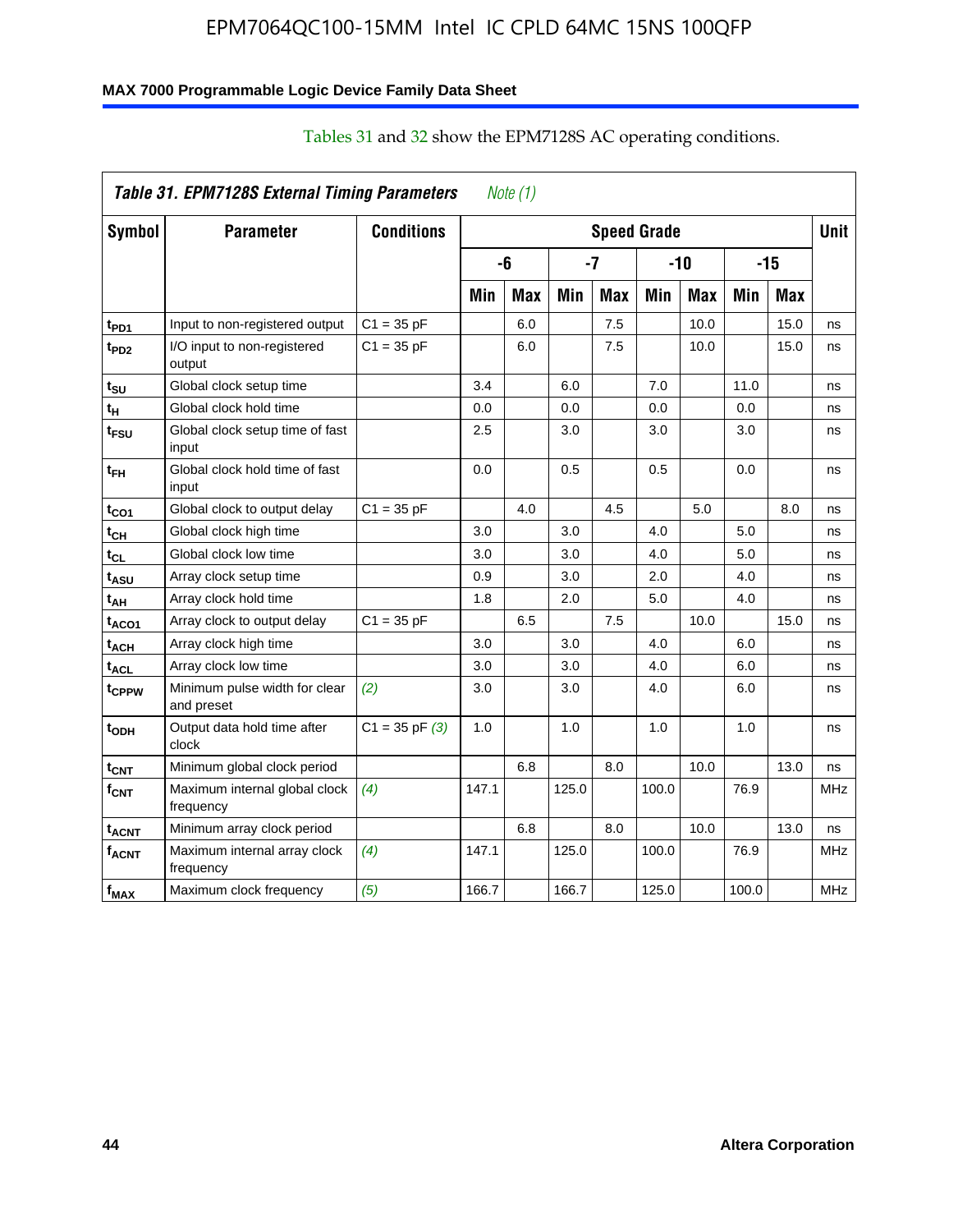| Symbol                      | <b>Parameter</b>                     | <b>Conditions</b>  |     |            |     | <b>Speed Grade</b> |     |            |     |            | <b>Unit</b> |
|-----------------------------|--------------------------------------|--------------------|-----|------------|-----|--------------------|-----|------------|-----|------------|-------------|
|                             |                                      |                    |     | -6         |     | $-7$               |     | $-10$      |     | $-15$      |             |
|                             |                                      |                    | Min | <b>Max</b> | Min | <b>Max</b>         | Min | <b>Max</b> | Min | <b>Max</b> |             |
| $t_{IN}$                    | Input pad and buffer delay           |                    |     | 0.2        |     | 0.5                |     | 0.5        |     | 2.0        | ns          |
| $t_{IO}$                    | I/O input pad and buffer delay       |                    |     | 0.2        |     | 0.5                |     | 0.5        |     | 2.0        | ns          |
| t <sub>FIN</sub>            | Fast input delay                     |                    |     | 2.6        |     | 1.0                |     | 1.0        |     | 2.0        | ns          |
| t <sub>SEXP</sub>           | Shared expander delay                |                    |     | 3.7        |     | 4.0                |     | 5.0        |     | 8.0        | ns          |
| t <sub>PEXP</sub>           | Parallel expander delay              |                    |     | 1.1        |     | 0.8                |     | 0.8        |     | 1.0        | ns          |
| $t_{LAD}$                   | Logic array delay                    |                    |     | 3.0        |     | 3.0                |     | 5.0        |     | 6.0        | ns          |
| $t_{LAC}$                   | Logic control array delay            |                    |     | 3.0        |     | 3.0                |     | 5.0        |     | 6.0        | ns          |
| $t_{IOE}$                   | Internal output enable delay         |                    |     | 0.7        |     | 2.0                |     | 2.0        |     | 3.0        | ns          |
| $t_{OD1}$                   | Output buffer and pad delay          | $C1 = 35 pF$       |     | 0.4        |     | 2.0                |     | 1.5        |     | 4.0        | ns          |
| $t_{OD2}$                   | Output buffer and pad delay          | $C1 = 35$ pF $(6)$ |     | 0.9        |     | 2.5                |     | 2.0        |     | 5.0        | ns          |
| $t_{OD3}$                   | Output buffer and pad delay          | $C1 = 35 pF$       |     | 5.4        |     | 7.0                |     | 5.5        |     | 8.0        | ns          |
| $t_{ZX1}$                   | Output buffer enable delay           | $C1 = 35 pF$       |     | 4.0        |     | 4.0                |     | 5.0        |     | 6.0        | ns          |
| $t_{ZX2}$                   | Output buffer enable delay           | $C1 = 35$ pF $(6)$ |     | 4.5        |     | 4.5                |     | 5.5        |     | 7.0        | ns          |
| $t_{ZX3}$                   | Output buffer enable delay           | $C1 = 35 pF$       |     | 9.0        |     | 9.0                |     | 9.0        |     | 10.0       | ns          |
| $t_{XZ}$                    | Output buffer disable delay          | $C1 = 5pF$         |     | 4.0        |     | 4.0                |     | 5.0        |     | 6.0        | ns          |
| $t_{\scriptstyle\text{SU}}$ | Register setup time                  |                    | 1.0 |            | 3.0 |                    | 2.0 |            | 4.0 |            | ns          |
| $t_H$                       | Register hold time                   |                    | 1.7 |            | 2.0 |                    | 5.0 |            | 4.0 |            | ns          |
| $t_{\it FSU}$               | Register setup time of fast<br>input |                    | 1.9 |            | 3.0 |                    | 3.0 |            | 2.0 |            | ns          |
| $t_{FH}$                    | Register hold time of fast<br>input  |                    | 0.6 |            | 0.5 |                    | 0.5 |            | 1.0 |            | ns          |
| $t_{RD}$                    | Register delay                       |                    |     | 1.4        |     | 1.0                |     | 2.0        |     | 1.0        | ns          |
| $t_{\mathsf{COMB}}$         | Combinatorial delay                  |                    |     | 1.0        |     | 1.0                |     | 2.0        |     | 1.0        | ns          |
| $t_{\mathcal{IC}}$          | Array clock delay                    |                    |     | 3.1        |     | 3.0                |     | 5.0        |     | 6.0        | ns          |
| t <sub>EN</sub>             | Register enable time                 |                    |     | 3.0        |     | 3.0                |     | 5.0        |     | 6.0        | ns          |
| $t_{\scriptstyle\rm GLOB}$  | Global control delay                 |                    |     | 2.0        |     | 1.0                |     | 1.0        |     | 1.0        | ns          |
| $t_{PRE}$                   | Register preset time                 |                    |     | 2.4        |     | 2.0                |     | 3.0        |     | 4.0        | ns          |
| $t_{CLR}$                   | Register clear time                  |                    |     | 2.4        |     | 2.0                |     | 3.0        |     | 4.0        | ns          |
| t <sub>PIA</sub>            | PIA delay                            | (7)                |     | 1.4        |     | 1.0                |     | 1.0        |     | 2.0        | ns          |
| $t_{LPA}$                   | Low-power adder                      | (8)                |     | 11.0       |     | 10.0               |     | 11.0       |     | 13.0       | ns          |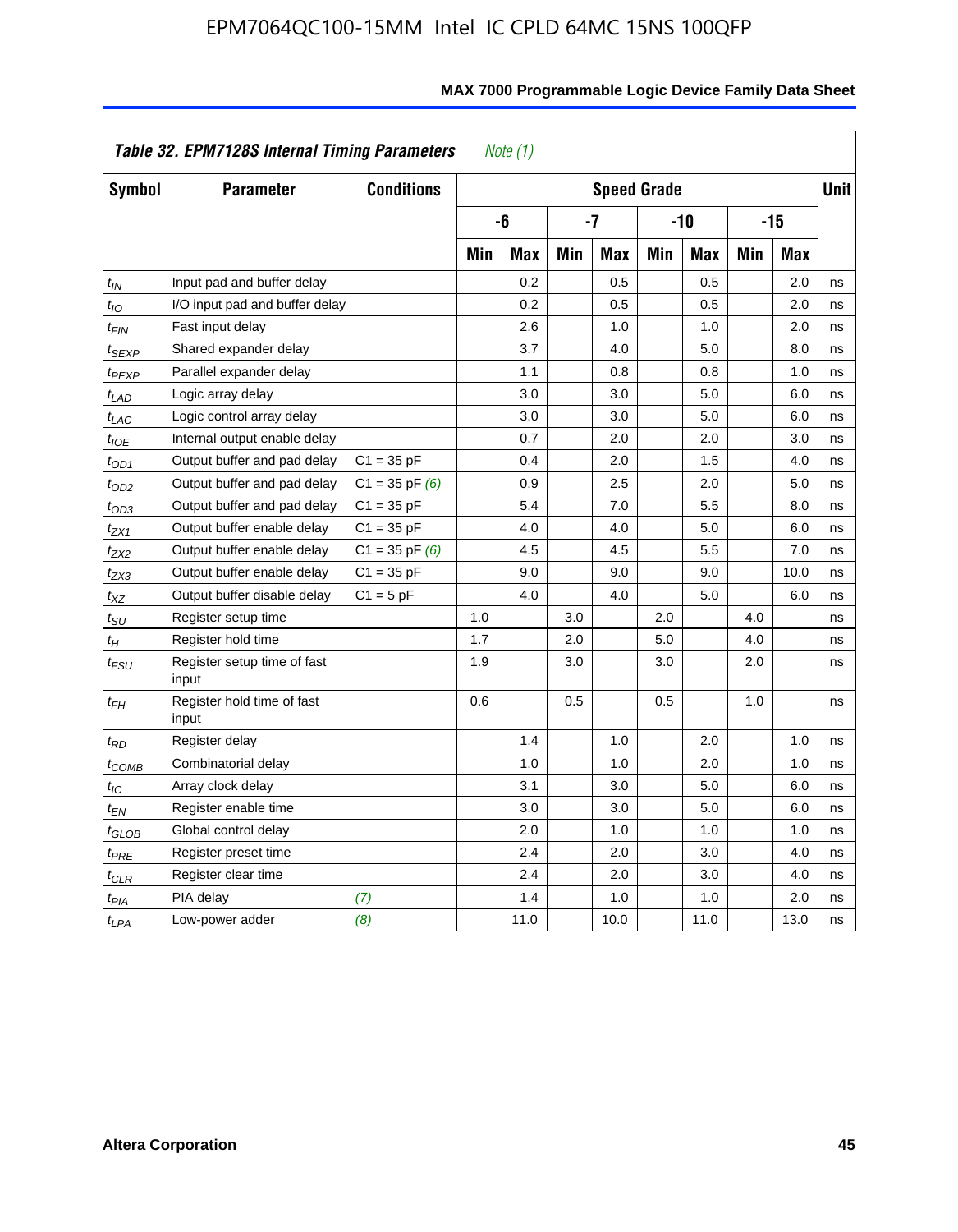### **MAX 7000 Programmable Logic Device Family Data Sheet**

*Notes to tables:*

- (1) These values are specified under the recommended operating conditions shown in Table 14. See Figure 13 for more information on switching waveforms.
- (2) This minimum pulse width for preset and clear applies for both global clear and array controls. The  $t_{LPA}$  parameter must be added to this minimum width if the clear or reset signal incorporates the *tLAD* parameter into the signal path.
- (3) This parameter is a guideline that is sample-tested only and is based on extensive device characterization. This parameter applies for both global and array clocking.
- (4) These parameters are measured with a 16-bit loadable, enabled, up/down counter programmed into each LAB.
- (5) The  $f_{MAX}$  values represent the highest frequency for pipelined data.
- (6) Operating conditions:  $V_{\text{CCIO}} = 3.3 \text{ V} \pm 10\%$  for commercial and industrial use.
- (7) For EPM7064S-5, EPM7064S-6, EPM7128S-6, EPM7160S-6, EPM7160S-7, EPM7192S-7, and EPM7256S-7 devices, these values are specified for a PIA fan-out of one LAB (16 macrocells). For each additional LAB fan-out in these devices, add an additional 0.1 ns to the PIA timing value.
- (8) The  $t_{LPA}$  parameter must be added to the  $t_{LAD}$ ,  $t_{LAC}$ ,  $t_{IC}$ ,  $t_{EN}$ ,  $t_{SEXP}$ ,  $t_{ACL}$ , and  $t_{CPPW}$  parameters for macrocells running in the low-power mode.

|                   | Table 33. EPM7160S External Timing Parameters (Part 1 of 2) |                    |       |            |       | Note (1) |                    |            |      |      |            |
|-------------------|-------------------------------------------------------------|--------------------|-------|------------|-------|----------|--------------------|------------|------|------|------------|
| Symbol            | <b>Parameter</b>                                            | <b>Conditions</b>  |       |            |       |          | <b>Speed Grade</b> |            |      |      | Unit       |
|                   |                                                             |                    |       | -6         |       | $-7$     |                    | $-10$      |      | -15  |            |
|                   |                                                             |                    | Min   | <b>Max</b> | Min   | Max      | Min                | <b>Max</b> | Min  | Max  |            |
| t <sub>PD1</sub>  | Input to non-registered output                              | $C1 = 35 pF$       |       | 6.0        |       | 7.5      |                    | 10.0       |      | 15.0 | ns         |
| $t_{PD2}$         | I/O input to non-registered<br>output                       | $C1 = 35 pF$       |       | 6.0        |       | 7.5      |                    | 10.0       |      | 15.0 | ns         |
| $t_{\text{SU}}$   | Global clock setup time                                     |                    | 3.4   |            | 4.2   |          | 7.0                |            | 11.0 |      | ns         |
| $t_H$             | Global clock hold time                                      |                    | 0.0   |            | 0.0   |          | 0.0                |            | 0.0  |      | ns         |
| t <sub>FSU</sub>  | Global clock setup time of fast<br>input                    |                    | 2.5   |            | 3.0   |          | 3.0                |            | 3.0  |      | ns         |
| $t_{FH}$          | Global clock hold time of fast<br>input                     |                    | 0.0   |            | 0.0   |          | 0.5                |            | 0.0  |      | ns         |
| $t_{CO1}$         | Global clock to output delay                                | $C1 = 35 pF$       |       | 3.9        |       | 4.8      |                    | 5          |      | 8    | ns         |
| $t_{CH}$          | Global clock high time                                      |                    | 3.0   |            | 3.0   |          | 4.0                |            | 5.0  |      | ns         |
| $t_{CL}$          | Global clock low time                                       |                    | 3.0   |            | 3.0   |          | 4.0                |            | 5.0  |      | ns         |
| t <sub>ASU</sub>  | Array clock setup time                                      |                    | 0.9   |            | 1.1   |          | 2.0                |            | 4.0  |      | ns         |
| t <sub>AH</sub>   | Array clock hold time                                       |                    | 1.7   |            | 2.1   |          | 3.0                |            | 4.0  |      | ns         |
| t <sub>ACO1</sub> | Array clock to output delay                                 | $C1 = 35 pF$       |       | 6.4        |       | 7.9      |                    | 10.0       |      | 15.0 | ns         |
| $t_{ACH}$         | Array clock high time                                       |                    | 3.0   |            | 3.0   |          | 4.0                |            | 6.0  |      | ns         |
| t <sub>ACL</sub>  | Array clock low time                                        |                    | 3.0   |            | 3.0   |          | 4.0                |            | 6.0  |      | ns         |
| tcppw             | Minimum pulse width for clear<br>and preset                 | (2)                | 2.5   |            | 3.0   |          | 4.0                |            | 6.0  |      | ns         |
| $t_{ODH}$         | Output data hold time after<br>clock                        | $C1 = 35$ pF $(3)$ | 1.0   |            | 1.0   |          | 1.0                |            | 1.0  |      | ns         |
| $t_{\text{CNT}}$  | Minimum global clock period                                 |                    |       | 6.7        |       | 8.2      |                    | 10.0       |      | 13.0 | ns         |
| $f_{\text{CNT}}$  | Maximum internal global clock<br>frequency                  | (4)                | 149.3 |            | 122.0 |          | 100.0              |            | 76.9 |      | <b>MHz</b> |

### Tables 33 and 34 show the EPM7160S AC operating conditions.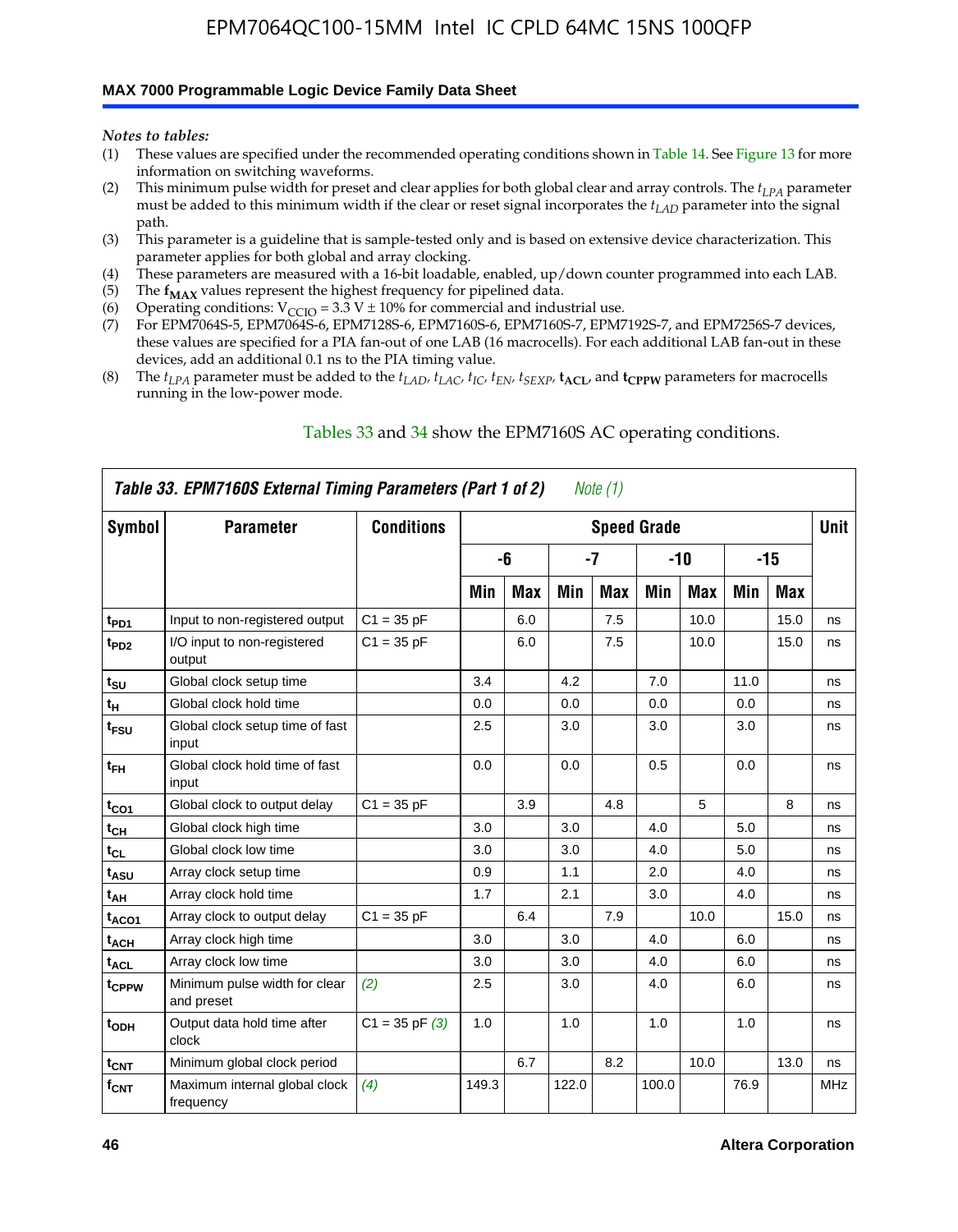|                         | Table 33. EPM7160S External Timing Parameters (Part 2 of 2) |                   |       |                        |       | Note (1) |       |      |       |            |            |  |  |
|-------------------------|-------------------------------------------------------------|-------------------|-------|------------------------|-------|----------|-------|------|-------|------------|------------|--|--|
| Symbol                  | <b>Parameter</b>                                            | <b>Conditions</b> |       | <b>Speed Grade</b>     |       |          |       |      |       |            |            |  |  |
|                         |                                                             |                   |       | -7<br>-15<br>-10<br>-6 |       |          |       |      |       |            |            |  |  |
|                         |                                                             |                   | Min   | <b>Max</b>             | Min   | Max      | Min   | Max  | Min   | <b>Max</b> |            |  |  |
| <sup>t</sup> acnt       | Minimum array clock period                                  |                   |       | 6.7                    |       | 8.2      |       | 10.0 |       | 13.0       | ns         |  |  |
| <b>f<sub>ACNT</sub></b> | Maximum internal array clock<br>frequency                   | (4)               | 149.3 |                        | 122.0 |          | 100.0 |      | 76.9  |            | <b>MHz</b> |  |  |
| f <sub>MAX</sub>        | Maximum clock frequency                                     | (5)               | 166.7 |                        | 166.7 |          | 125.0 |      | 100.0 |            | <b>MHz</b> |  |  |

| Symbol          | <b>Parameter</b>                     | <b>Conditions</b>  |     |            |     | <b>Speed Grade</b> |     |            |     |            | Unit I |
|-----------------|--------------------------------------|--------------------|-----|------------|-----|--------------------|-----|------------|-----|------------|--------|
|                 |                                      |                    |     | -6         |     | $-7$               |     | $-10$      |     | $-15$      |        |
|                 |                                      |                    | Min | <b>Max</b> | Min | Max                | Min | <b>Max</b> | Min | <b>Max</b> |        |
| $t_{IN}$        | Input pad and buffer delay           |                    |     | 0.2        |     | 0.3                |     | 0.5        |     | 2.0        | ns     |
| $t_{IO}$        | I/O input pad and buffer delay       |                    |     | 0.2        |     | 0.3                |     | 0.5        |     | 2.0        | ns     |
| $t_{FIN}$       | Fast input delay                     |                    |     | 2.6        |     | 3.2                |     | 1.0        |     | 2.0        | ns     |
| $t_{SEXP}$      | Shared expander delay                |                    |     | 3.6        |     | 4.3                |     | 5.0        |     | 8.0        | ns     |
| $t_{PEXP}$      | Parallel expander delay              |                    |     | 1.0        |     | 1.3                |     | 0.8        |     | 1.0        | ns     |
| $t_{LAD}$       | Logic array delay                    |                    |     | 2.8        |     | 3.4                |     | 5.0        |     | 6.0        | ns     |
| $t_{LAC}$       | Logic control array delay            |                    |     | 2.8        |     | 3.4                |     | 5.0        |     | 6.0        | ns     |
| $t_{IOE}$       | Internal output enable delay         |                    |     | 0.7        |     | 0.9                |     | 2.0        |     | 3.0        | ns     |
| $t_{OD1}$       | Output buffer and pad delay          | $C1 = 35$ pF       |     | 0.4        |     | 0.5                |     | 1.5        |     | 4.0        | ns     |
| $t_{OD2}$       | Output buffer and pad delay          | $C1 = 35$ pF $(6)$ |     | 0.9        |     | 1.0                |     | 2.0        |     | 5.0        | ns     |
| $t_{OD3}$       | Output buffer and pad delay          | $C1 = 35 pF$       |     | 5.4        |     | 5.5                |     | 5.5        |     | 8.0        | ns     |
| $t_{ZX1}$       | Output buffer enable delay           | $C1 = 35 pF$       |     | 4.0        |     | 4.0                |     | 5.0        |     | 6.0        | ns     |
| $t_{ZX2}$       | Output buffer enable delay           | $C1 = 35$ pF $(6)$ |     | 4.5        |     | 4.5                |     | 5.5        |     | 7.0        | ns     |
| $t_{ZX3}$       | Output buffer enable delay           | $C1 = 35$ pF       |     | 9.0        |     | 9.0                |     | 9.0        |     | 10.0       | ns     |
| $t_{XZ}$        | Output buffer disable delay          | $C1 = 5pF$         |     | 4.0        |     | 4.0                |     | 5.0        |     | 6.0        | ns     |
| $t_{\rm SU}$    | Register setup time                  |                    | 1.0 |            | 1.2 |                    | 2.0 |            | 4.0 |            | ns     |
| $t_H$           | Register hold time                   |                    | 1.6 |            | 2.0 |                    | 3.0 |            | 4.0 |            | ns     |
| $t_{FSU}$       | Register setup time of fast<br>input |                    | 1.9 |            | 2.2 |                    | 3.0 |            | 2.0 |            | ns     |
| $t_{FH}$        | Register hold time of fast<br>input  |                    | 0.6 |            | 0.8 |                    | 0.5 |            | 1.0 |            | ns     |
| $t_{RD}$        | Register delay                       |                    |     | 1.3        |     | 1.6                |     | 2.0        |     | 1.0        | ns     |
| $t_{COMB}$      | Combinatorial delay                  |                    |     | 1.0        |     | 1.3                |     | 2.0        |     | 1.0        | ns     |
| $t_{\text{IC}}$ | Array clock delay                    |                    |     | 2.9        |     | 3.5                |     | 5.0        |     | 6.0        | ns     |
| $t_{EN}$        | Register enable time                 |                    |     | 2.8        |     | 3.4                |     | 5.0        |     | 6.0        | ns     |
| $t_{GLOB}$      | Global control delay                 |                    |     | 2.0        |     | 2.4                |     | 1.0        |     | 1.0        | ns     |
| $t_{PRE}$       | Register preset time                 |                    |     | 2.4        |     | 3.0                |     | 3.0        |     | 4.0        | ns     |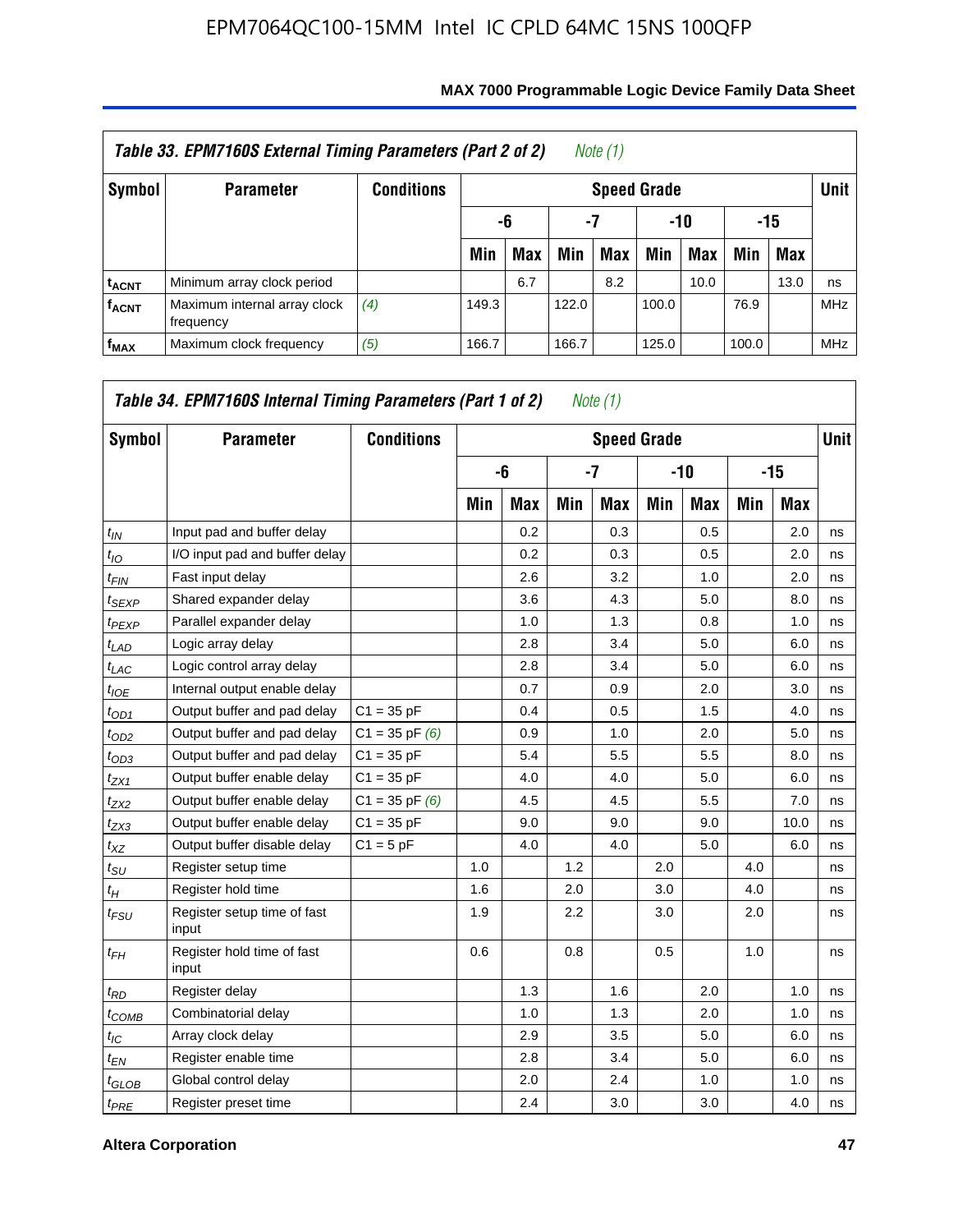### **MAX 7000 Programmable Logic Device Family Data Sheet**

|           | Table 34. EPM7160S Internal Timing Parameters (Part 2 of 2) |                   |                        |      |     | Note $(1)$         |     |      |     |      |             |  |
|-----------|-------------------------------------------------------------|-------------------|------------------------|------|-----|--------------------|-----|------|-----|------|-------------|--|
| Symbol    | <b>Parameter</b>                                            | <b>Conditions</b> |                        |      |     | <b>Speed Grade</b> |     |      |     |      | <b>Unit</b> |  |
|           |                                                             |                   | -15<br>-10<br>-6<br>-7 |      |     |                    |     |      |     |      |             |  |
|           |                                                             |                   | Min                    | Max  | Min | <b>Max</b>         | Min | Max  | Min | Max  |             |  |
| $t_{CLR}$ | Register clear time                                         |                   |                        | 2.4  |     | 3.0                |     | 3.0  |     | 4.0  | ns          |  |
| $t_{PIA}$ | PIA delay                                                   | (7)               |                        | 1.6  |     | 2.0                |     | 1.0  |     | 2.0  | ns          |  |
| $t_{LPA}$ | Low-power adder                                             | (8)               |                        | 11.0 |     | 10.0               |     | 11.0 |     | 13.0 | ns          |  |

*Notes to tables:*

- (1) These values are specified under the recommended operating conditions shown in Table 14. See Figure 13 for more information on switching waveforms.
- (2) This minimum pulse width for preset and clear applies for both global clear and array controls. The  $t_{LPA}$  parameter must be added to this minimum width if the clear or reset signal incorporates the *t<sub>LAD</sub>* parameter into the signal path.
- (3) This parameter is a guideline that is sample-tested only and is based on extensive device characterization. This parameter applies for both global and array clocking.
- (4) These parameters are measured with a 16-bit loadable, enabled, up/down counter programmed into each LAB.
- (5) The  $f_{MAX}$  values represent the highest frequency for pipelined data.
- (6) Operating conditions:  $V_{\text{CCIO}} = 3.3 V \pm 10\%$  for commercial and industrial use.
- (7) For EPM7064S-5, EPM7064S-6, EPM7128S-6, EPM7160S-6, EPM7160S-7, EPM7192S-7, and EPM7256S-7 devices, these values are specified for a PIA fan-out of one LAB (16 macrocells). For each additional LAB fan-out in these devices, add an additional 0.1 ns to the PIA timing value.
- (8) The  $t_{LPA}$  parameter must be added to the  $t_{LAP}$ ,  $t_{LAC}$ ,  $t_{IC}$ ,  $t_{EN}$ ,  $t_{SEXP}$ ,  $t_{ACL}$ , and  $t_{CPPW}$  parameters for macrocells running in the low-power mode.

|                             | Table 35. EPM7192S External Timing Parameters (Part 1 of 2) |                   |     |     | Note (1) |                    |      |       |             |
|-----------------------------|-------------------------------------------------------------|-------------------|-----|-----|----------|--------------------|------|-------|-------------|
| Symbol                      | <b>Parameter</b>                                            | <b>Conditions</b> |     |     |          | <b>Speed Grade</b> |      |       | <b>Unit</b> |
|                             |                                                             |                   |     | -7  |          | -10                |      | $-15$ |             |
|                             |                                                             |                   | Min | Max | Min      | Max                | Min  | Max   |             |
| t <sub>PD1</sub>            | Input to non-registered output                              | $C1 = 35 pF$      |     | 7.5 |          | 10.0               |      | 15.0  | ns          |
| $t_{PD2}$                   | I/O input to non-registered<br>output                       | $C1 = 35 pF$      |     | 7.5 |          | 10.0               |      | 15.0  | ns          |
| $t_{\scriptstyle\text{SU}}$ | Global clock setup time                                     |                   | 4.1 |     | 7.0      |                    | 11.0 |       | ns          |
| $t_H$                       | Global clock hold time                                      |                   | 0.0 |     | 0.0      |                    | 0.0  |       | ns          |
| t <sub>FSU</sub>            | Global clock setup time of fast<br>input                    |                   | 3.0 |     | 3.0      |                    | 3.0  |       | ns          |
| $t_{FH}$                    | Global clock hold time of fast<br>input                     |                   | 0.0 |     | 0.5      |                    | 0.0  |       | ns          |
| $t_{CO1}$                   | Global clock to output delay                                | $C1 = 35 pF$      |     | 4.7 |          | 5.0                |      | 8.0   | ns          |
| $t_{CH}$                    | Global clock high time                                      |                   | 3.0 |     | 4.0      |                    | 5.0  |       | ns          |
| $t_{CL}$                    | Global clock low time                                       |                   | 3.0 |     | 4.0      |                    | 5.0  |       | ns          |
| t <sub>ASU</sub>            | Array clock setup time                                      |                   | 1.0 |     | 2.0      |                    | 4.0  |       | ns          |

### Tables 35 and 36 show the EPM7192S AC operating conditions.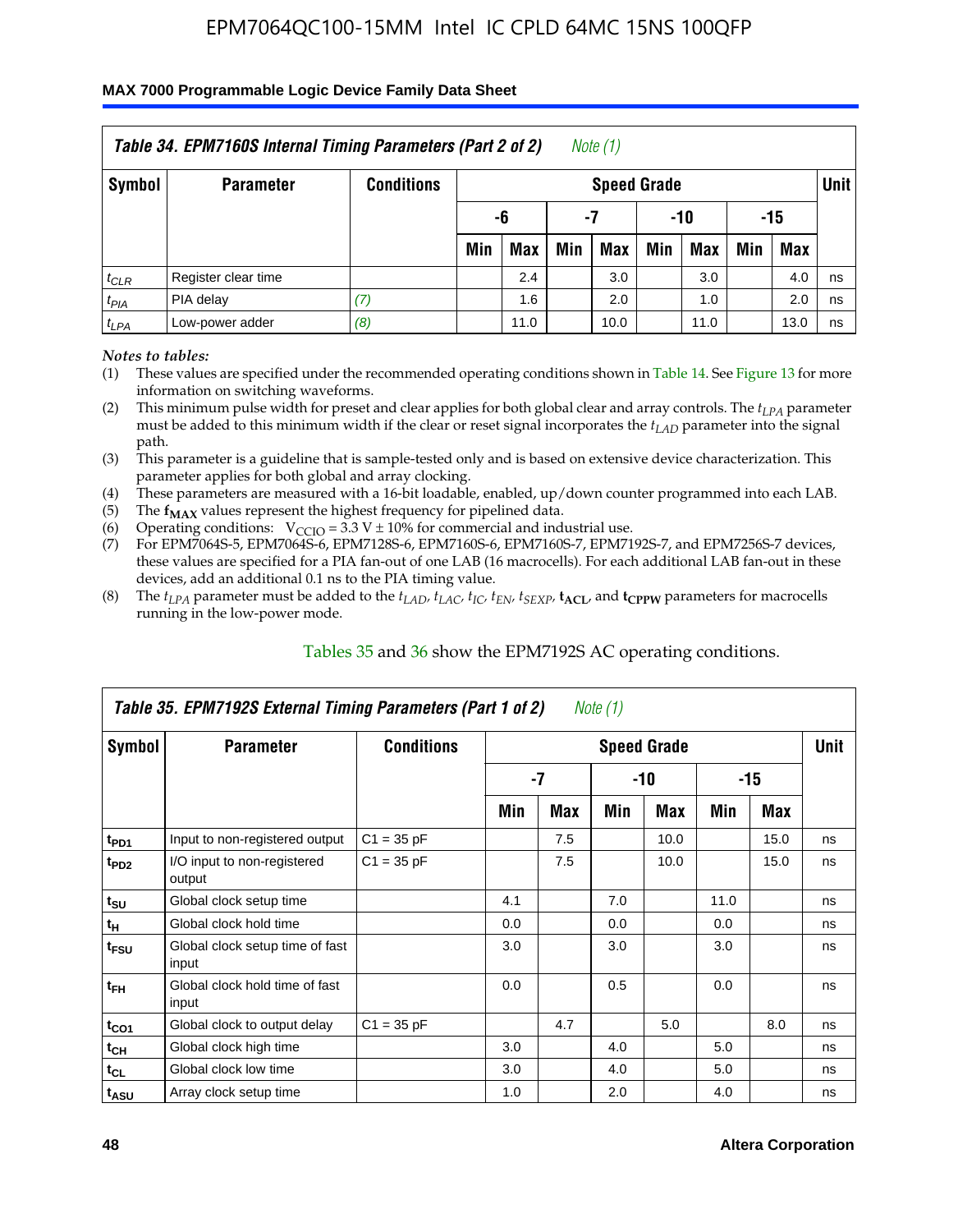|                         | Table 35. EPM7192S External Timing Parameters (Part 2 of 2) |                    |       |     | Note (1) |                    |       |      |            |
|-------------------------|-------------------------------------------------------------|--------------------|-------|-----|----------|--------------------|-------|------|------------|
| Symbol                  | <b>Parameter</b>                                            | <b>Conditions</b>  |       |     |          | <b>Speed Grade</b> |       |      | Unit       |
|                         |                                                             |                    |       | -7  |          | -10                |       | -15  |            |
|                         |                                                             |                    | Min   | Max | Min      | <b>Max</b>         | Min   | Max  |            |
| t <sub>АН</sub>         | Array clock hold time                                       |                    | 1.8   |     | 3.0      |                    | 4.0   |      | ns         |
| t <sub>ACO1</sub>       | Array clock to output delay                                 | $C1 = 35 pF$       |       | 7.8 |          | 10.0               |       | 15.0 | ns         |
| $t_{\sf ACH}$           | Array clock high time                                       |                    | 3.0   |     | 4.0      |                    | 6.0   |      | ns         |
| $t_{\sf ACL}$           | Array clock low time                                        |                    | 3.0   |     | 4.0      |                    | 6.0   |      | ns         |
| t <sub>CPPW</sub>       | Minimum pulse width for clear<br>and preset                 | (2)                | 3.0   |     | 4.0      |                    | 6.0   |      | ns         |
| $t_{ODH}$               | Output data hold time after<br>clock                        | $C1 = 35$ pF $(3)$ | 1.0   |     | 1.0      |                    | 1.0   |      | ns         |
| $t_{\mathsf{CNT}}$      | Minimum global clock period                                 |                    |       | 8.0 |          | 10.0               |       | 13.0 | ns         |
| $f_{\text{CNT}}$        | Maximum internal global clock<br>frequency                  | (4)                | 125.0 |     | 100.0    |                    | 76.9  |      | <b>MHz</b> |
| $t_{ACNT}$              | Minimum array clock period                                  |                    |       | 8.0 |          | 10.0               |       | 13.0 | ns         |
| <b>f<sub>ACNT</sub></b> | Maximum internal array clock<br>frequency                   | (4)                | 125.0 |     | 100.0    |                    | 76.9  |      | <b>MHz</b> |
| f <sub>MAX</sub>        | Maximum clock frequency                                     | (5)                | 166.7 |     | 125.0    |                    | 100.0 |      | <b>MHz</b> |

|                   | Table 36. EPM7192S Internal Timing Parameters (Part 1 of 2) |                    |     | Note (1) |     |                    |     |       |      |
|-------------------|-------------------------------------------------------------|--------------------|-----|----------|-----|--------------------|-----|-------|------|
| Symbol            | <b>Parameter</b>                                            | <b>Conditions</b>  |     |          |     | <b>Speed Grade</b> |     |       | Unit |
|                   |                                                             |                    |     | $-7$     |     | -10                |     | $-15$ |      |
|                   |                                                             |                    | Min | Max      | Min | Max                | Min | Max   |      |
| $t_{IN}$          | Input pad and buffer delay                                  |                    |     | 0.3      |     | 0.5                |     | 2.0   | ns   |
| $t_{IO}$          | I/O input pad and buffer delay                              |                    |     | 0.3      |     | 0.5                |     | 2.0   | ns   |
| $t_{\sf FIN}$     | Fast input delay                                            |                    |     | 3.2      |     | 1.0                |     | 2.0   | ns   |
| t <sub>SEXP</sub> | Shared expander delay                                       |                    |     | 4.2      |     | 5.0                |     | 8.0   | ns   |
| $t_{PEXP}$        | Parallel expander delay                                     |                    |     | 1.2      |     | 0.8                |     | 1.0   | ns   |
| $t_{LAD}$         | Logic array delay                                           |                    |     | 3.1      |     | 5.0                |     | 6.0   | ns   |
| $t_{LAC}$         | Logic control array delay                                   |                    |     | 3.1      |     | 5.0                |     | 6.0   | ns   |
| $t_{IOE}$         | Internal output enable delay                                |                    |     | 0.9      |     | 2.0                |     | 3.0   | ns   |
| $t_{OD1}$         | Output buffer and pad delay                                 | $C1 = 35 pF$       |     | 0.5      |     | 1.5                |     | 4.0   | ns   |
| $t_{OD2}$         | Output buffer and pad delay                                 | $C1 = 35$ pF $(6)$ |     | 1.0      |     | 2.0                |     | 5.0   | ns   |
| $t_{OD3}$         | Output buffer and pad delay                                 | $C1 = 35 pF$       |     | 5.5      |     | 5.5                |     | 7.0   | ns   |
| $t_{ZX1}$         | Output buffer enable delay                                  | $C1 = 35 pF$       |     | 4.0      |     | 5.0                |     | 6.0   | ns   |
| t <sub>ZX2</sub>  | Output buffer enable delay                                  | $C1 = 35$ pF $(6)$ |     | 4.5      |     | 5.5                |     | 7.0   | ns   |
| $t_{ZX3}$         | Output buffer enable delay                                  | $C1 = 35 pF$       |     | 9.0      |     | 9.0                |     | 10.0  | ns   |
| $t_{XZ}$          | Output buffer disable delay                                 | $C1 = 5pF$         |     | 4.0      |     | 5.0                |     | 6.0   | ns   |
| $t_{\text{SU}}$   | Register setup time                                         |                    | 1.1 |          | 2.0 |                    | 4.0 |       | ns   |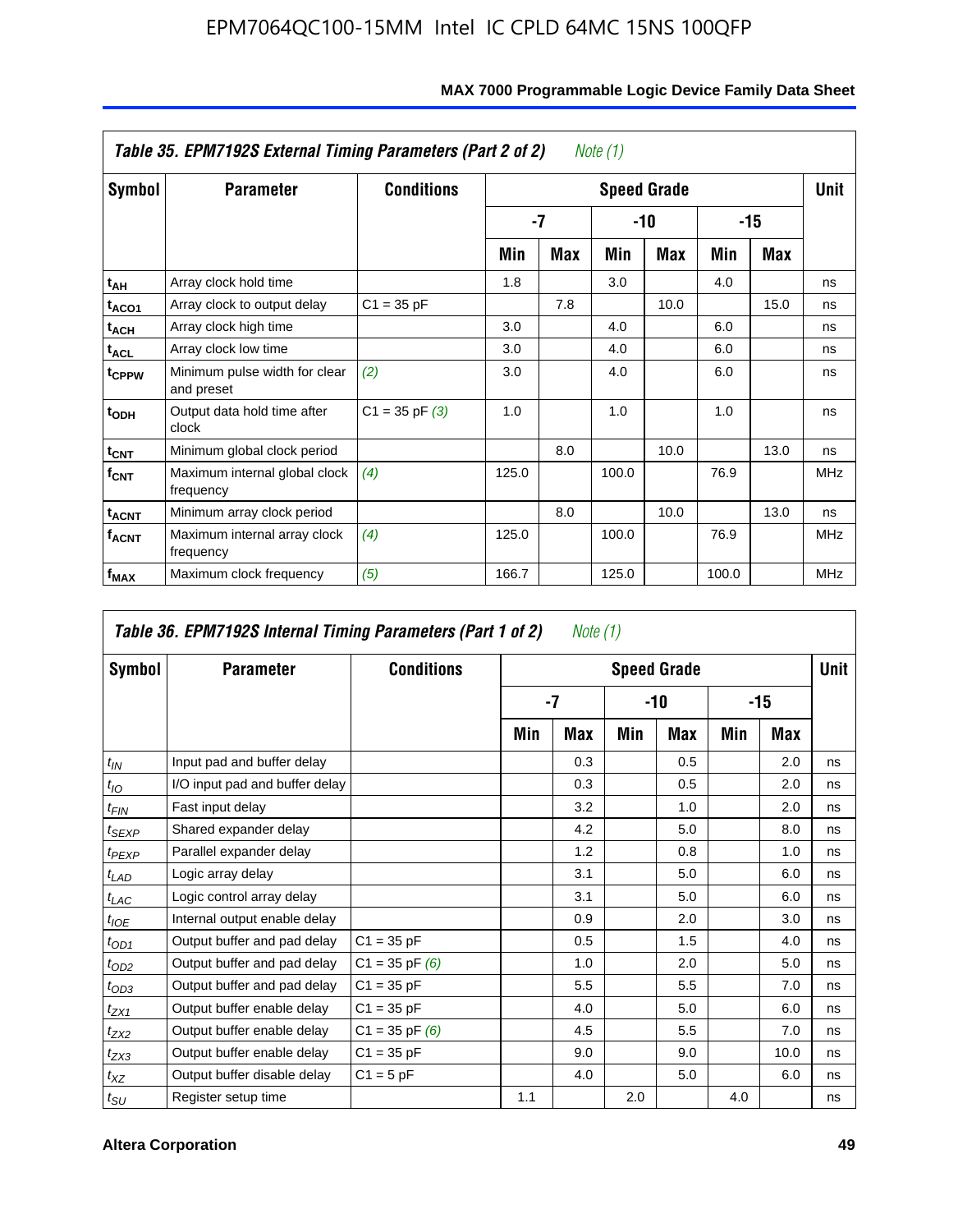|                    | Table 36. EPM7192S Internal Timing Parameters (Part 2 of 2) |                   |     | Note (1) |     |                    |     |       |      |
|--------------------|-------------------------------------------------------------|-------------------|-----|----------|-----|--------------------|-----|-------|------|
| Symbol             | <b>Parameter</b>                                            | <b>Conditions</b> |     |          |     | <b>Speed Grade</b> |     |       | Unit |
|                    |                                                             |                   |     | -7       |     | -10                |     | $-15$ |      |
|                    |                                                             |                   | Min | Max      | Min | Max                | Min | Max   |      |
| $t_H$              | Register hold time                                          |                   | 1.7 |          | 3.0 |                    | 4.0 |       | ns   |
| $t_{\mathit{FSU}}$ | Register setup time of fast<br>input                        |                   | 2.3 |          | 3.0 |                    | 2.0 |       | ns   |
| $t_{FH}$           | Register hold time of fast<br>input                         |                   | 0.7 |          | 0.5 |                    | 1.0 |       | ns   |
| $t_{RD}$           | Register delay                                              |                   |     | 1.4      |     | 2.0                |     | 1.0   | ns   |
| $t_{\text{COMB}}$  | Combinatorial delay                                         |                   |     | 1.2      |     | 2.0                |     | 1.0   | ns   |
| $t_{IC}$           | Array clock delay                                           |                   |     | 3.2      |     | 5.0                |     | 6.0   | ns   |
| $t_{EN}$           | Register enable time                                        |                   |     | 3.1      |     | 5.0                |     | 6.0   | ns   |
| $t_{GLOB}$         | Global control delay                                        |                   |     | 2.5      |     | 1.0                |     | 1.0   | ns   |
| $t_{PRE}$          | Register preset time                                        |                   |     | 2.7      |     | 3.0                |     | 4.0   | ns   |
| $t_{CLR}$          | Register clear time                                         |                   |     | 2.7      |     | 3.0                |     | 4.0   | ns   |
| t <sub>PIA</sub>   | PIA delay                                                   | (7)               |     | 2.4      |     | 1.0                |     | 2.0   | ns   |
| $t_{LPA}$          | Low-power adder                                             | (8)               |     | 10.0     |     | 11.0               |     | 13.0  | ns   |

### **MAX 7000 Programmable Logic Device Family Data Sheet**

#### *Notes to tables:*

- (1) These values are specified under the recommended operating conditions shown in Table 14. See Figure 13 for more information on switching waveforms.
- (2) This minimum pulse width for preset and clear applies for both global clear and array controls. The *tLPA* parameter must be added to this minimum width if the clear or reset signal incorporates the *t<sub>LAD</sub>* parameter into the signal path.
- (3) This parameter is a guideline that is sample-tested only and is based on extensive device characterization. This parameter applies for both global and array clocking.
- (4) These parameters are measured with a 16-bit loadable, enabled, up/down counter programmed into each LAB.
- (5) The  $f_{MAX}$  values represent the highest frequency for pipelined data.
- (6) Operating conditions:  $V_{\text{CCIO}} = 3.3 \text{ V} \pm 10\%$  for commercial and industrial use.
- (7) For EPM7064S-5, EPM7064S-6, EPM7128S-6, EPM7160S-6, EPM7160S-7, EPM7192S-7, and EPM7256S-7 devices, these values are specified for a PIA fan-out of one LAB (16 macrocells). For each additional LAB fan-out in these devices, add an additional 0.1 ns to the PIA timing value.
- (8) The  $t_{LPA}$  parameter must be added to the  $t_{LAD}$ ,  $t_{LAC}$ ,  $t_{IC}$ ,  $t_{EN}$ ,  $t_{SIX}$ ,  $t_{ACL}$ , and  $t_{CPW}$  parameters for macrocells running in the low-power mode.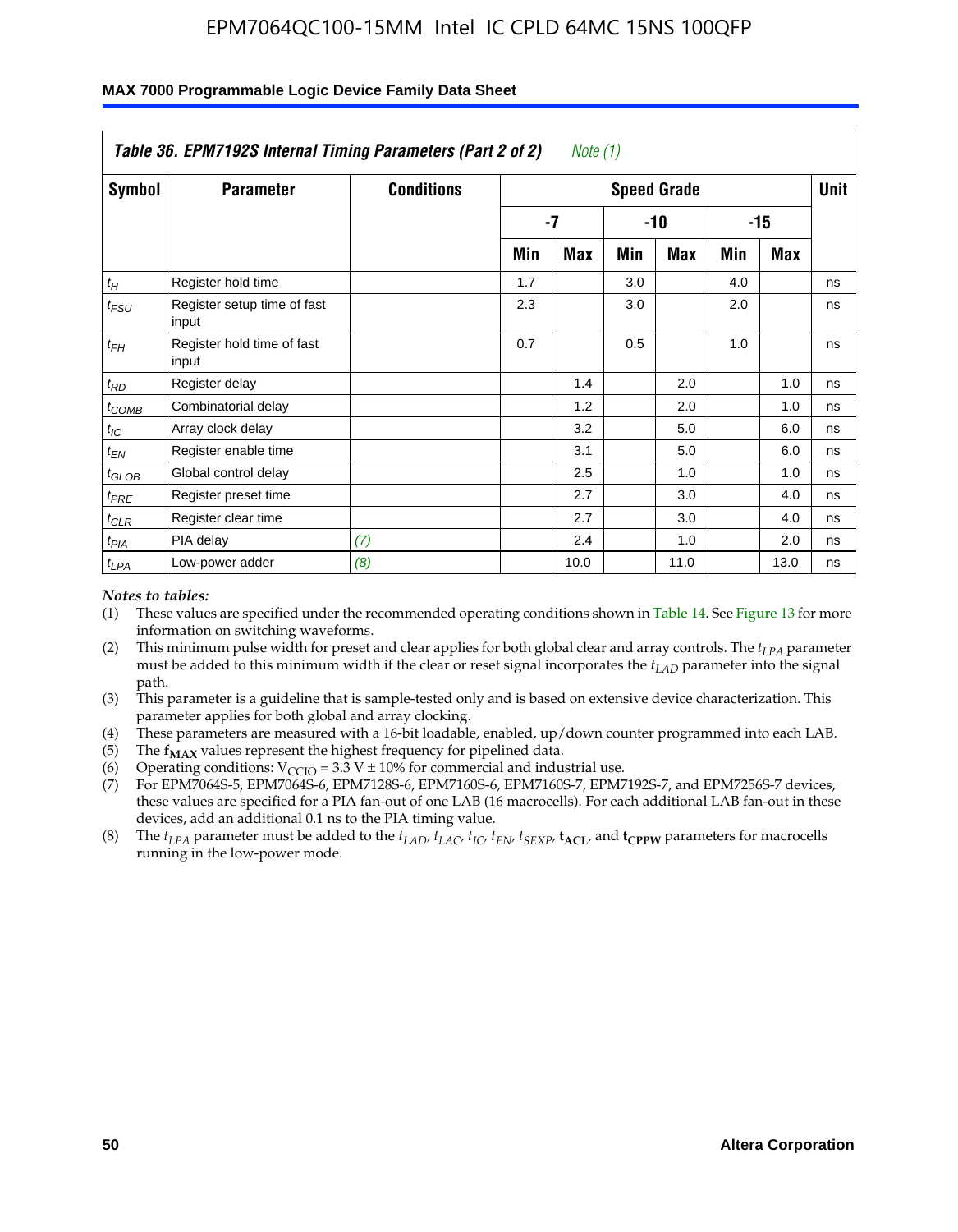|                         | <b>Table 37. EPM7256S External Timing Parameters</b> |                    | Note $(1)$ |     |                    |      |       |            |             |
|-------------------------|------------------------------------------------------|--------------------|------------|-----|--------------------|------|-------|------------|-------------|
| Symbol                  | <b>Parameter</b>                                     | <b>Conditions</b>  |            |     | <b>Speed Grade</b> |      |       |            | <b>Unit</b> |
|                         |                                                      |                    | $-7$       |     | $-10$              |      | $-15$ |            |             |
|                         |                                                      |                    | Min        | Max | Min                | Max  | Min   | <b>Max</b> |             |
| t <sub>PD1</sub>        | Input to non-registered output                       | $C1 = 35 pF$       |            | 7.5 |                    | 10.0 |       | 15.0       | ns          |
| t <sub>PD2</sub>        | I/O input to non-registered<br>output                | $C1 = 35 pF$       |            | 7.5 |                    | 10.0 |       | 15.0       | ns          |
| $t_{\text{SU}}$         | Global clock setup time                              |                    | 3.9        |     | 7.0                |      | 11.0  |            | ns          |
| tн                      | Global clock hold time                               |                    | 0.0        |     | 0.0                |      | 0.0   |            | ns          |
| $t_{\sf{FSU}}$          | Global clock setup time of fast<br>input             |                    | 3.0        |     | 3.0                |      | 3.0   |            | ns          |
| $t_{FH}$                | Global clock hold time of fast<br>input              |                    | 0.0        |     | 0.5                |      | 0.0   |            | ns          |
| $t_{CO1}$               | Global clock to output delay                         | $C1 = 35 pF$       |            | 4.7 |                    | 5.0  |       | 8.0        | ns          |
| $t_{CH}$                | Global clock high time                               |                    | 3.0        |     | 4.0                |      | 5.0   |            | ns          |
| $t_{CL}$                | Global clock low time                                |                    | 3.0        |     | 4.0                |      | 5.0   |            | ns          |
| t <sub>ASU</sub>        | Array clock setup time                               |                    | 0.8        |     | 2.0                |      | 4.0   |            | ns          |
| $t_{AH}$                | Array clock hold time                                |                    | 1.9        |     | 3.0                |      | 4.0   |            | ns          |
| t <sub>ACO1</sub>       | Array clock to output delay                          | $C1 = 35 pF$       |            | 7.8 |                    | 10.0 |       | 15.0       | ns          |
| t <sub>ACH</sub>        | Array clock high time                                |                    | 3.0        |     | 4.0                |      | 6.0   |            | ns          |
| $t_{\sf ACL}$           | Array clock low time                                 |                    | 3.0        |     | 4.0                |      | 6.0   |            | ns          |
| t <sub>CPPW</sub>       | Minimum pulse width for clear<br>and preset          | (2)                | 3.0        |     | 4.0                |      | 6.0   |            | ns          |
| t <sub>ODH</sub>        | Output data hold time after<br>clock                 | $C1 = 35$ pF $(3)$ | 1.0        |     | 1.0                |      | 1.0   |            | ns          |
| $t_{CNT}$               | Minimum global clock period                          |                    |            | 7.8 |                    | 10.0 |       | 13.0       | ns          |
| $f_{\mathsf{CNT}}$      | Maximum internal global clock<br>frequency           | (4)                | 128.2      |     | 100.0              |      | 76.9  |            | <b>MHz</b>  |
| <b>t<sub>ACNT</sub></b> | Minimum array clock period                           |                    |            | 7.8 |                    | 10.0 |       | 13.0       | ns          |
| f <sub>ACNT</sub>       | Maximum internal array clock<br>frequency            | (4)                | 128.2      |     | 100.0              |      | 76.9  |            | <b>MHz</b>  |
| f <sub>MAX</sub>        | Maximum clock frequency                              | (5)                | 166.7      |     | 125.0              |      | 100.0 |            | <b>MHz</b>  |

# Tables 37 and 38 show the EPM7256S AC operating conditions.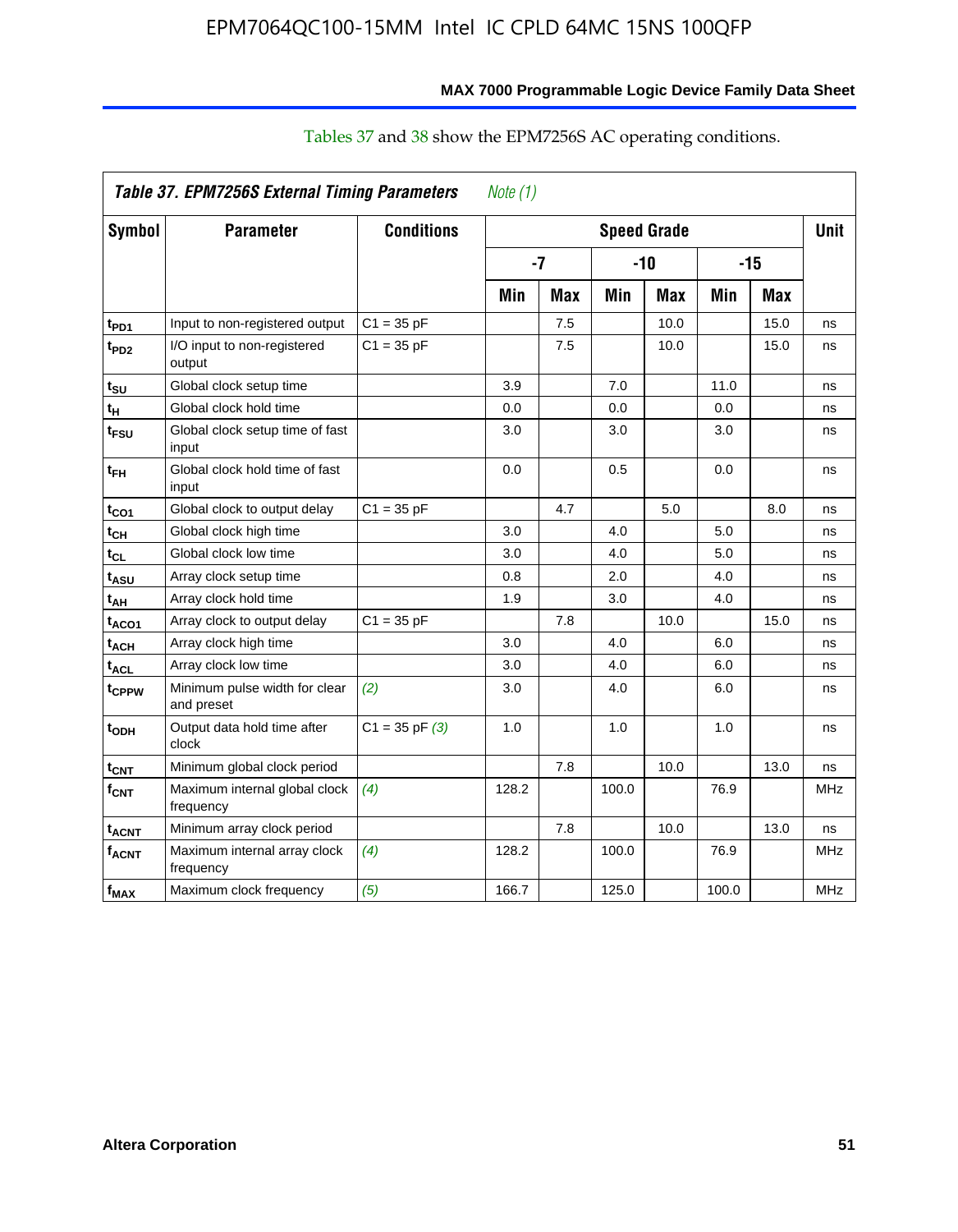| Symbol                      | <b>Parameter</b>                     | <b>Conditions</b>  |     |            |     | <b>Speed Grade</b> |            |            | <b>Unit</b> |
|-----------------------------|--------------------------------------|--------------------|-----|------------|-----|--------------------|------------|------------|-------------|
|                             |                                      |                    |     | -7         |     | -10                |            | $-15$      |             |
|                             |                                      |                    | Min | <b>Max</b> | Min | <b>Max</b>         | <b>Min</b> | <b>Max</b> |             |
| $t_{IN}$                    | Input pad and buffer delay           |                    |     | 0.3        |     | 0.5                |            | 2.0        | ns          |
| $t_{IO}$                    | I/O input pad and buffer delay       |                    |     | 0.3        |     | 0.5                |            | 2.0        | ns          |
| t <sub>FIN</sub>            | Fast input delay                     |                    |     | 3.4        |     | 1.0                |            | 2.0        | ns          |
| t <sub>SEXP</sub>           | Shared expander delay                |                    |     | 3.9        |     | 5.0                |            | 8.0        | ns          |
| t <sub>PEXP</sub>           | Parallel expander delay              |                    |     | 1.1        |     | 0.8                |            | 1.0        | ns          |
| t <sub>LAD</sub>            | Logic array delay                    |                    |     | 2.6        |     | 5.0                |            | 6.0        | ns          |
| $t_{LAC}$                   | Logic control array delay            |                    |     | 2.6        |     | 5.0                |            | 6.0        | ns          |
| $t_{IOE}$                   | Internal output enable delay         |                    |     | 0.8        |     | 2.0                |            | 3.0        | ns          |
| $t_{OD1}$                   | Output buffer and pad delay          | $C1 = 35 pF$       |     | 0.5        |     | 1.5                |            | 4.0        | ns          |
| t <sub>OD2</sub>            | Output buffer and pad delay          | $C1 = 35$ pF $(6)$ |     | 1.0        |     | 2.0                |            | 5.0        | ns          |
| $t_{OD3}$                   | Output buffer and pad delay          | $C1 = 35 pF$       |     | 5.5        |     | 5.5                |            | 8.0        | ns          |
| t <sub>ZX1</sub>            | Output buffer enable delay           | $C1 = 35 pF$       |     | 4.0        |     | 5.0                |            | 6.0        | ns          |
| t <sub>ZX2</sub>            | Output buffer enable delay           | $C1 = 35$ pF $(6)$ |     | 4.5        |     | 5.5                |            | 7.0        | ns          |
| t <sub>ZX3</sub>            | Output buffer enable delay           | $C1 = 35 pF$       |     | 9.0        |     | 9.0                |            | 10.0       | ns          |
| $t_{\chi Z}$                | Output buffer disable delay          | $C1 = 5$ pF        |     | 4.0        |     | 5.0                |            | 6.0        | ns          |
| $t_{\scriptstyle\text{SU}}$ | Register setup time                  |                    | 1.1 |            | 2.0 |                    | 4.0        |            | ns          |
| $t_H$                       | Register hold time                   |                    | 1.6 |            | 3.0 |                    | 4.0        |            | ns          |
| t <sub>FSU</sub>            | Register setup time of fast<br>input |                    | 2.4 |            | 3.0 |                    | 2.0        |            | ns          |
| $t_{FH}$                    | Register hold time of fast<br>input  |                    | 0.6 |            | 0.5 |                    | 1.0        |            | ns          |
| $t_{RD}$                    | Register delay                       |                    |     | 1.1        |     | 2.0                |            | 1.0        | ns          |
| $t_{COMB}$                  | Combinatorial delay                  |                    |     | 1.1        |     | 2.0                |            | 1.0        | ns          |
| t <sub>IC</sub>             | Array clock delay                    |                    |     | 2.9        |     | 5.0                |            | 6.0        | ns          |
| t <sub>EN</sub>             | Register enable time                 |                    |     | 2.6        |     | 5.0                |            | 6.0        | ns          |
| t <sub>GLOB</sub>           | Global control delay                 |                    |     | 2.8        |     | 1.0                |            | 1.0        | ns          |
| $t_{PRE}$                   | Register preset time                 |                    |     | 2.7        |     | 3.0                |            | 4.0        | ns          |
| $t_{\sf CLR}$               | Register clear time                  |                    |     | 2.7        |     | 3.0                |            | 4.0        | ns          |
| $t_{PIA}$                   | PIA delay                            | (7)                |     | 3.0        |     | 1.0                |            | 2.0        | ns          |
| $t_{LPA}$                   | Low-power adder                      | (8)                |     | 10.0       |     | 11.0               |            | 13.0       | ns          |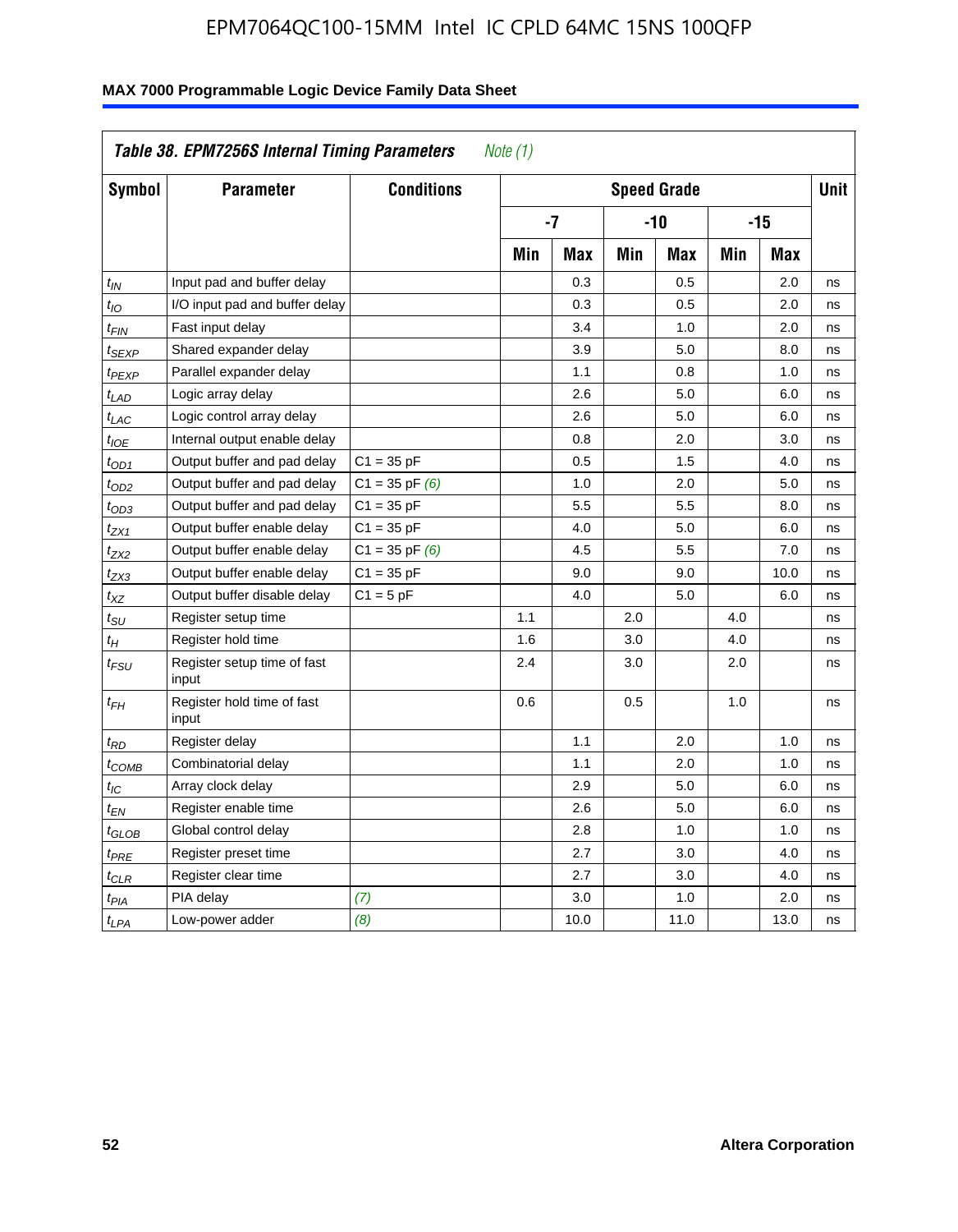**MAX 7000 Programmable Logic Device Family Data Sheet**

#### *Notes to tables:*

- (1) These values are specified under the recommended operating conditions shown in Table 14. See Figure 13 for more information on switching waveforms.
- (2) This minimum pulse width for preset and clear applies for both global clear and array controls. The  $t_{LPA}$  parameter must be added to this minimum width if the clear or reset signal incorporates the *tLAD* parameter into the signal path.
- (3) This parameter is a guideline that is sample-tested only and is based on extensive device characterization. This parameter applies for both global and array clocking.
- (4) These parameters are measured with a 16-bit loadable, enabled, up/down counter programmed into each LAB.
- (5) The  $f_{MAX}$  values represent the highest frequency for pipelined data.
- (6) Operating conditions:  $V_{\text{CCIO}} = 3.3 \text{ V} \pm 10\%$  for commercial and industrial use.
- (7) For EPM7064S-5, EPM7064S-6, EPM7128S-6, EPM7160S-6, EPM7160S-7, EPM7192S-7, and EPM7256S-7 devices, these values are specified for a PIA fan-out of one LAB (16 macrocells). For each additional LAB fan-out in these devices, add an additional 0.1 ns to the PIA timing value.
- (8) The  $t_{LPA}$  parameter must be added to the  $t_{LAD}$ ,  $t_{LAC}$ ,  $t_{IC}$ ,  $t_{EN}$ ,  $t_{SEXP}$ ,  $t_{ACL}$ , and  $t_{CPPW}$  parameters for macrocells running in the low-power mode.

# **Power Consumption**

[Supply power \(P\) versus frequency \(](http://www.altera.com/literature/an/an074.pdf) $f_{MAX}$  in MHz) for MAX 7000 devices is calculated with the following equation:

 $P = P_{INT} + P_{IO} = I_{CCLNT} \times V_{CC} + P_{IO}$ 

The  $P_{IO}$  value, which depends on the device output load characteristics and switching frequency, can be calculated using the guidelines given in *Application Note 74 (Evaluating Power for Altera Devices)*.

The  $I_{\text{CCINT}}$  value, which depends on the switching frequency and the application logic, is calculated with the following equation:

 $I_{\text{CCTNT}} =$ 

 $A \times MC_{TON} + B \times (MC_{DEFU} - MC_{TON}) + C \times MC_{LISED} \times f_{MAX} \times tog_{LC}$ 

The parameters in this equation are shown below:

| $MC$ <sub>TON</sub> | = Number of macrocells with the Turbo Bit option turned on,      |
|---------------------|------------------------------------------------------------------|
|                     | as reported in the MAX+PLUS II Report File (.rpt)                |
| MC <sub>DFV</sub>   | = Number of macrocells in the device                             |
|                     | $MCUSED$ = Total number of macrocells in the design, as reported |
|                     | in the MAX+PLUS II Report File (.rpt)                            |
| $f_{MAX}$           | = Highest clock frequency to the device                          |
| $tog_{LC}$          | = Average ratio of logic cells toggling at each clock            |
|                     | (typically 0.125)                                                |
| A, B, C             | $=$ Constants, shown in Table 39                                 |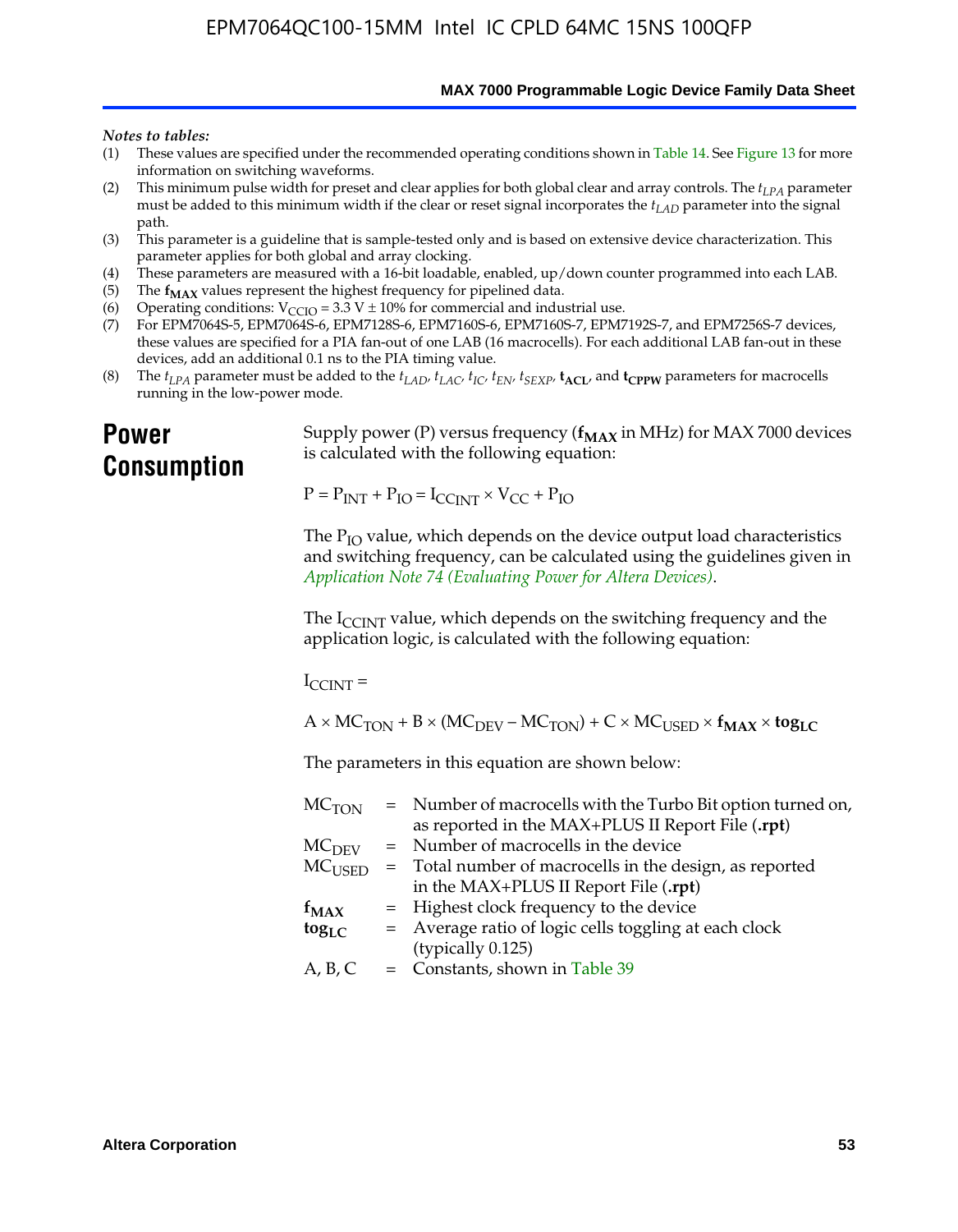| Table 39. MAX 7000 I <sub>CC</sub> Equation Constants |      |      |       |  |  |
|-------------------------------------------------------|------|------|-------|--|--|
| Device                                                | A    | B    | C     |  |  |
| EPM7032                                               | 1.87 | 0.52 | 0.144 |  |  |
| EPM7064                                               | 1.63 | 0.74 | 0.144 |  |  |
| EPM7096                                               | 1.63 | 0.74 | 0.144 |  |  |
| <b>EPM7128E</b>                                       | 1.17 | 0.54 | 0.096 |  |  |
| EPM7160E                                              | 1.17 | 0.54 | 0.096 |  |  |
| <b>EPM7192E</b>                                       | 1.17 | 0.54 | 0.096 |  |  |
| <b>EPM7256E</b>                                       | 1.17 | 0.54 | 0.096 |  |  |
| <b>EPM7032S</b>                                       | 0.93 | 0.40 | 0.040 |  |  |
| <b>EPM7064S</b>                                       | 0.93 | 0.40 | 0.040 |  |  |
| <b>EPM7128S</b>                                       | 0.93 | 0.40 | 0.040 |  |  |
| <b>EPM7160S</b>                                       | 0.93 | 0.40 | 0.040 |  |  |
| <b>EPM7192S</b>                                       | 0.93 | 0.40 | 0.040 |  |  |
| <b>EPM7256S</b>                                       | 0.93 | 0.40 | 0.040 |  |  |

This calculation provides an  $I_{CC}$  estimate based on typical conditions using a pattern of a 16-bit, loadable, enabled, up/down counter in each LAB with no output load. Actual  $I_{CC}$  values should be verified during operation because this measurement is sensitive to the actual pattern in the device and the environmental operating conditions.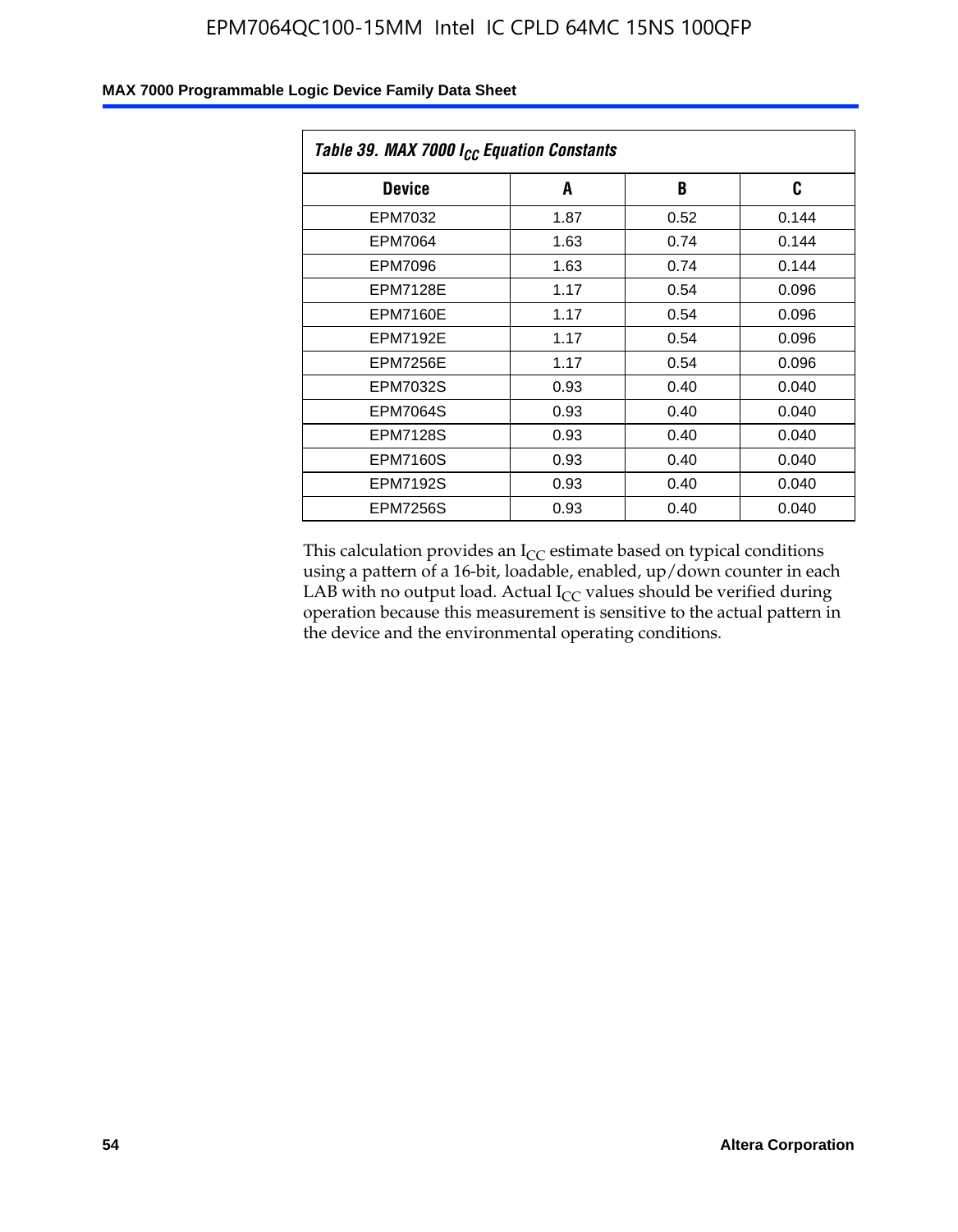**MAX 7000 Programmable Logic Device Family Data Sheet**

Figure 14 shows typical supply current versus frequency for MAX 7000 devices.

*Figure 14. I<sub>CC</sub> vs. Frequency for MAX 7000 Devices (Part 1 of 2)* 



**EPM7096**

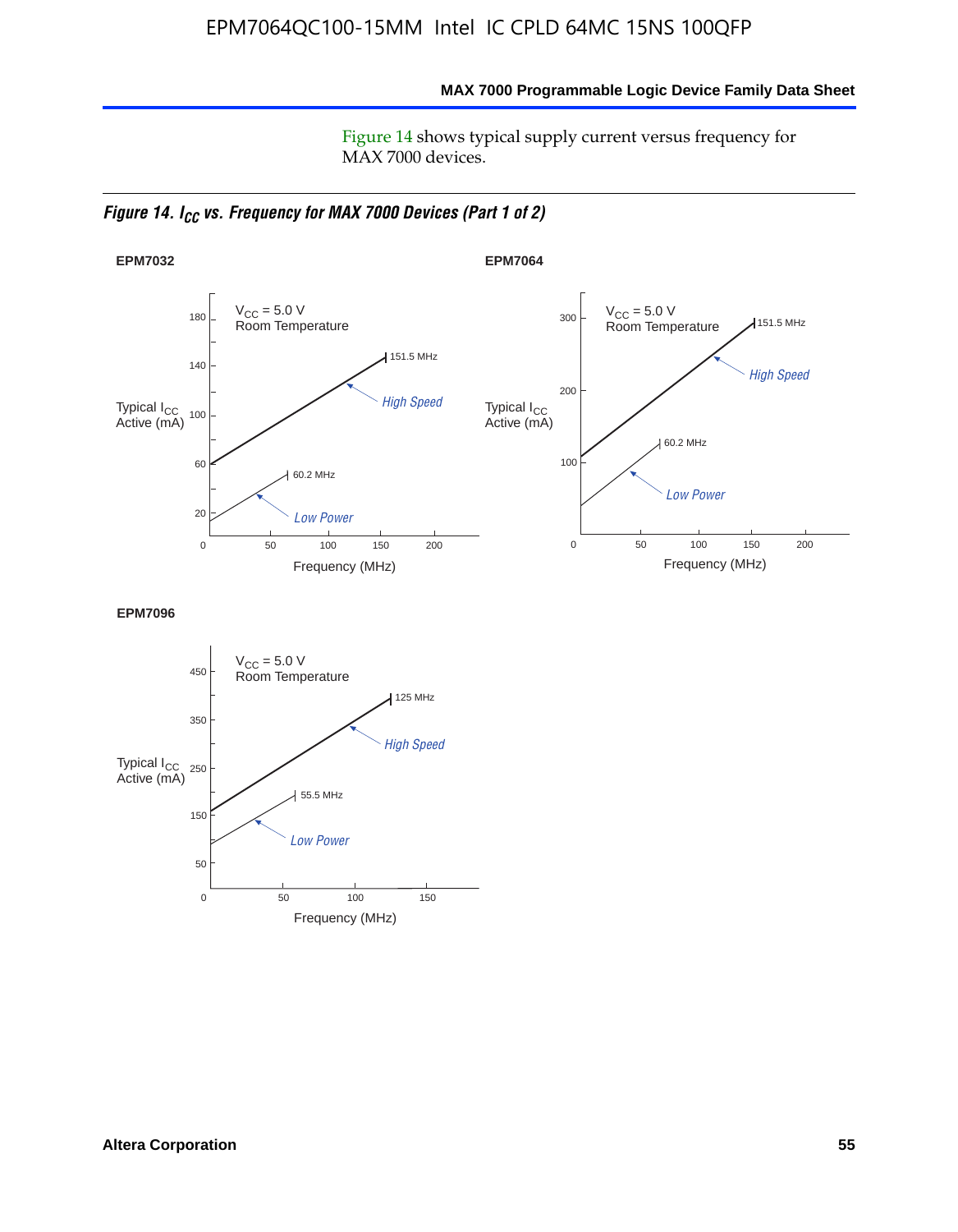#### $V_{CC}$  = 5.0 V Room Temperature 500 300 400 90.9 MHz **EPM7192E**  $V_{CC} = 5.0 V$ Room Temperature 750 450 600 90.9 MHz **EPM7256E**  $V_{CC}$  = 5.0 V Room Temperature 0 Frequency (MHz) 500 300 400 Low Power 200 100 50 100  $100$  MHz  $47.6$  MHz **EPM7160E** 150 200  $V_{CC}$  = 5.0 V Room Temperature  $\mathbf{0}$ Frequency (MHz) 500 300 400 High Speed 200 100 50 100 125 MHz 55.5 MHz **EPM7128E** 150 200 High Speed Typical  $\log \frac{1}{\log h}$  High Speed Typical  $\log \frac{450}{h}$  High Speed Low Power Typical I<sub>CC</sub><br>Active (mA) Active (mA) Typical I<sub>CC</sub><br>Active (mA) Typical I<sub>CC</sub><br>Active (mA)

0

300

150

### *Figure 14. I<sub>CC</sub> vs. Frequency for MAX 7000 Devices (Part 2 of 2)*

Frequency (MHz)

43.5 MHz

Low Power

75

25 50 100 125

Frequency (MHz)

25 50 100

43.4 MHz

Low Power

75

125

0

200

100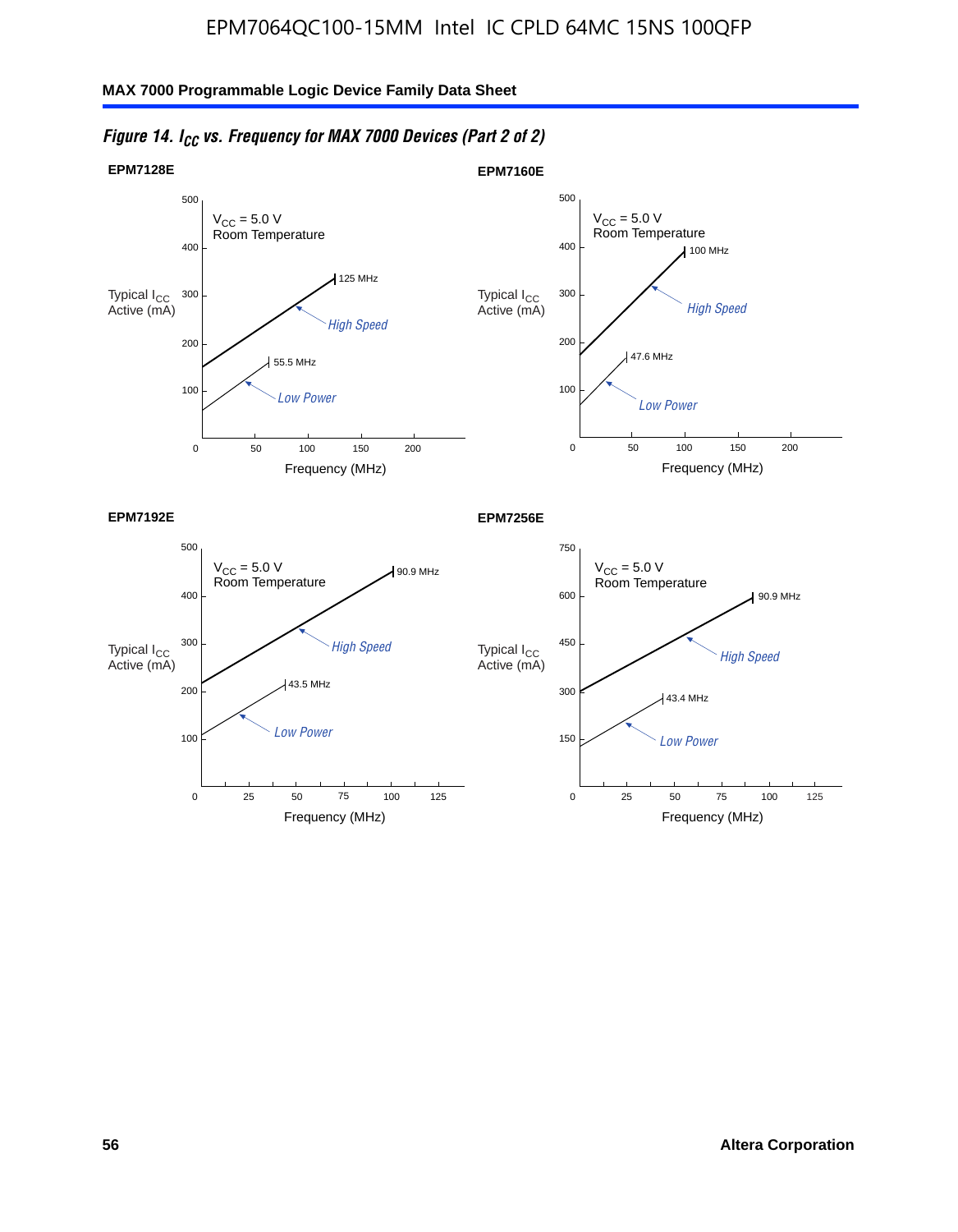Figure 15 shows typical supply current versus frequency for MAX 7000S devices.



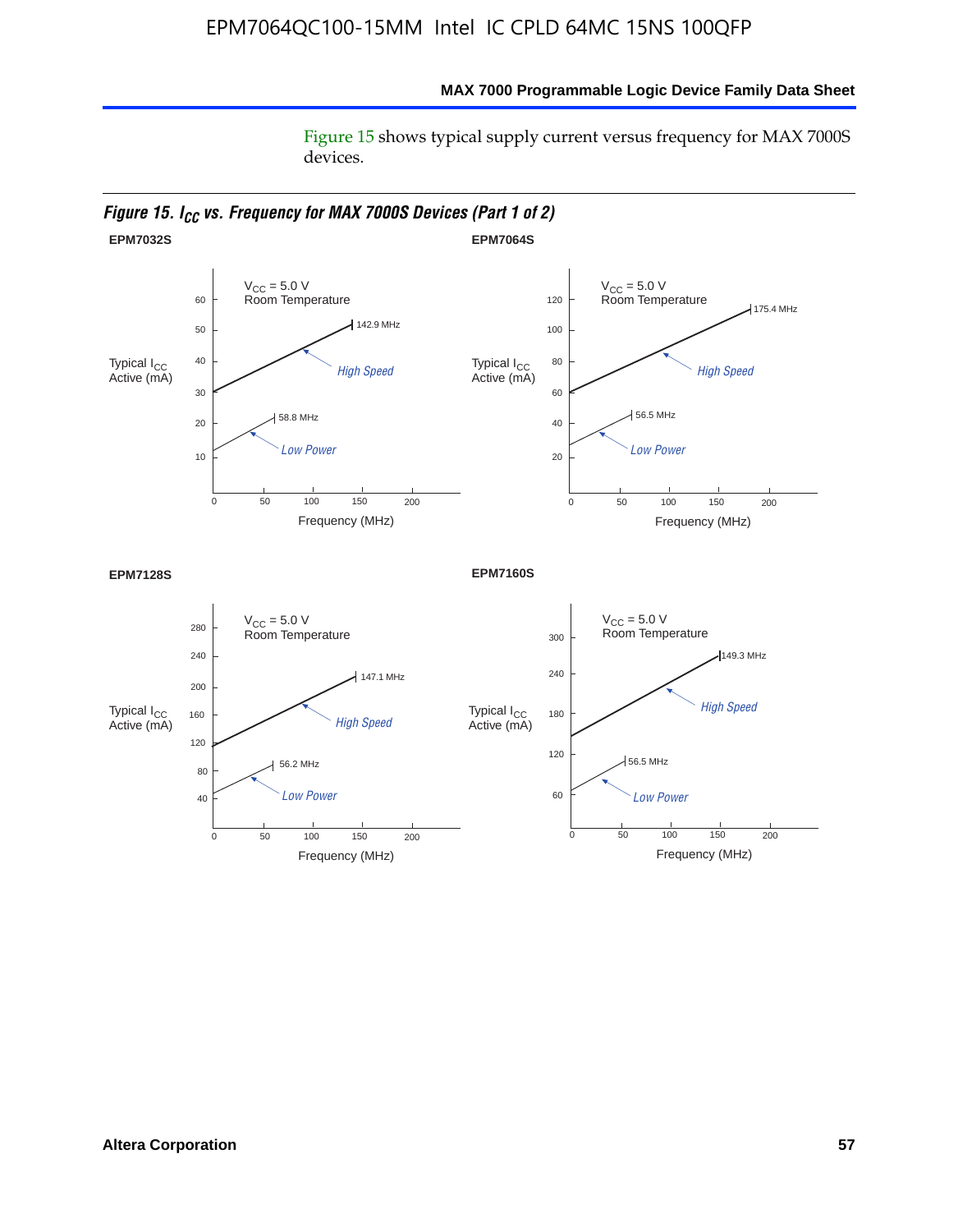#### **EPM7192S** V<sub>CC</sub> = 5.0 V<br>Room Temperature 0 Frequency (MHz) High Speed Low Power 25 100 125 125.0 MHz 55.6 MHz 60 120 180 240 300 50 75 **EPM7256S** V<sub>CC</sub> = 5.0 V<br>Room Temperature 0 Frequency (MHz) High Speed Low Power 25 100 125 128.2 MHz 56.2 MHz 100 200 300 400 50 75 Typical I<sub>CC</sub><br>Active (mA) Typical I<sub>CC</sub> Typical I<sub>CC</sub> Typical I<sub>C</sub> Typical I<sub>C</sub> Typical I<sub>C</sub> Typical I<sub>C</sub> Typical I<sub>C</sub> Typical I<sub>C</sub> Typical I<sub>C</sub> Typical I<sub>C</sub> Typical I<sub>C</sub> Typical I<sub>C</sub> Typical I<sub>C</sub> Typical I<sub>C</sub> Typical I<sub>C</sub> Typical I<sub>C</sub> Typical I<sub>C</sub> Typical I<sub>CC</sub><br>Active (mA)

### *Figure 15. I<sub>CC</sub> vs. Frequency for MAX 7000S Devices (Part 2 of 2)*

# **Device Pin-Outs**

See the Altera web site (**http://www.altera.com**) or the *Altera Digital Library* for pin-out information.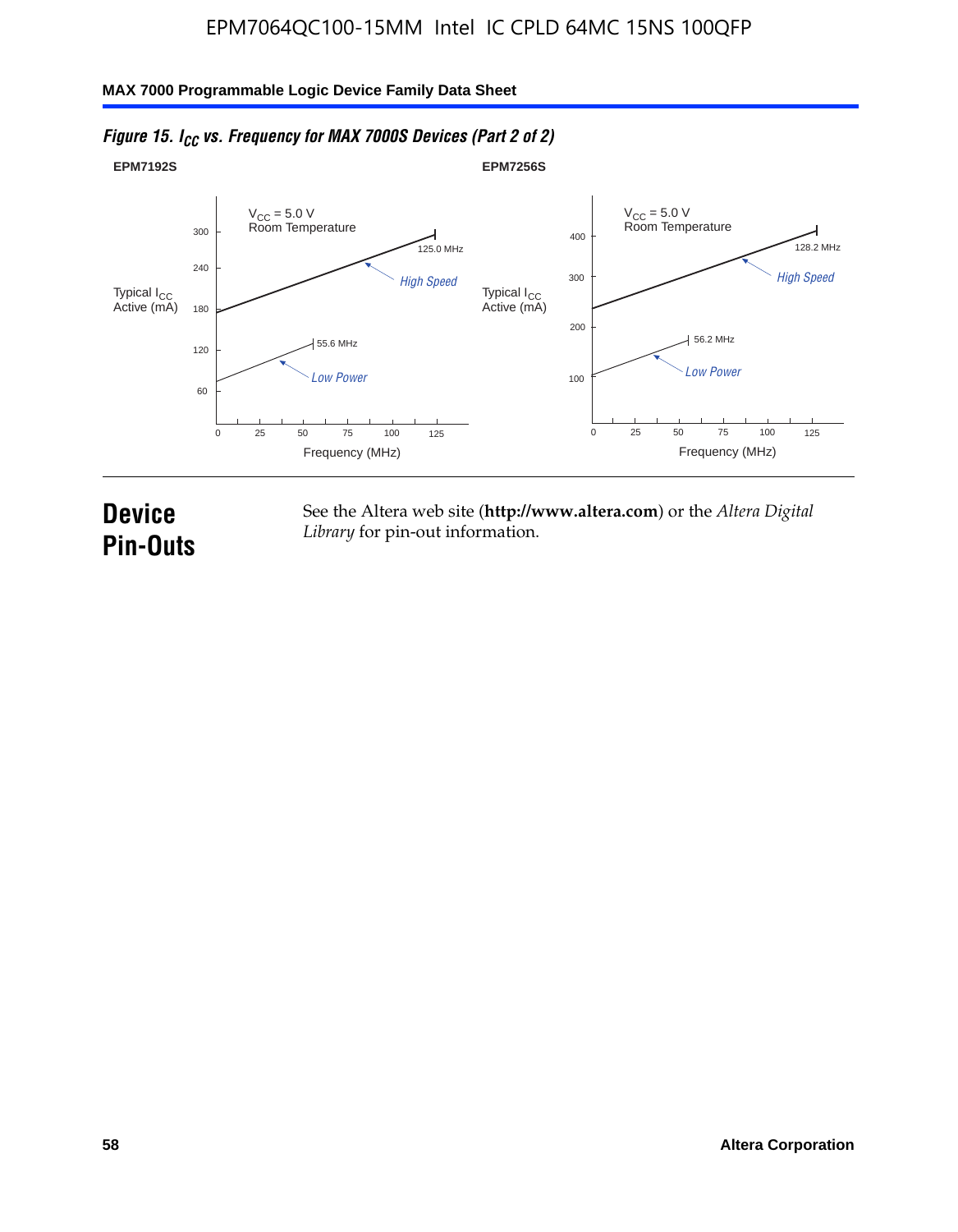Figures 16 through 22 show the package pin-out diagrams for MAX 7000 devices.



#### *Notes:*

- (1) The pin functions shown in parenthesis are only available in MAX 7000E and MAX 7000S devices.
- (2) JTAG ports are available in MAX 7000S devices only.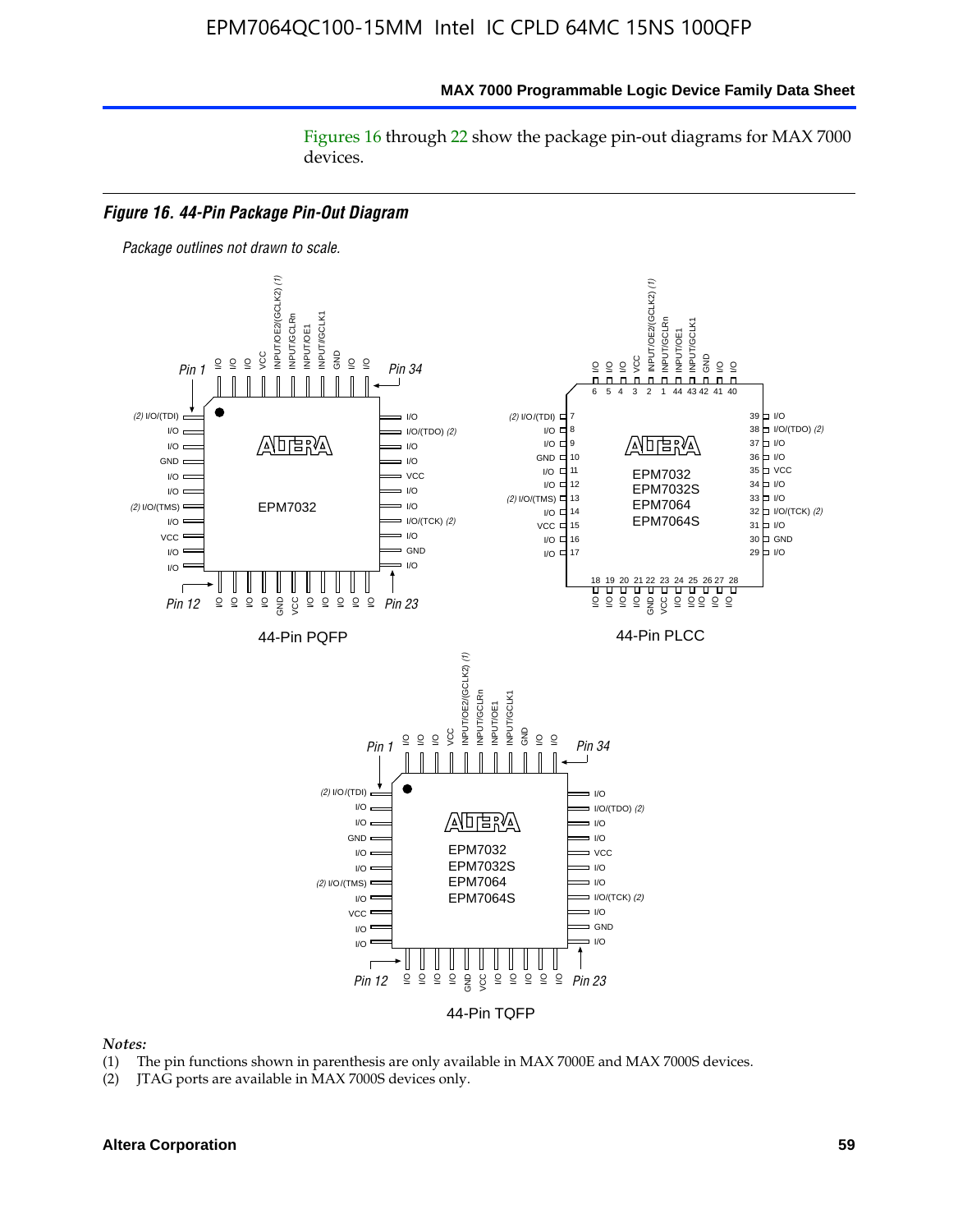### *Figure 17. 68-Pin Package Pin-Out Diagram*

*Package outlines not drawn to scale.*



#### *Notes:*

- (1) The pin functions shown in parenthesis are only available in MAX 7000E and MAX 7000S devices.
- (2) JTAG ports are available in MAX 7000S devices only.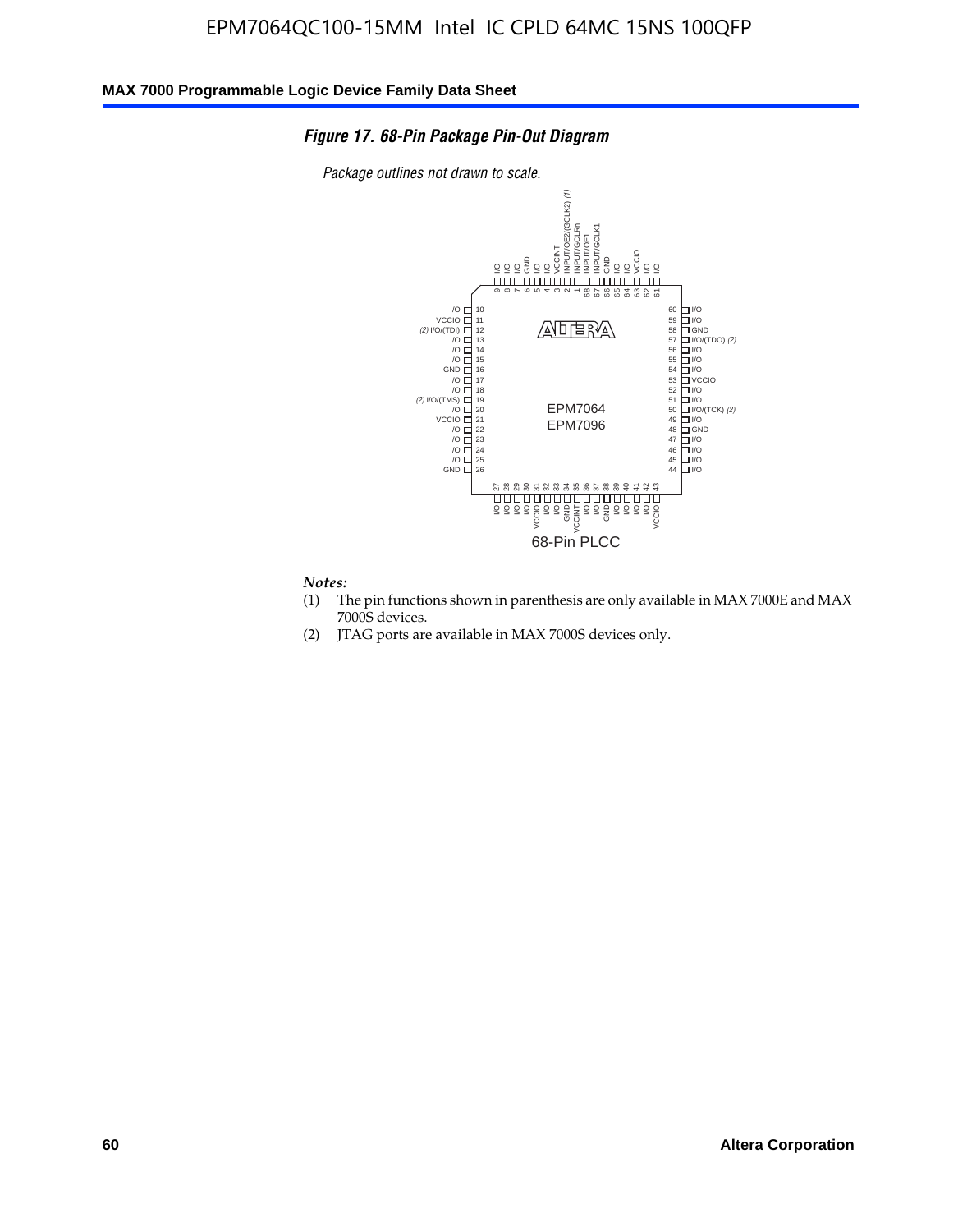### *Figure 18. 84-Pin Package Pin-Out Diagram*

*Package outline not drawn to scale.*



84-Pin PLCC

*Notes:*

- (1) Pins 6, 39, 46, and 79 are no-connect (N.C.) pins on EPM7096, EPM7160E, and EPM7160S devices.
- (2) The pin functions shown in parenthesis are only available in MAX 7000E and MAX 7000S devices.
-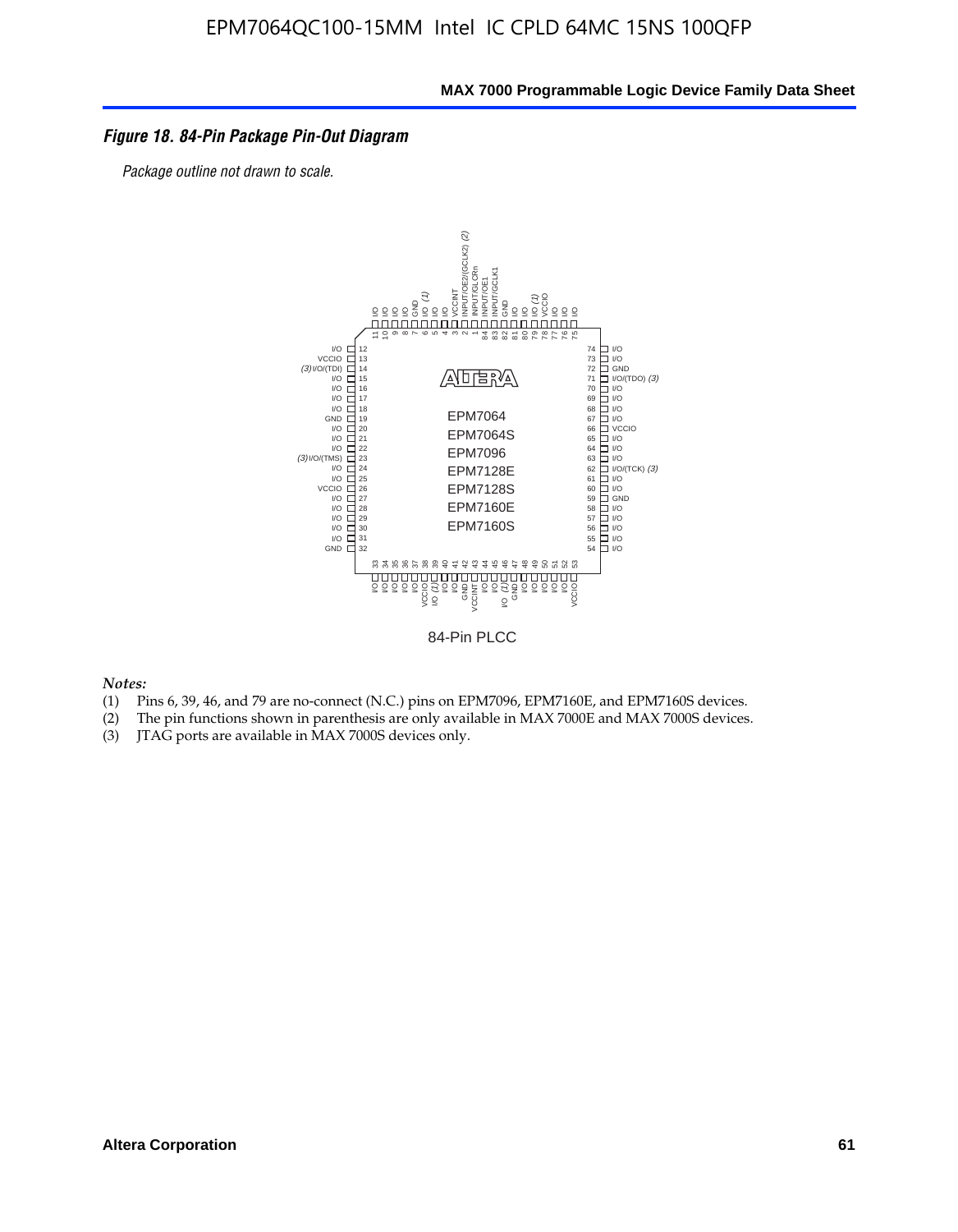### *Figure 19. 100-Pin Package Pin-Out Diagram*

*Package outline not drawn to scale.*



*Figure 20. 160-Pin Package Pin-Out Diagram*

*Package outline not drawn to scale.*

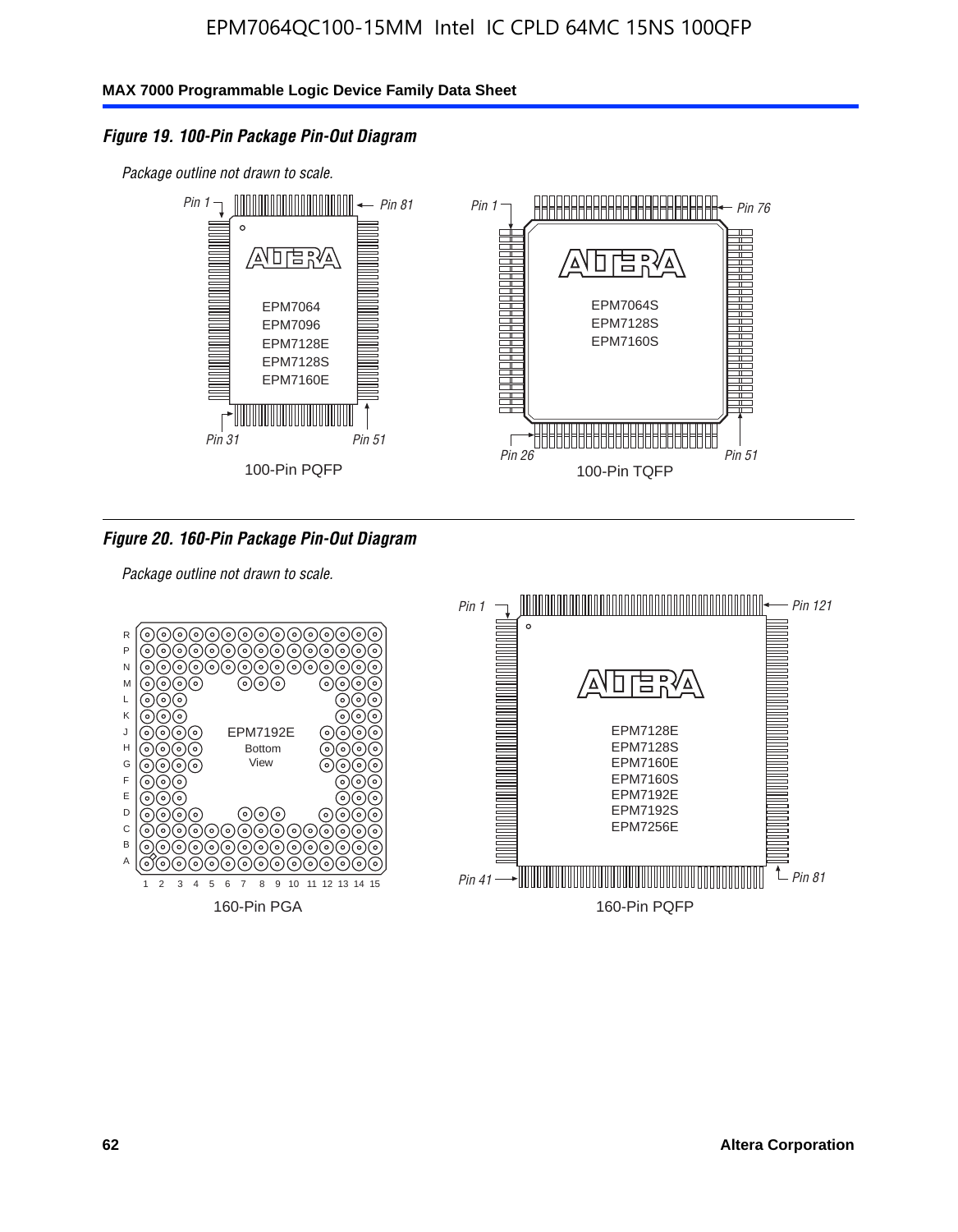### *Figure 21. 192-Pin Package Pin-Out Diagram*

*Package outline not drawn to scale.*



*Figure 22. 208-Pin Package Pin-Out Diagram*

*Package outline not drawn to scale.*

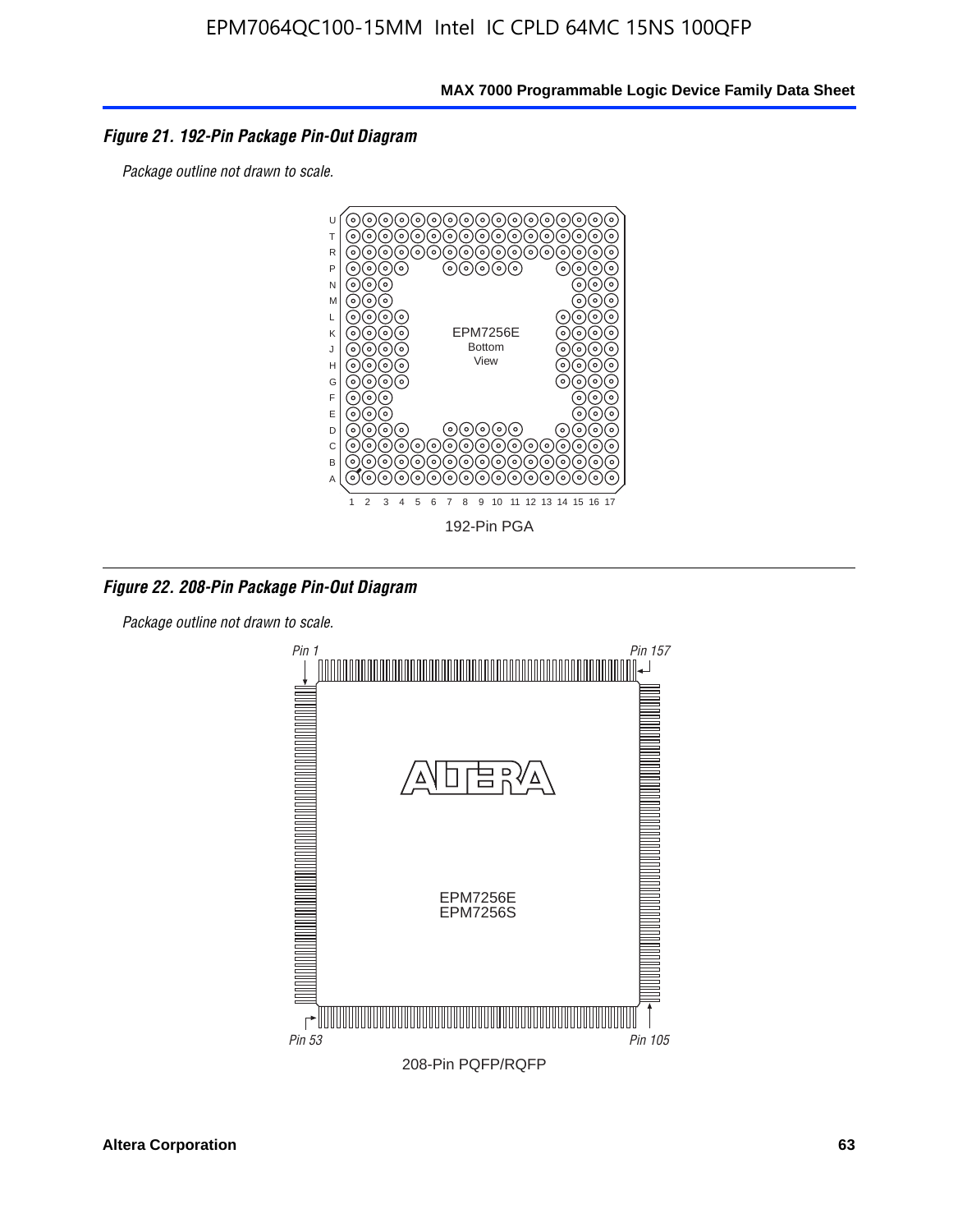#### **MAX 7000 Programmable Logic Device Family Data Sheet**

# **Revision History**

The information contained in the *MAX 7000 Programmable Logic Device Family Data Sheet* version 6.7 supersedes information published in previous versions. The following changes were made in the *MAX 7000 Programmable Logic Device Family Data Sheet* version 6.7:

### **Version 6.7**

The following changes were made in the *MAX 7000 Programmable Logic Device Family Data Sheet* version 6.7:

■ Reference to *AN 88: Using the Jam Language for ISP & ICR via an Embedded Processor* has been replaced by *AN 122: Using Jam STAPL for ISP & ICR via an Embedded Processor*.

# **Version 6.6**

The following changes were made in the *MAX 7000 Programmable Logic Device Family Data Sheet* version 6.6:

- Added Tables 6 through 8.
- Added "Programming Sequence" section on page 17 and "Programming Times" section on page 18.

### **Version 6.5**

The following changes were made in the *MAX 7000 Programmable Logic Device Family Data Sheet* version 6.5:

Updated text on page 16.

# **Version 6.4**

The following changes were made in the *MAX 7000 Programmable Logic Device Family Data Sheet* version 6.4:

■ Added *Note (5)* on page 28.

### **Version 6.3**

The following changes were made in the *MAX 7000 Programmable Logic Device Family Data Sheet* version 6.3:

■ Updated the "Open-Drain Output Option (MAX 7000S Devices Only)" section on page 20.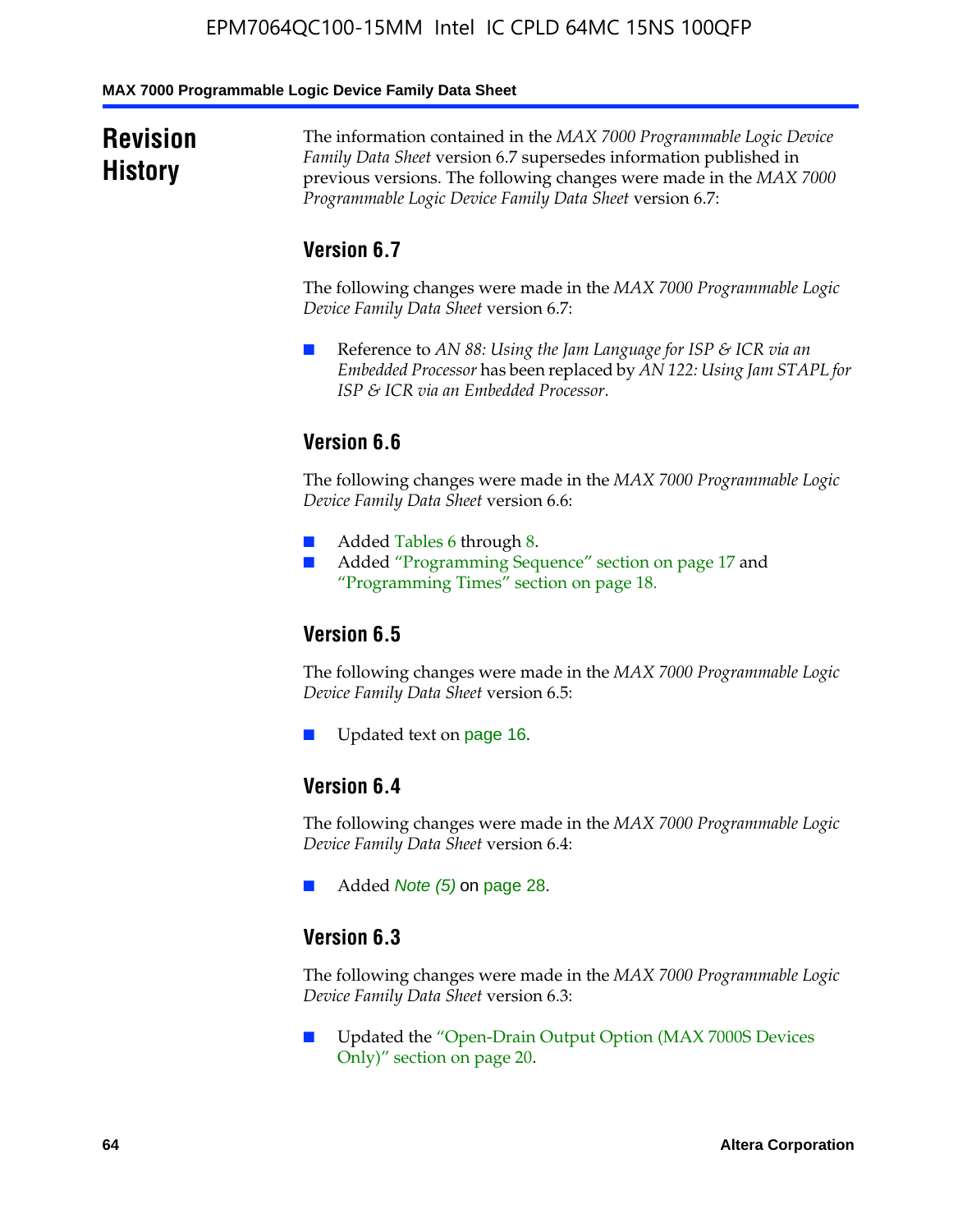

Altera Corporation 65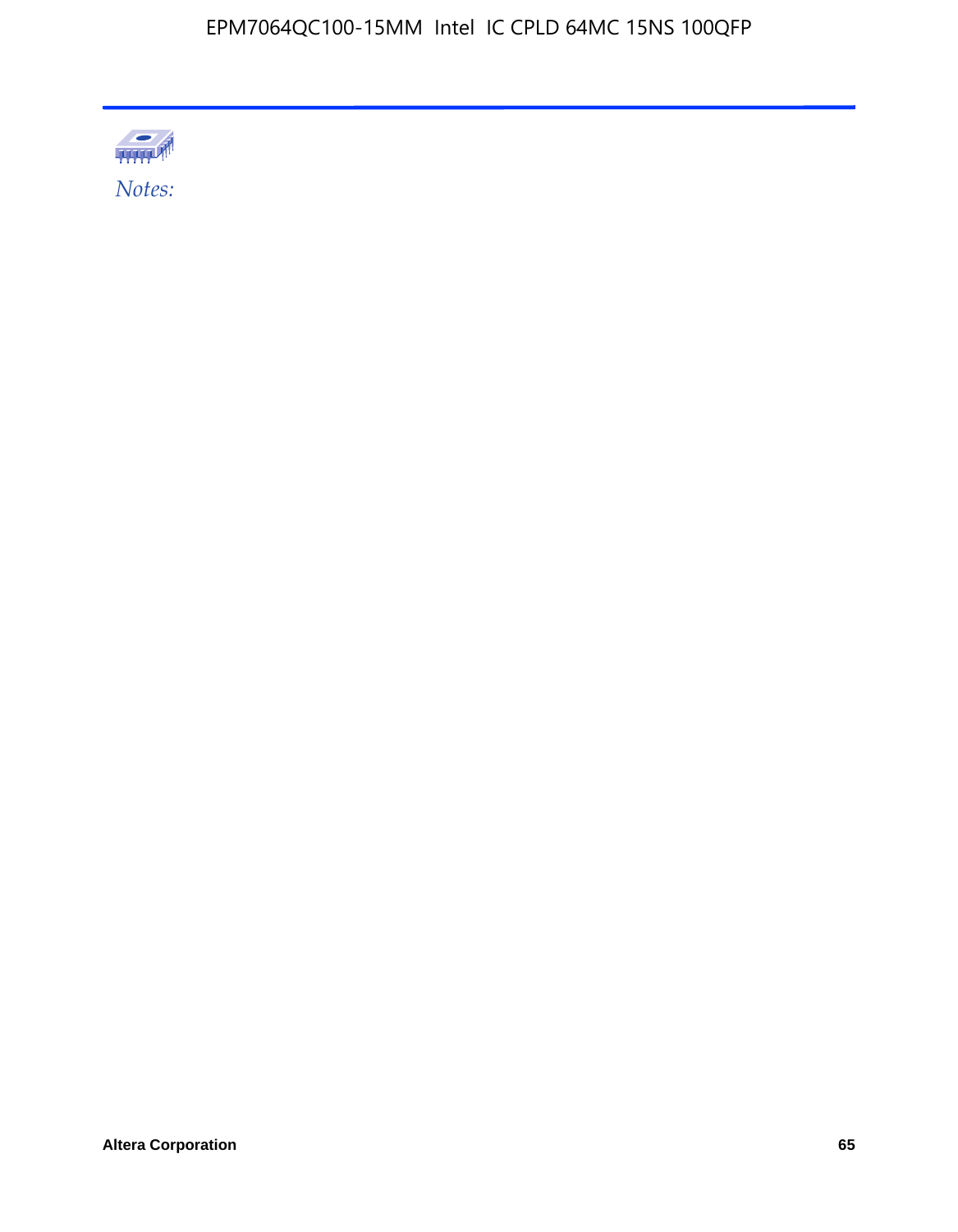

101 Innovation Drive San Jose, CA 95134 (408) 544-7000 www.altera.com Applications Hotline: (800) 800-EPLD Literature Services: literature@altera.com

Copyright © 2005 Altera Corporation. All rights reserved. Altera, The Programmable Solutions Company, the stylized Altera logo, specific device designations, and all other words and logos that are identified as trademarks and/or service marks are, unless noted otherwise, the trademarks and service marks of Altera Corporation in the U.S. and other countries. All other product or service names are the property of their respective holders. Altera products are protected under numerous U.S. and foreign patents and pending applications, maskwork rights, and copyrights. Altera warrants performance of its semiconductor products to current specifications in accordance with Altera's standard warranty, but reserves the right to make changes to any products and services at any time without notice. Altera assumes no responsibility or liability

arising out of the application or use of any information, product, or service described herein except as expressly agreed to in writing by Altera Corporation. Altera customers are advised to obtain the latest version of device specifications before relying on any published information and before placing orders for products or services.



**66 Altera Corporation**